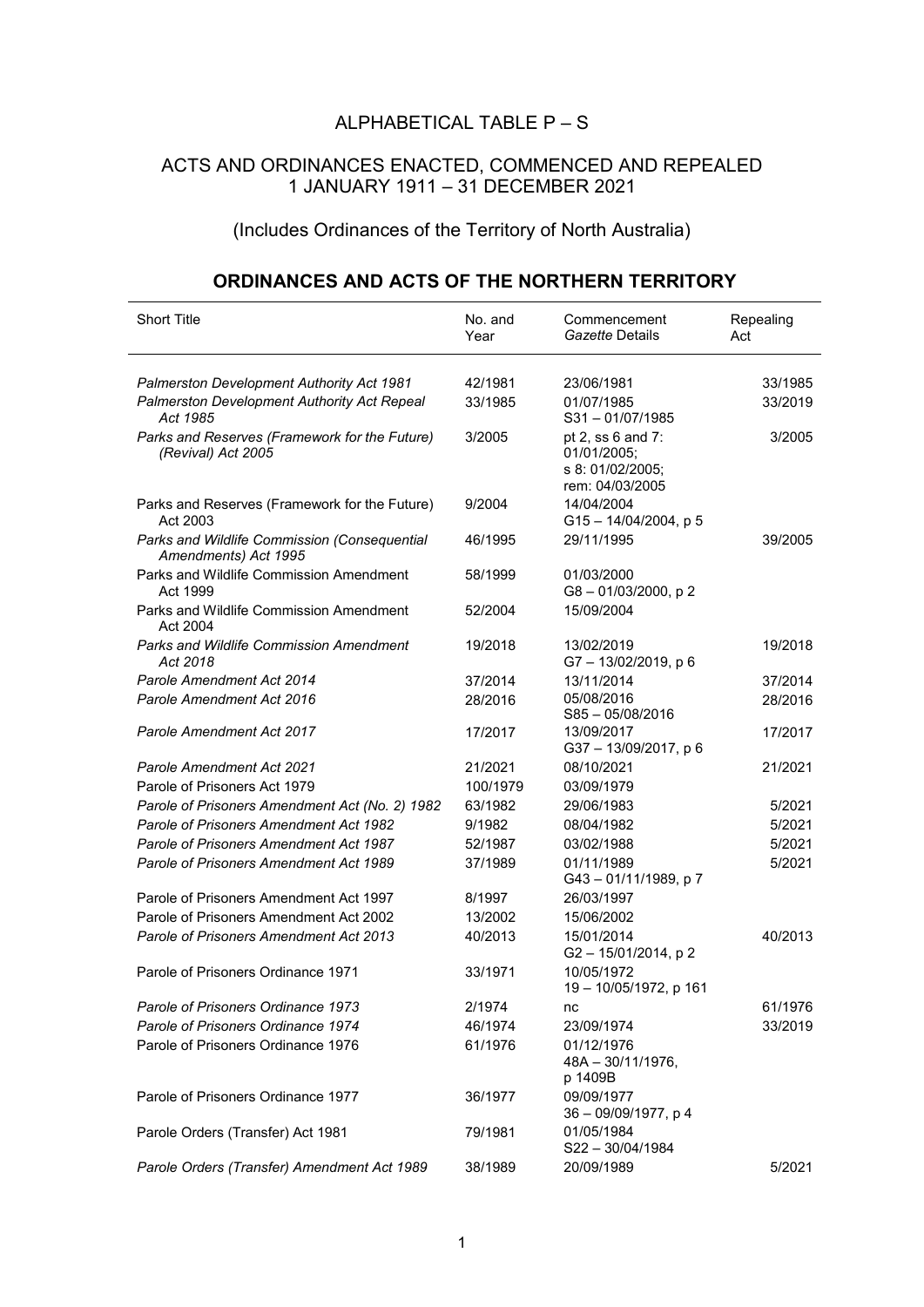| <b>Short Title</b>                                          | No. and<br>Year | Commencement<br>Gazette Details                                 | Repealing<br>Act |
|-------------------------------------------------------------|-----------------|-----------------------------------------------------------------|------------------|
|                                                             |                 |                                                                 |                  |
| Partnership Act 1997                                        | 26/1997         | 01/07/1997<br>G25-25/06/1997, p3                                |                  |
| Partnership Amendment (Venture Capital Funds)<br>Act 2006   | 9/2006          | 21/06/2006<br>$G25 - 21/06/2006$ , p 3                          |                  |
| <b>Pastoral Land (Consequential Amendments)</b><br>Act 1992 | 39/1992         | 26/06/1992                                                      | 39/2005          |
| Pastoral Land Act 1992                                      | 17/1992         | 26/06/1992<br>$S33 - 26/06/1992$                                |                  |
| Pastoral Land Amendment Act (No. 2) 1993                    | 68/1993         | 01/12/1993<br>$S95 - 01/12/1993$                                |                  |
| Pastoral Land Amendment Act 1993                            | 18/1993         | 16/06/1993                                                      |                  |
| Pastoral Land Amendment Act 1994                            | 53/1994         | 30/09/1994                                                      |                  |
|                                                             |                 | S51-30/09/1994                                                  |                  |
| Pastoral Land Amendment Act 1998                            | 103/1998        | 29/12/1998                                                      |                  |
| Pastoral Land Amendment Act 2013                            | 29/2013         | 01/01/2014                                                      |                  |
|                                                             |                 | S70-19/12/2013                                                  |                  |
| Pastoral Land Legislation Amendment Act 2018                | 20/2018         | 26/09/2018<br>$S76 - 26/09/2018$                                | 20/2018          |
| Pastoral Leases (Rental) Act 1991                           | 50/1991         | 26/06/1991                                                      | 62/2001          |
| Pastoral Leases Ordinance 1920                              | 5/1920          | 10/06/1920                                                      | 15/1924          |
| Pawnbroker's Act 1980                                       | 23/1980         | 15/04/1983                                                      | 13/1997          |
|                                                             |                 | G15 - 15/04/1983, p 1                                           |                  |
| Pawnbroker's Ordinance 1965                                 | 57/1965         | 14/02/1966                                                      | 23/1980          |
| Payroll Tax Act                                             | 18/2009         | 01/07/2009                                                      |                  |
| Pay-roll Tax Act (No. 2) 1979                               | 125/1979        | 01/07/1979                                                      | 18/2009          |
| Pay-roll Tax Act 1979                                       | 71/1979         | 01/07/1979                                                      | 18/2009          |
| Pay-roll Tax Act 1980                                       | 46/1980         | 30/05/1980                                                      | 18/2009          |
| Pay-roll Tax Amendment (Harmonisation)<br>Act 2008          | 22/2008         | 01/07/2008                                                      | 18/2009          |
| Pay-roll Tax Amendment Act (No. 2) 1980                     | 14/1981         | 09/01/1981                                                      | 18/2009          |
| Pay-roll Tax Amendment Act (No. 2) 1985                     | 29/1985         | 01/07/1985                                                      | 18/2009          |
| Pay-roll Tax Amendment Act (No. 2) 2002                     | 52/2002         | 10/10/2002                                                      | 18/2009          |
| Pay-roll Tax Amendment Act (No. 3) 2002                     | 74/2002         | 11/12/2002                                                      | 18/2009          |
| Pay-roll Tax Amendment Act 1981                             | 80/1981         | 21/09/1981                                                      | 18/2009          |
| Pay-roll Tax Amendment Act 1982                             | 88/1982         | 14/12/1982                                                      | 18/2009          |
| Pay-roll Tax Amendment Act 1985                             | 14/1985         | 28/02/1985                                                      | 18/2009          |
| Pay-roll Tax Amendment Act 1986                             | 62/1986         | 19/12/1986                                                      | 18/2009          |
| Pay-roll Tax Amendment Act 1987                             | 3/1987          | 26/11/1986                                                      | 18/2009          |
| Pay-roll Tax Amendment Act 1988                             | 41/1988         | s 4: 01/10/1988;<br>rem: 01/07/1988                             | 18/2009          |
| Pay-roll Tax Amendment Act 1991                             | 22/1991         | 01/07/1991                                                      | 18/2009          |
| Pay-roll Tax Amendment Act 1992                             | 50/1992         | 01/11/1992                                                      | 18/2009          |
| Pay-roll Tax Amendment Act 1993                             | 58/1993         | 31/08/1994                                                      | 18/2009          |
| Pay-roll Tax Amendment Act 1994                             | 40/1994         | 01/07/1994                                                      | 18/2009          |
| Pay-roll Tax Amendment Act 1999                             | 29/1999         | 01/07/1999<br>S31-01/07/1999                                    | 18/2009          |
| Pay-roll Tax Amendment Act 2000                             | 34/2000         | 01/07/2000                                                      | 18/2009          |
| Pay-roll Tax Amendment Act 2001                             | 49/2001         | 01/07/2001                                                      | 18/2009          |
| Pay-roll Tax Amendment Act 2002                             | 43/2002         | 01/07/2002                                                      | 18/2009          |
| Pay-roll Tax Amendment Act 2003                             | 36/2003         | s 10: 27/05/2003;<br>rem: 01/07/2003                            | 18/2009          |
| Pay-roll Tax Amendment Act 2004                             | 39/2004         | pt 1: 06/07/2004;<br>pts 2 - 4: 01/07/2004;<br>pt 5: 01/07/2005 | 18/2009          |
| Pay-roll Tax Amendment Act 2005                             | 27/2005         | 01/07/2005                                                      | 18/2009          |
| Pay-roll Tax Amendment Act 2007                             | 26/2007         | 01/01/2008                                                      | 18/2009          |
| Payroll Tax Amendment Act 2010                              | 1/2010          | 01/07/2009                                                      |                  |
| Pay-roll Tax Ordinance 1978                                 | 47/1978         | 01/07/1978                                                      | 18/2009          |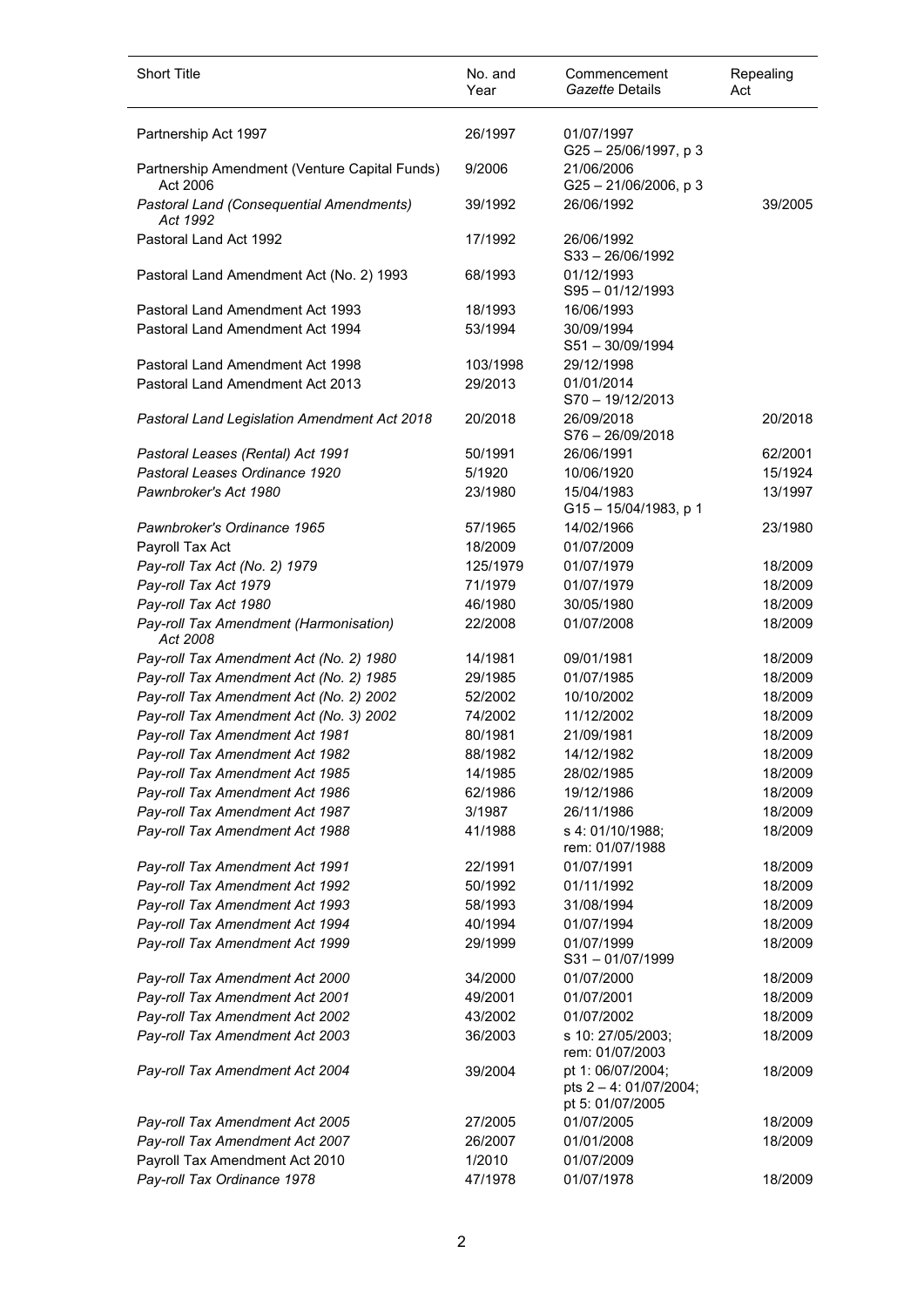| <b>Short Title</b>                                                                                               | No. and<br>Year | Commencement<br>Gazette Details                                                                                                                                    | Repealing<br>Act |
|------------------------------------------------------------------------------------------------------------------|-----------------|--------------------------------------------------------------------------------------------------------------------------------------------------------------------|------------------|
| Pearling and Pearl Culture Ordinance 1964                                                                        | 11/1965         | 15/02/1967<br>10 - 15/02/1967                                                                                                                                      | 4/1980           |
| Pearling Ordinance (No. 2) 1930                                                                                  | 20/1930<br>(NA) | 18/12/1930                                                                                                                                                         | 33/1956          |
| Pearling Ordinance 1930                                                                                          | 19/1930<br>(NA) | 01/01/1931<br>05/12/1930                                                                                                                                           | 33/1956          |
| <b>Pearling Ordinance 1931</b>                                                                                   | 3/1931<br>(NA)  | 01/01/1931                                                                                                                                                         | 33/1956          |
| Pearling Ordinance 1934                                                                                          | 22/1934         | 22/11/1934                                                                                                                                                         | 33/1956          |
| Pearling Ordinance 1937                                                                                          | 1/1937          | 14/01/1937                                                                                                                                                         | 33/1956          |
| Pearling Ordinance 1952                                                                                          | 22/1952         | nc                                                                                                                                                                 | 33/1956          |
| Pearling Ordinance 1956                                                                                          | 33/1956         | 24/04/1957<br>17 - 24/04/1957                                                                                                                                      | 11/1965          |
| Pearling Ordinance 1958                                                                                          | 23/1958         | 14/01/1959                                                                                                                                                         | 11/1965          |
| Pearling Ordinance 1961                                                                                          | 25/1961         | 16/08/1961                                                                                                                                                         | 11/1965          |
| Penalties Act 1999                                                                                               | 2/1999          | 01/04/1999<br>$G11 - 24/03/1999$ , p 3                                                                                                                             | 16/2009          |
| Penalties Amendment (Chief Minister's and Other<br>Portfolios) Act 2011                                          | 27/2011         | 21/09/2011<br>$G38 - 21/09/2011$ , p 5                                                                                                                             | 27/2011          |
| Penalties Amendment (Children and Families,<br>Health and Primary Industry, Fisheries and<br>Resources) Act 2011 | 28/2011         | 21/09/2011<br>$G38 - 21/09/2011$ , p 5                                                                                                                             | 28/2011          |
| Penalties Amendment (Justice and Treasury<br>Legislation) Act 2010                                               | 38/2010         | 01/02/2011<br>$S6 - 01/02/2011$                                                                                                                                    | 38/2010          |
| Penalties Amendment (Miscellaneous) Act 2013                                                                     | 23/2013         | 28/08/2013<br>G35-28/08/2013, p2                                                                                                                                   | 23/2013          |
| Penalties Amendment Act 2002                                                                                     | 15/2002         | s 4(1): 01/04/1999;<br>rem: 05/08/2002<br>G25-26/06/2002, p2                                                                                                       | 16/2009          |
| Penalty Units Act 2009                                                                                           | 16/2009         | 01/07/2009<br>$S30 - 26/06/2009$                                                                                                                                   |                  |
| Penalty Units Amendment Act 2013                                                                                 | 12/2013         | 29/05/2013                                                                                                                                                         |                  |
| Perpetuities Act 1994                                                                                            | 31/1994         | 01/08/1994<br>G29-13/07/1994, p 3                                                                                                                                  | 1/2000           |
| Personal Injuries (Civil Claims) Act 2003                                                                        | 17/2003         | ss $1 - 4$ , 6, $12 - 15$<br>and 22: 01/07/2003<br>$G25 - 25/06/2003$ , p 3;<br>rem: nc                                                                            | 33/2019          |
| Personal Injuries (Liabilities and Damages)<br>(Consequential Amendments) Act 2003                               | 4/2003          | 01/05/2003                                                                                                                                                         |                  |
| Personal Injuries (Liabilities and Damages)<br>Act 2003                                                          | 3/2003          | 01/05/2003<br>$G17 - 30/04/2003$ , p 3                                                                                                                             |                  |
| Personal Injuries (Liabilities and Damages)<br>Amendment Act 2010                                                | 36/2010         | 15/12/2010<br>G50-15/12/2010 p 2                                                                                                                                   |                  |
| Personal Property Securities (National Uniform<br>Legislation) Implementation Act 2010                           | 30/2010         | ss 58 to 60: 30/01/12<br>$S2 - 24/01/12$ :<br>rem: 25/11/2011<br>$S68 - 25/11/2011$                                                                                |                  |
| Personal Violence Restraining Orders Act 2016                                                                    | 10/2016         | pt 4, div 5: 29/04/2016;<br>rem: 01/05/2016 (s 2,<br>s 2 Local Court<br>(Repeals and Related<br>Amendments) Act 2016<br>(Act No. 9, 2016)<br>and S34 - 29/04/2016) |                  |
| Pet Meat Act 1982                                                                                                | 11/1982         | 15/04/1983<br>G15-15/04/1983, p 3                                                                                                                                  | 54/1996          |
| Pet Meat Amendment Act 1990                                                                                      | 4/1990          | 09/05/1990                                                                                                                                                         | 54/1996          |
| Petroleum (Prospecting and Mining) Act<br>(No. 2) 1979                                                           | 33/1979         | 04/04/1979                                                                                                                                                         | 50/1984          |
| Petroleum (Prospecting and Mining) Act 1978                                                                      | 113/1978        | 01/02/1979                                                                                                                                                         | 50/1984          |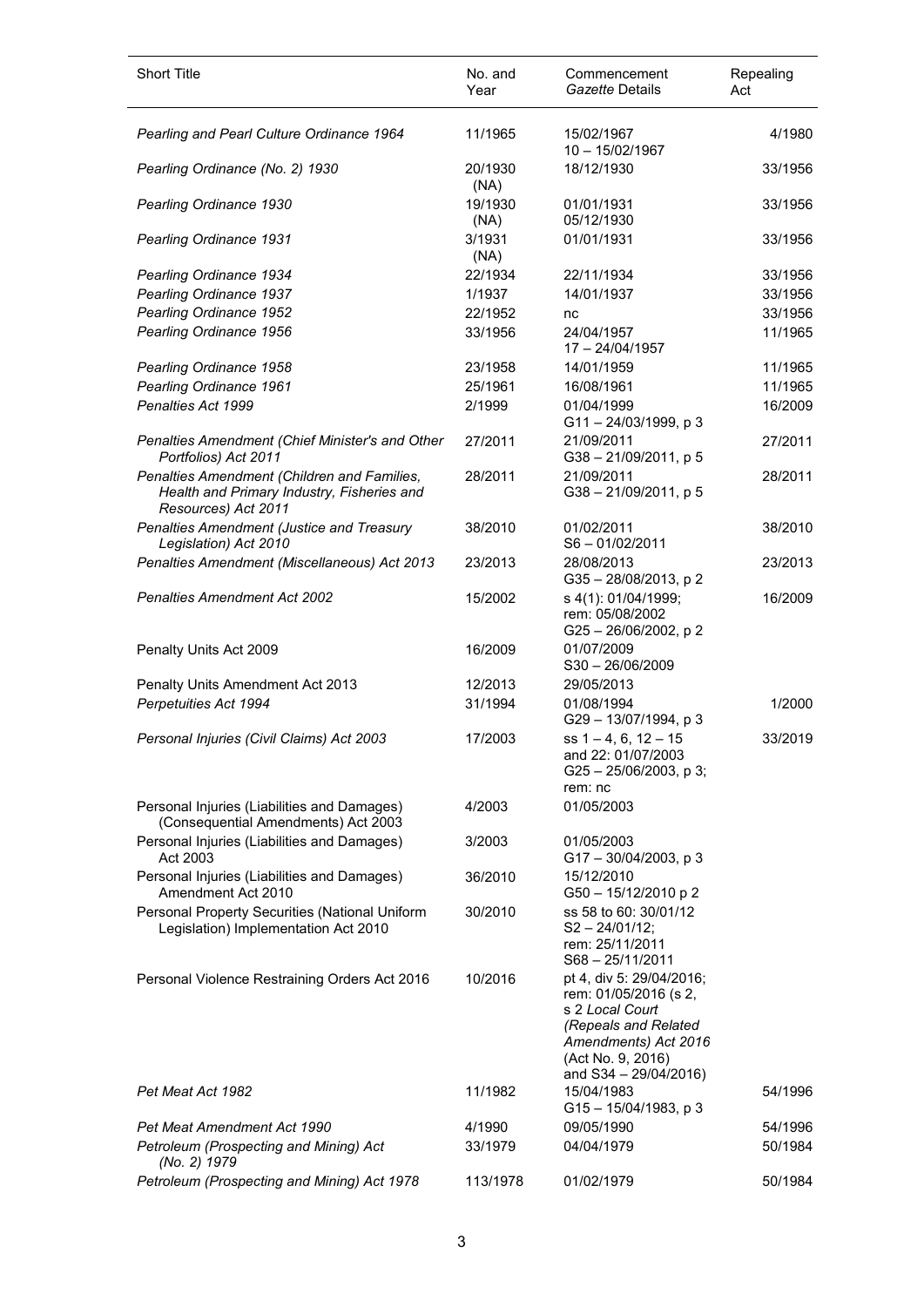| <b>Short Title</b>                                               | No. and<br>Year | Commencement<br>Gazette Details                  | Repealing<br>Act |
|------------------------------------------------------------------|-----------------|--------------------------------------------------|------------------|
| Petroleum (Prospecting and Mining) Act 1979                      | 32/1979         | 20/07/1979<br>G29-20/07/1979, p 5                | 50/1984          |
| Petroleum (Prospecting and Mining) Amendment<br>Act (No. 3) 1981 | 98/1981         | 11/08/1982                                       | 50/1984          |
| Petroleum (Prospecting and Mining) Amendment<br>Act (No. 2) 1981 | 97/1981         | 21/12/1981                                       | 50/1984          |
| Petroleum (Prospecting and Mining) Amendment<br>Act 1981         | 62/1981         | ss 4, 5 and 9:<br>01/07/1982;<br>rem: 14/07/1981 | 50/1994          |
| Petroleum (Prospecting and Mining) Ordinance<br>(No. 2) 1954     | 14/1954         | 11/05/1955<br>19 - 11/05/1955                    | 50/1984          |
| Petroleum (Prospecting and Mining) Ordinance<br>(No. 2) 1960     | 15/1961         | 06/03/1961                                       | 50/1984          |
| Petroleum (Prospecting and Mining) Ordinance<br>(No. 2) 1966     | 45/1966         | 07/12/1966                                       | 50/1984          |
| Petroleum (Prospecting and Mining)<br>Ordinance 1954             | 5/1954          | 28/05/1954<br>$21A - 27/05/1954$                 | 50/1984          |
| Petroleum (Prospecting and Mining)<br>Ordinance 1957             | 20/1957         | 28/05/1954                                       | 50/1984          |
| Petroleum (Prospecting and Mining)<br>Ordinance 1960             | 16/1960         | 17/11/1960<br>$48 - 16/11/1960$                  | 50/1984          |
| Petroleum (Prospecting and Mining)<br>Ordinance 1964             | 33/1964         | 15/09/1964                                       | 50/1984          |
| Petroleum (Prospecting and Mining)<br>Ordinance 1966             | 28/1966         | 07/12/1966<br>61 - 07/12/1966, p 253             | 50/1984          |
| Petroleum (Prospecting and Mining)<br>Ordinance 1968             | 12/1968         | 01/04/1968<br>14A - 01/04/1968, p 87             | 50/1984          |
| Petroleum (Prospecting and Mining)<br>Ordinance 1977             | 35/1977         | 12/08/1977<br>$32 - 12/08/1977$ ,<br>p 1240      | 50/1984          |
| Petroleum (Submerged Lands) Act 1981                             | 50/1982         | 20/08/1982                                       |                  |
| Petroleum (Submerged Lands) Amendment<br>Act 1985                | 23/1985         | 01/07/1985                                       | 5/2021           |
| Petroleum (Submerged Lands) Amendment<br>Act 1986                | 6/1986          | 03/09/1986<br>$G35 - 03/09/1986$ , p 6           | 5/2021           |
| Petroleum (Submerged Lands) Amendment<br>Act 1989                | 19/1989         | 02/08/1989<br>$G30 - 02/08/1989$ , p 5           |                  |
| Petroleum (Submerged Lands) Amendment<br>Act 1991                | 51/1991         | 18/12/1991<br>G50 - 18/12/1991, p 3              |                  |
| Petroleum (Submerged Lands) Amendment<br>Act 1994                | 69/1994         | 15/12/1994                                       |                  |
| Petroleum (Submerged Lands) Amendment<br>Act 1995                | 40/1995         | 19/12/1995<br>$S43 - 19/12/1995$                 |                  |
| Petroleum (Submerged Lands) Amendment<br>Act 1998                | 54/1998         | 01/10/1998<br>$S37 - 01/10/1998$                 |                  |
| Petroleum (Submerged Lands) Amendment<br>Act 2002                | 75/2002         | 01/05/2003<br>G17-30/04/2003, p 4                |                  |
| Petroleum (Submerged Lands) Amendment<br>Act 2004                | 62/2004         | 01/01/2005                                       |                  |
| Petroleum (Submerged Lands) Amendment<br>Act 2005                | 43/2005         | 07/02/2007<br>Cth proc. 07/02/2007               |                  |
| Petroleum Act 1984                                               | 50/1984         | 15/10/1984<br>G40 - 10/10/1984, p 10             |                  |
| Petroleum Amendment Act (No. 2) 2000                             | 42/2000         | 11/07/2001<br>G27-11/07/2001, p2                 |                  |
| <b>Petroleum Amendment Act 1985</b>                              | 65/1985         | 28/01/1986                                       | 05/2021          |
| Petroleum Amendment Act 1990                                     | 45/1990         | 14/11/1990<br>G45-14/11/1990, p4                 |                  |
| Petroleum Amendment Act 1994                                     | 49/1994         | 30/09/1994<br>S51-30/09/1994                     |                  |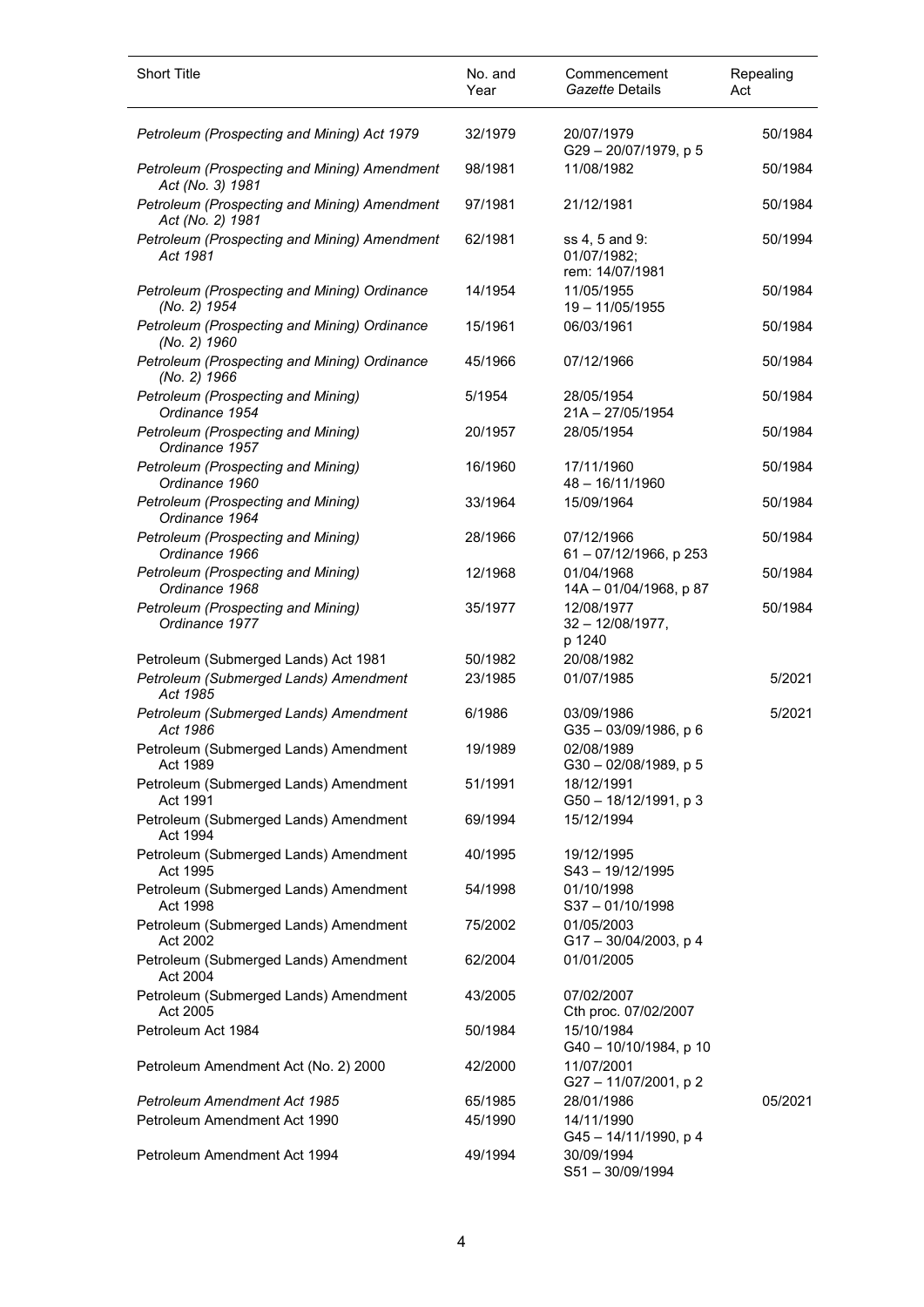| <b>Short Title</b>                                                | No. and<br>Year | Commencement<br>Gazette Details         | Repealing<br>Act |
|-------------------------------------------------------------------|-----------------|-----------------------------------------|------------------|
| <b>Petroleum Amendment Act 1997</b>                               | 09/1997         | nc                                      | 53/1998          |
| Petroleum Amendment Act 1998                                      | 53/1998         | 01/10/1998<br>$S37 - 01/10/1998$        |                  |
| Petroleum Amendment Act 2000                                      | 31/2000         | s 8: 16/04/1999;<br>rem: 27/06/2000     |                  |
| Petroleum Amendment Act 2003                                      | 14/2003         | 02/07/2003<br>G26 - 02/07/2003, p 2     |                  |
| Petroleum Amendment Act 2004                                      | 50/2004         | 13/09/2004                              |                  |
| <b>Petroleum Amendment Act 2013</b>                               | 40/2013         | 01/01/2013                              | 40/2013          |
| <b>Petroleum Amendment Act 2016</b>                               | 19/2016         | 08/06/2016                              | 19/2016          |
| Petroleum Amendment and Related Matters<br>Act 2010               | 13/2010         | 01/07/2010                              |                  |
| Petroleum Legislation Amendment Act 2019                          | 12/2019         | 15/05/2019<br>G20 - 15/05/2019, p 9     | 12/2019          |
| <b>Petroleum Legislation Miscellaneous</b><br>Amendments Act 2020 | 12/2020         | 28/06/2020<br>G25-24/06/2020, p2        | 12/2020          |
| <b>Petroleum Products Subsidy Amendment</b><br>Act 1985           | 41/1985         | 06/11/1985<br>G44 - 06/11/1985, p 12    | 38/2014          |
| Petroleum Products Subsidy Amendment<br>Act 1989                  | 11/1989         | 01/07/1989<br>S31-27/06/1989            | 38/2014          |
| Petroleum Products Subsidy Ordinance<br>(No. 2) 1965              | 62/1965         | 17/12/1965                              | 38/2014          |
| Petroleum Products Subsidy Ordinance 1965                         | 25/1965         | 16/08/1965                              | 38/2014          |
| Petroleum Products Subsidy Ordinance 1969                         | 49/1969         | 27/11/1969                              | 38/2014          |
| Petroleum Products Subsidy Ordinance 1973                         | 70/1973         | 11/12/1973                              | 38/2014          |
| Petroleum Products Subsidy Ordinance 1977                         | 32/1977         | 05/07/1977                              | 38/2014          |
| Petroleum Products Subsidy Ordinance 1978                         | 13/1978         | 05/05/1978                              | 38/2014          |
| Pharmacy Act 1979                                                 | 154/1979        | 18/01/1980<br>$G3 - 18/01/1980$ , p 4   | 21/2004          |
| <b>Pharmacy Amendment Act 1982</b>                                | 92/1982         | 04/02/1983<br>G5-04/02/1983, p 1        | 21/2004          |
| <b>Pharmacy Amendment Act 1983</b>                                | 27/1983         | 11/11/1983<br>G45-11/11/1983, p 1       | 21/2004          |
| Pharmacy Ordinance (No. 2) 1973                                   | 22/1973         | 11/05/1973                              | 21/2004          |
| Pharmacy Ordinance 1936                                           | 10/1936         | 28/09/1936<br>25/09/1936                | 21/2004          |
| Pharmacy Ordinance 1952                                           | 8/1952          | 23/01/1952                              | 21/2004          |
| Pharmacy Ordinance 1957                                           | 7/1957          | 12/04/1957                              | 21/2004          |
| Pharmacy Ordinance 1964                                           | 56/1964         | 25/11/1964<br>47 - 25/11/1964, p 185    | 21/2004          |
| Pharmacy Ordinance 1968                                           | 3/1969          | 07/05/1969<br>19 - 07/05/1969, p 117    | 21/2004          |
| Pharmacy Ordinance 1973                                           | 8/1973          | 13/03/1973                              | 21/2004          |
| Pharmacy Ordinance 1975                                           | 2/1976          | 02/08/1976<br>$31 - 30/07/1976$ , p 910 | 21/2004          |
| Pharmacy Ordinance 1977                                           | 41/1977         | 18/08/1977                              | 21/2004          |
| Place Names Amendment Act 1983                                    | 55/1983         | 08/11/1983                              | 5/2021           |
| Place Names Amendment Act 2004                                    | 70/2004         | 07/09/2005<br>$G36 - 07/09/2005$ , p 3  |                  |
| Place Names Ordinance 1967                                        | 38/1967         | 22/11/1967<br>56 - 22/11/1967, p 296    |                  |
| Place Names Ordinance 1973                                        | 6/1973          | 11/10/1973<br>40 - 04/10/1973, p 362    | 33/2019          |
| Places of Entertainment Repeal Act 2013                           | 8/2013          | 19/06/2013<br>G25-19/06/2013, p2        |                  |
| <b>Places of Public Entertainment Amendment</b><br>Act 1982       | 90/1982         | 26/08/1983<br>G34-26/08/1983, p7        | 8/2013           |
| <b>Places of Public Entertainment Amendment</b><br>Act 2003       | 21/2003         | 20/08/2003<br>G33-20/08/2003, p2        | 8/2013           |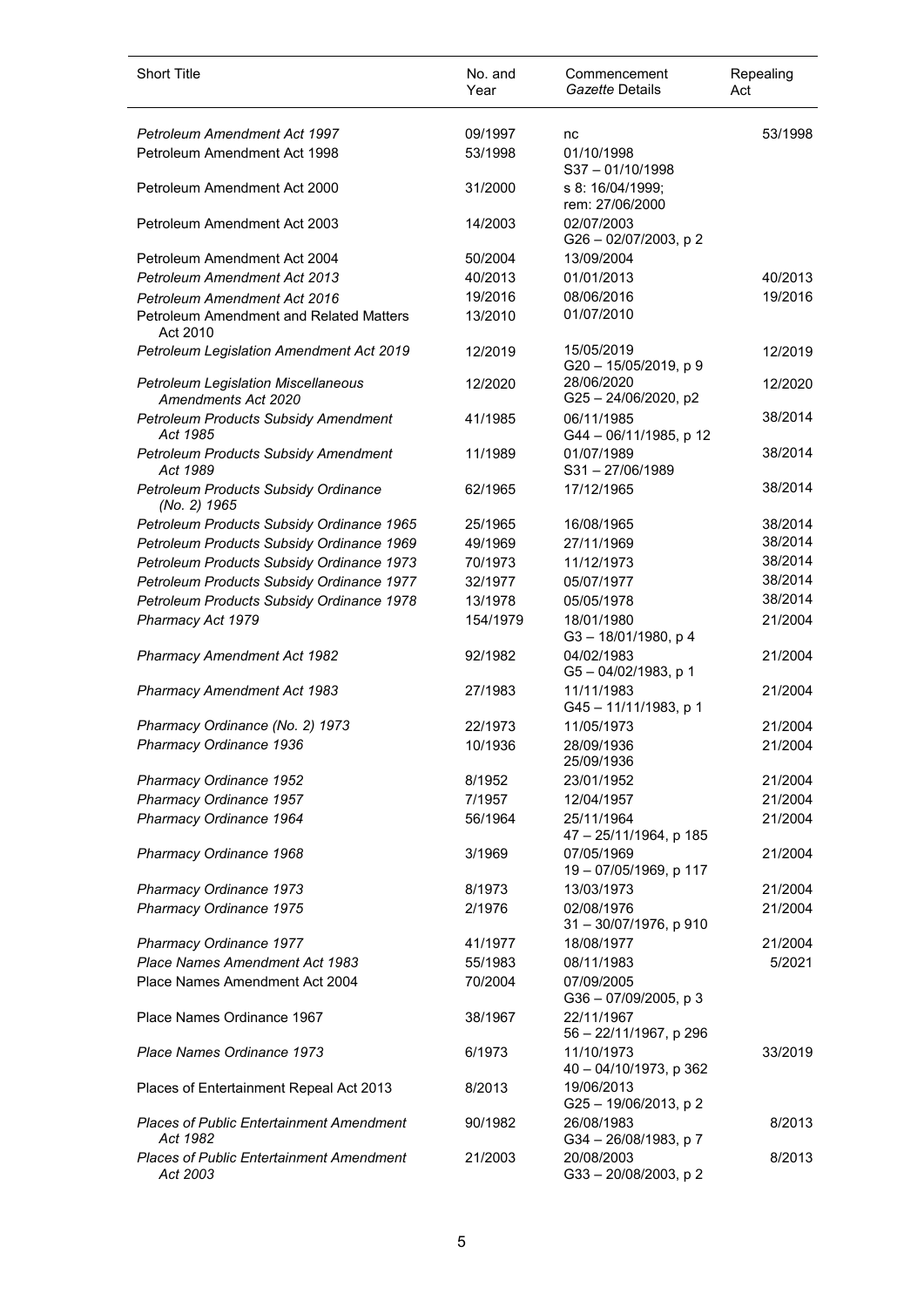| <b>Short Title</b>                                              | No. and<br>Year | Commencement<br>Gazette Details                                                                                                                                     | Repealing<br>Act |
|-----------------------------------------------------------------|-----------------|---------------------------------------------------------------------------------------------------------------------------------------------------------------------|------------------|
| <b>Places of Public Entertainment Ordinance 1949</b>            | 10/1949         | 01/08/1952<br>$30 - 09/07/1952$                                                                                                                                     | 8/2013           |
| <b>Places of Public Entertainment Ordinance 1973</b>            | 67/1973         | 11/12/1973                                                                                                                                                          | 8/2013           |
| Planning (Consequential Amendments) Act 1993                    | 86/1993         | 18/04/1994                                                                                                                                                          | 39/2005          |
| Planning (Consequential Amendments) Act 1999                    | 56/1999         | 12/04/2000                                                                                                                                                          | 39/2005          |
| Planning (Validation) Act 1984                                  | 38/1984         | 21/09/1984                                                                                                                                                          | 85/1993          |
| Planning Act (No. 2) 1979                                       | 116/1979        | 15/10/1979                                                                                                                                                          | 85/1993          |
| Planning Act 1979                                               | 48/1979         | 03/08/1979<br>G31-03/08/1979, p 4                                                                                                                                   | 85/1993          |
| Planning Act 1980                                               | 24/1980         | 14/03/1980                                                                                                                                                          | 85/1993          |
| Planning Act 1993                                               | 85/1993         | 18/04/1994<br>$S28 - 18/04/1994$                                                                                                                                    | 55/1999          |
| Planning Act 1999                                               | 55/1999         | 12/04/2000<br>$S15 - 12/04/2000$                                                                                                                                    |                  |
| <b>Planning Amendment (Concurrent Applications)</b><br>Act 2014 | 8/2014          | 01/05/2014<br>G17-30/04/2014                                                                                                                                        | 8/2014           |
| Planning Amendment (Development Applications)<br>Act 2008       | 4/2008          | 01/07/2008<br>$S32 - 01/07/2008$                                                                                                                                    |                  |
| Planning Amendment Act 1982                                     | 27/1982         | 16/06/1982                                                                                                                                                          | 85/1993          |
| <b>Planning Amendment Act 1983</b>                              | 75/1983         | s 10: 01/01/1985<br>S64 - 27/12/1984;<br>ss $22 - 25$ , $28 - 31$ and<br>$33 - 39: 04/07/1984$<br>$G26 - 04/07/1984$ , p 3;<br>rem: 18/01/1984<br>G2-18/01/1984, p2 | 85/1993          |
| <b>Planning Amendment Act 1985</b>                              | 67/1985         | 24/12/1985                                                                                                                                                          | 85/1993          |
| <b>Planning Amendment Act 1987</b>                              | 19/1987         | 25/06/1987                                                                                                                                                          | 85/1993          |
| <b>Planning Amendment Act 1989</b>                              | 77/1989         | 01/06/1990<br>$S33 - 01/06/1990$                                                                                                                                    | 85/1993          |
| <b>Planning Amendment Act 1992</b>                              | 64/1992         | 09/12/1992                                                                                                                                                          | 85/1993          |
| Planning Amendment Act 2005                                     | 12/2005         | 30/09/2005<br>G39-28/09/2005, p 4                                                                                                                                   |                  |
| Planning Amendment Act 2012                                     | 26/2012         | 01/01/2013<br>S79-20/12/2012                                                                                                                                        |                  |
| Planning Amendment Act 2020                                     | 19/2020         | 31/07/2020<br>G30-29/07/2020, p 1                                                                                                                                   | 19/2020          |
| <b>Planning Amendment Act 2021</b>                              | 4/2021          | 11/03/2021                                                                                                                                                          | 4/2021           |
| Planning Legislation Amendment Act 2016                         | 29/2016         | 28/07/2016<br>$S76 - 28/07/2016$                                                                                                                                    | 29/2016          |
| Plant Diseases Control Act 1979                                 | 126/1979        | 02/11/1979<br>G44 - 02/11/1979, p 17                                                                                                                                | 37/2008          |
| Plant Diseases Control Amendment Act 1989                       | 2/1989          | 15/03/1989                                                                                                                                                          | 37/2008          |
| <b>Plant Diseases Control Amendment Act 1994</b>                | 80/1994         | 15/02/1995<br>G7-15/02/1995, p 4                                                                                                                                    | 37/2008          |
| Plant Diseases Control Ordinance 1969                           | 25/1969         | 31/12/1969<br>53 - 31/12/1969, p 429                                                                                                                                | 126/1979         |
| <b>Plant Diseases Control Ordinance 1972</b>                    | 4/1972          | 13/03/1972                                                                                                                                                          | 126/1979         |
| <b>Plant Diseases Ordinance 1918</b>                            | 5/1918          | 11/04/1918                                                                                                                                                          | 25/1969          |
| Plant Diseases Ordinance 1924                                   | 23/1924         | 16/10/1924                                                                                                                                                          | 25/1969          |
| <b>Plant Diseases Ordinance 1925</b>                            | 19/1925         | 03/12/1925                                                                                                                                                          | 25/1969          |
| <b>Plant Diseases Ordinance 1928</b>                            | 16/1928<br>(NA) | 03/08/1928                                                                                                                                                          | 25/1969          |
| Plant Health Act 2008                                           | 37/2008         | 01/07/2011<br>$G26 - 29/06/2011$ , p 2                                                                                                                              |                  |
| Plumbers and Drainers Licensing (Validation)<br>Act 1990        | 13/1990         | 12/04/1990                                                                                                                                                          |                  |
| Plumbers and Drainers Licensing Act 1983                        | 11/1983         | 01/07/1983                                                                                                                                                          |                  |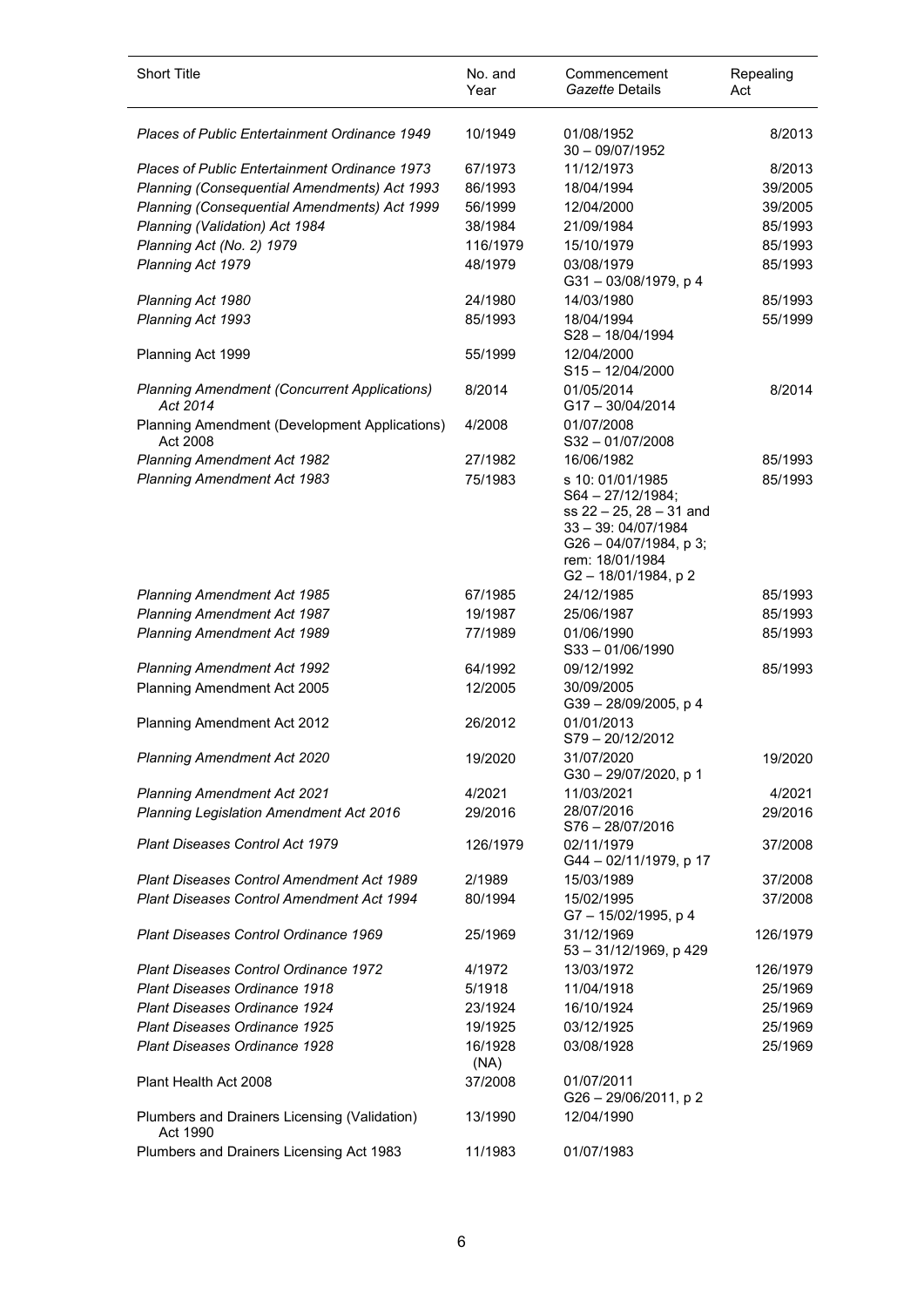| <b>Short Title</b>                                                       | No. and<br>Year | Commencement<br>Gazette Details                                                                                                                    | Repealing<br>Act |
|--------------------------------------------------------------------------|-----------------|----------------------------------------------------------------------------------------------------------------------------------------------------|------------------|
| <b>Plumbers and Drainers Licensing Amendment</b><br>Act 1983             | 70/1983         | 22/12/1983<br>S41-22/12/1983, p2                                                                                                                   | 5/2021           |
| Plumbers and Drainers Licensing Amendment<br>Act 2003                    | 49/2003         | 18/09/2003                                                                                                                                         |                  |
| Plumbers and Drainers Licensing Amendment<br>Act 2009                    | 26/2009         | 04/10/2009<br>G41-14/10/2009, p2                                                                                                                   |                  |
| Poisons Act 1978                                                         | 124/1978        | 21/12/1979                                                                                                                                         | 4/1983           |
| Poisons Act 1980                                                         | 30/1980         | 14/03/1980                                                                                                                                         | 4/1983           |
| Poisons and Dangerous Drugs (Criminal Code)<br>Amendment Act 1983        | 67/1983         | 01/01/1984                                                                                                                                         | 13/2012          |
| Poisons and Dangerous Drugs Act 1983                                     | 4/1983          | 01/10/1983<br>G38-23/09/1983, p3                                                                                                                   | 13/2012          |
| Poisons and Dangerous Drugs Amendment Act<br>(No. 2) 1995                | 58/1995         | 28/12/1995                                                                                                                                         | 13/2012          |
| Poisons and Dangerous Drugs Amendment<br>Act 1985                        | 75/1985         | ss 4, 5, 15 and 19:<br>04/06/1986<br>G22-04/06/1986, p4;<br>s 16: 01/01/1988<br>G41-14/10/1987, p4;<br>rem: 02/04/1986<br>$G13 - 02/04/1986$ , p 4 | 13/2012          |
| Poisons and Dangerous Drugs Amendment<br>Act 1987                        | 29/1987         | 21/07/1987                                                                                                                                         | 13/2012          |
| Poisons and Dangerous Drugs Amendment<br>Act 1989                        | 28/1989         | 21/06/1989                                                                                                                                         | 13/2012          |
| Poisons and Dangerous Drugs Amendment<br>Act 1990                        | 18/1990         | 01/11/1990                                                                                                                                         | 13/2012          |
| Poisons and Dangerous Drugs Amendment<br>Act 1995                        | 33/1995         | 07/09/1995                                                                                                                                         | 13/2012          |
| Poisons and Dangerous Drugs Amendment<br>Act 2003                        | 52/2003         | 01/02/2005<br>$S3 - 31/01/2005$ , p 1                                                                                                              | 13/2012          |
| Poisons and Dangerous Drugs Amendment<br>Act 2004                        | 61/2004         | 01/02/2005<br>$S3 - 31/01/2005$ , p 1                                                                                                              | 13/2012          |
| Poisons and Dangerous Drugs Amendment<br>Act 2006                        | 37/2006         | 02/05/2007<br>G18-02/05/2007, p7                                                                                                                   | 13/2012          |
| Poisons Ordinance 1924                                                   | 6/1924          | 28/02/1924                                                                                                                                         | 4/1983           |
| Poisons Ordinance 1928                                                   | 29/1928<br>(NA) | 30/11/1928                                                                                                                                         | 4/1983           |
| Poisons Ordinance 1930                                                   | 6/1930<br>(NA)  | 12/06/1930                                                                                                                                         | 4/1983           |
| Poisons Ordinance 1958                                                   | 15/1958         | 12/02/1959<br>$6 - 11/02/1959$                                                                                                                     | 4/1983           |
| Poisons Ordinance 1964                                                   | 43/1964         | 15/09/1964                                                                                                                                         | 4/1983           |
| Poisons Ordinance 1968                                                   | 11/1968         | 22/05/1968<br>21 - 15/05/1968, p 117                                                                                                               | 4/1983           |
| Poisons Ordinance 1969                                                   | 4/1969          | 18/06/1969                                                                                                                                         | 4/1983           |
| Poisons Ordinance 1970                                                   | 77/1970         | 18/12/1970                                                                                                                                         | 4/1983           |
| Poisons Ordinance 1977                                                   | 58/1977         | 01/01/1978<br>51B - 22/12/1977, p 1                                                                                                                | 4/1983           |
| Police (Special Investigative and Other Powers)<br>Act 2015              | 4/2015          | 01/07/2015<br>G23-10/06/2015, p 1                                                                                                                  |                  |
| Police Administration (Subsequential<br>Amendments) Act 1989             | 52/1989         | 20/09/1989                                                                                                                                         |                  |
| Police Administration Act (No. 2) 1979                                   | 136/1979        | 14/11/1980                                                                                                                                         | 33/2019          |
| Police Administration Act 1978                                           | 18/1979         | 01/08/1979                                                                                                                                         |                  |
| Police Administration Act 1979                                           | 74/1979         | 28/06/1979                                                                                                                                         | 33/2019          |
| <b>Police Administration Amendment (Forensic</b><br>Procedures) Act 2004 | 57/2004         | 17/08/2005<br>G33-17/08/2005, p 5                                                                                                                  |                  |
| Police Administration Amendment (Powers and<br>Liability) Act 2005       | 11/2005         | 20/04/2005<br>$G16 - 20/04/2005$ , p 5                                                                                                             |                  |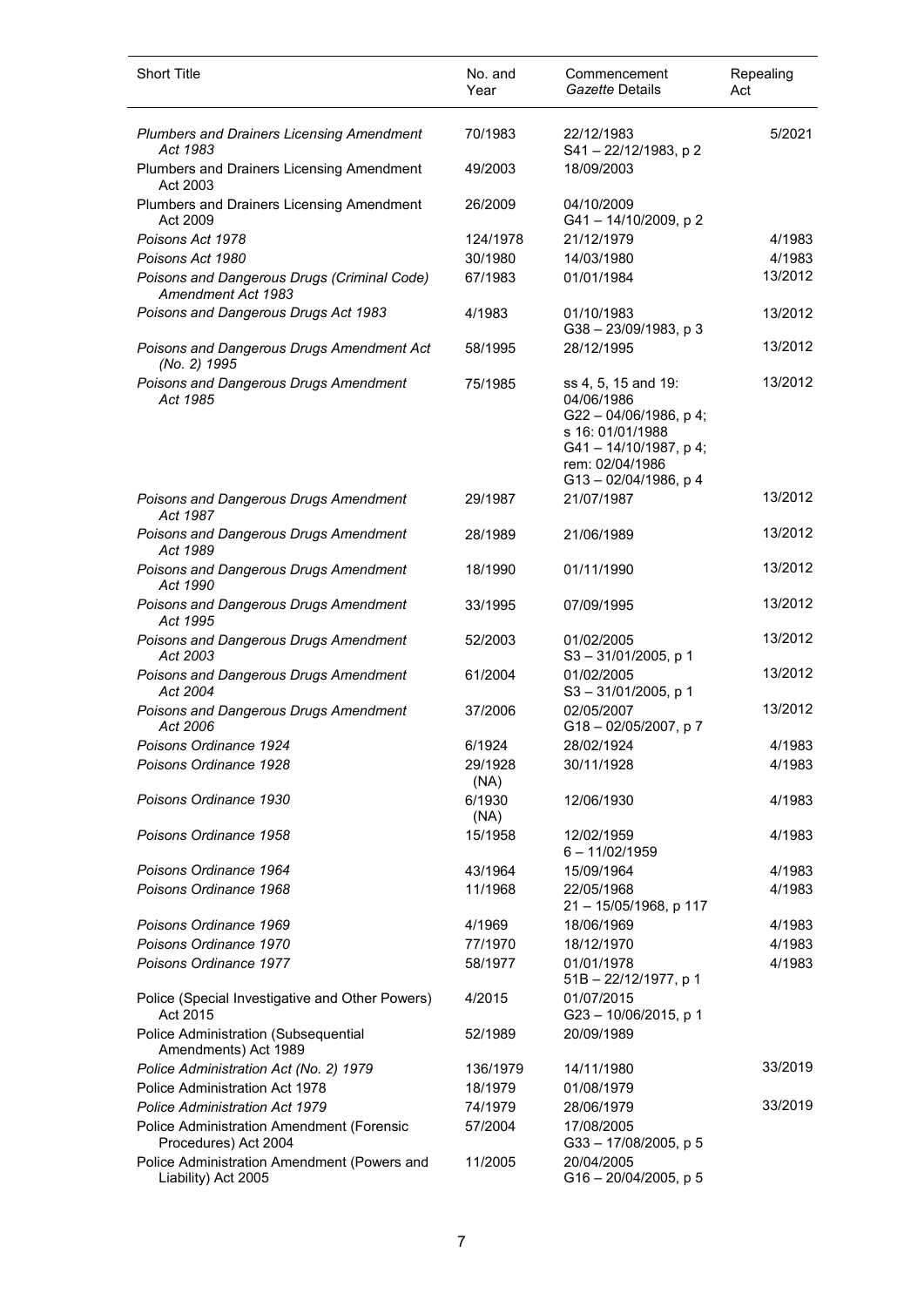| <b>Short Title</b>                                          | No. and<br>Year | Commencement<br>Gazette Details       | Repealing<br>Act |
|-------------------------------------------------------------|-----------------|---------------------------------------|------------------|
| Police Administration Amendment (Service Medal)<br>Act 2010 | 15/2010         | 20/05/2010                            |                  |
| Police Administration Amendment Act<br>(No. 2) 2002         | 20/2002         | 21/08/2002                            |                  |
| Police Administration Amendment Act<br>(No. 2) 1983         | 18/1983         | 24/06/1983                            |                  |
| <b>Police Administration Amendment Act</b><br>(No. 2) 1985  | 47/1985         | 26/09/1985                            | 5/2021           |
| <b>Police Administration Amendment Act</b><br>(No. 2) 1989  | 27/1989         | 15/06/1989                            | 5/2021           |
| <b>Police Administration Amendment Act</b><br>(No. 2) 1992  | 36/1992         | 15/07/1992<br>G28-15/07/1992, p 3     |                  |
| <b>Police Administration Amendment Act</b><br>(No. 2) 1993  | 69/1993         | 09/11/1993                            |                  |
| <b>Police Administration Amendment Act</b><br>(No. 2) 1994  | 54/1994         | 07/11/1994                            |                  |
| <b>Police Administration Amendment Act</b><br>(No. 2) 1996  | 40/1996         | 01/12/1996<br>$S37 - 29/11/1996$      |                  |
| Police Administration Amendment Act<br>(No. 2) 1998         | 87/1998         | 15/02/1999<br>$S6 - 15/02/1999$       |                  |
| Police Administration Amendment Act<br>(No. 3) 1983         | 35/1983         | 03/10/1983                            |                  |
| <b>Police Administration Amendment Act</b><br>(No. 3) 1989  | 40/1989         | 25/10/1989                            | 5/2021           |
| Police Administration Amendment Act<br>(No. 3) 1992         | 56/1992         | 01/01/1993                            |                  |
| Police Administration Amendment Act<br>(No. 3) 1994         | 55/1994         | 22/09/1994                            |                  |
| Police Administration Amendment Act<br>(No. 4) 1983         | 74/1983         | 01/02/1984<br>$G4 - 01/02/1984$ , p 8 |                  |
| <b>Police Administration Amendment Act 1981</b>             | 27/1981         | 25/03/1981                            | 5/2021           |
| <b>Police Administration Amendment Act 1982</b>             | 64/1982         | 29/06/1983                            | 5/2021           |
| <b>Police Administration Amendment Act 1983</b>             | 5/1983          | 27/04/1983                            | 5/2021           |
| <b>Police Administration Amendment Act 1985</b>             | 12/1985         | 19/06/1985<br>G24 - 19/06/1985, p 2   | 5/2021           |
| Police Administration Amendment Act 1986                    | 11/1986         | 19/05/1986                            |                  |
| Police Administration Amendment Act 1988                    | 10/1988         | 30/03/1988                            |                  |
| <b>Police Administration Amendment Act 1989</b>             | 6/1989          | 30/10/1989                            | 5/2021           |
| Police Administration Amendment Act 1990                    | 19/1990         | 01/11/1990                            |                  |
| Police Administration Amendment Act 1991                    | 67/1991         | 14/11/1991                            |                  |
| <b>Police Administration Amendment Act 1992</b>             | 16/1992         | 10/06/1992                            |                  |
| Police Administration Amendment Act 1993                    | 38/1993         | 01/01/1994                            |                  |
| Police Administration Amendment Act 1994                    | 20/1994         | 01/12/1994<br>$S57 - 01/12/1994$      |                  |
| Police Administration Amendment Act 1996                    | 21/1996         | 14/08/1996                            |                  |
| Police Administration Amendment Act 1997                    | 30/1997         | 17/12/1997                            |                  |
| Police Administration Amendment Act 1998                    | 34/1998         | 21/05/1998                            |                  |
| Police Administration Amendment Act 2000                    | 63/2000         | 14/11/2000                            |                  |
| Police Administration Amendment Act 2001                    | 50/2001         | 22/10/2001<br>$S44 - 22/10/2001$      |                  |
| Police Administration Amendment Act 2002                    | 3/2002          | 24/04/2002<br>G16-24/04/2002, p3      |                  |
| Police Administration Amendment Act 2003                    | 13/2002         | 07/05/2003<br>G18-07/05/2003, p2      |                  |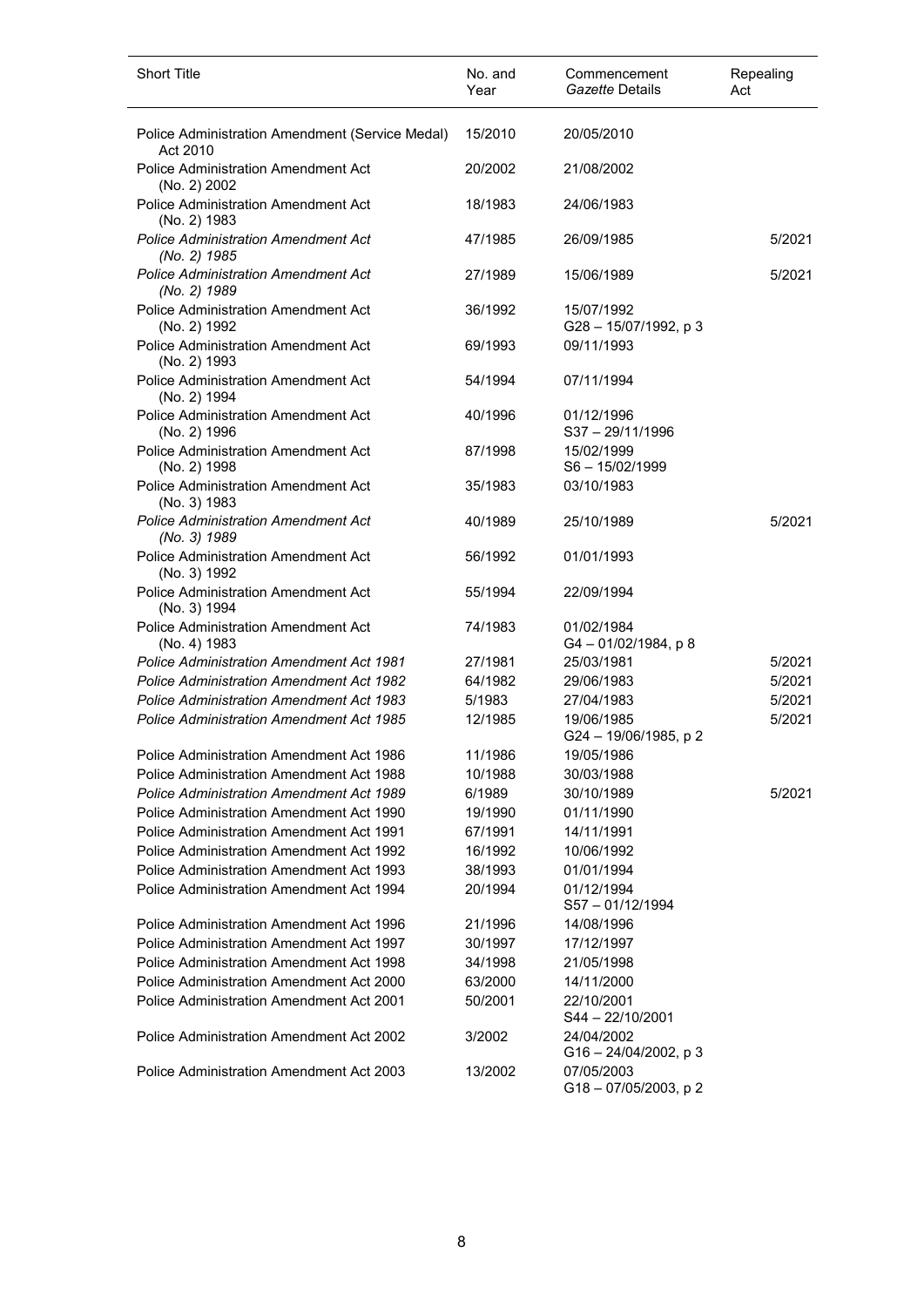| <b>Short Title</b>                                                     | No. and<br>Year | Commencement<br>Gazette Details                                                                                     | Repealing<br>Act |
|------------------------------------------------------------------------|-----------------|---------------------------------------------------------------------------------------------------------------------|------------------|
| Police Administration Amendment Act 2007                               | 29/2007         | pt 1, ss 3 and 15:<br>01/12/1996; pt 4: nc<br>(rep by Act<br>No. 12/2009);<br>rem: 19/12/2007<br>G51-19/12/2007, p6 |                  |
| <b>Police Administration Amendment Act 2012</b>                        | 24/2012         | nc                                                                                                                  | 33/2019          |
| <b>Police Administration Amendment Act 2014</b>                        | 45/2014         | 17/12/2014<br>S126-17/12/2014                                                                                       | 45/2014          |
| <b>Police Administration Amendment Act 2016</b>                        | 30/2016         | 28/09/2018<br>S77-28/09/2018                                                                                        | 30/2016          |
| <b>Police Administration Amendment Act 2021</b>                        | 8/2021          | 27/05/2021<br>$S15 - 27/05/2021$                                                                                    | 8/2021           |
| Police and Police Offences (Appointments<br>Validation) Ordinance 1976 | 21/1976         | 28/06/1976                                                                                                          | 6/1981           |
| Police and Police Offences Act 1979                                    | 26/1979         | 27/03/1979                                                                                                          | 33/2019          |
| Police and Police Offences Ordinance<br>(No. 2) 1957                   | 30/1957         | 04/09/1957                                                                                                          |                  |
| Police and Police Offences Ordinance<br>(No. 2) 1959                   | 20/1959         | 07/07/1959                                                                                                          |                  |
| <b>Police and Police Offences Ordinance</b><br>(No. 2) 1960            | 12/1961         | 01/05/1961<br>18-26/04/1961, p 86                                                                                   | 33/2019          |
| Police and Police Offences Ordinance<br>(No. 2) 1964                   | 3/1965          | 14/01/1965                                                                                                          | 33/2019          |
| Police and Police Offences Ordinance<br>(No. 2) 1965                   | 30/1965         | 16/08/1965                                                                                                          | 33/2019          |
| Police and Police Offences Ordinance<br>(No. 2) 1969                   | 43/1969         | 08/04/1970<br>12-25/03/1970, p 83                                                                                   | 33/2019          |
| Police and Police Offences Ordinance<br>(No. 2) 1973                   | 78/1973         | 01/12/1973                                                                                                          | 33/2019          |
| Police and Police Offences Ordinance<br>(No. 2) 1974                   | 39/1974         | 23/09/1974                                                                                                          | 33/2019          |
| <b>Police and Police Offences Ordinance</b><br>(No. 2) 1975            | 3/1976          | 05/03/1976<br>10 - 05/03/1976, p 910                                                                                | 33/2019          |
| <b>Police and Police Offences Ordinance</b><br>(No. 3) 1964            | 4/1965          | 14/01/1965                                                                                                          | 33/2019          |
| Police and Police Offences Ordinance<br>(No. 3) 1968                   | 71/1968         | 30/10/1968<br>47 - 30/10/1968, p 303                                                                                |                  |
| Police and Police Offences Ordinance<br>(No. 3) 1969                   | 6/1970          | 21/10/1970<br>42 - 21/10/1970, p 308                                                                                | 33/2019          |
| <b>Police and Police Offences Ordinance</b><br>(No. 4) 1974            | 61/1974         | 15/10/1974                                                                                                          | 33/2019          |
| Police and Police Offences Ordinance<br>(No. 5) 1974                   | 65/1974         | 21/10/1974                                                                                                          | 33/2019          |
| Police and Police Offences Ordinance 1923                              | 20/1923         | 01/03/1924<br>01/02/1924                                                                                            |                  |
| Police and Police Offences Ordinance 1926                              | 14/1926         | 03/06/1926                                                                                                          |                  |
| Police and Police Offences Ordinance 1932                              | 19/1932         | 22/09/1932                                                                                                          |                  |
| Police and Police Offences Ordinance 1935                              | 6/1935          | 27/06/1935                                                                                                          |                  |
| Police and Police Offences Ordinance 1938                              | 12/1938         | 08/09/1938                                                                                                          |                  |
| Police and Police Offences Ordinance 1947                              | 6/1947          | 11/09/1947                                                                                                          |                  |
| Police and Police Offences Ordinance 1949                              | 6/1949          | 11/05/1949                                                                                                          |                  |
| Police and Police Offences Ordinance 1952                              | 26/1952         | 04/06/1952                                                                                                          |                  |
| Police and Police Offences Ordinance 1953                              | 14/1953         | 01/04/1954<br>$12 - 24/03/1954$                                                                                     |                  |
| Police and Police Offences Ordinance 1954                              | 1/1955          | 21/04/1955<br>$16 - 20/04/1955$                                                                                     |                  |
| Police and Police Offences Ordinance 1957                              | 18/1957         | 07/06/1957<br>23A - 07/06/1957                                                                                      |                  |
| Police and Police Offences Ordinance 1959                              | 19/1959         | 07/07/1959                                                                                                          |                  |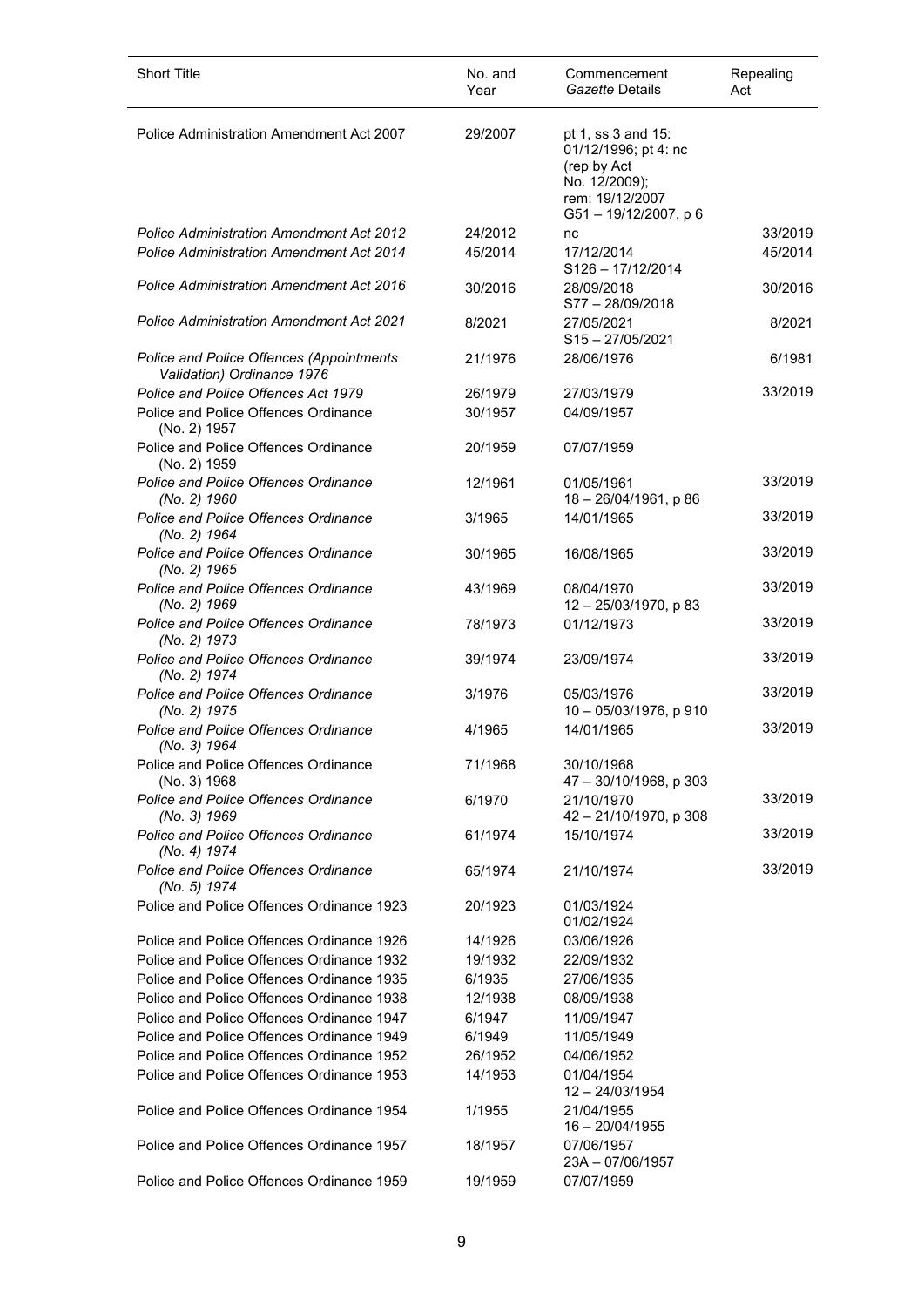| <b>Short Title</b>                                                              | No. and<br>Year    | Commencement<br>Gazette Details                                                                                                   | Repealing<br>Act |
|---------------------------------------------------------------------------------|--------------------|-----------------------------------------------------------------------------------------------------------------------------------|------------------|
| Police and Police Offences Ordinance 1960                                       | 5/1960             | 02/09/1960                                                                                                                        |                  |
| Police and Police Offences Ordinance 1961                                       | 10/1962            | 03/03/1962                                                                                                                        | 33/2019          |
| Police and Police Offences Ordinance 1963                                       | 48/1963            | 22/07/1963                                                                                                                        | 33/2019          |
| Police and Police Offences Ordinance 1964                                       | 44/1964            | 03/09/1964                                                                                                                        | 33/2019          |
| Police and Police Offences Ordinance 1965                                       | 7/1965             | 22/02/1965                                                                                                                        | 33/2019          |
| Police and Police Offences Ordinance 1966                                       | 39/1966            | 14/09/1966                                                                                                                        | 33/2019          |
| Police and Police Offences Ordinance 1968                                       | 39/1968            | 18/06/1968                                                                                                                        | 33/2019          |
| Police and Police Offences Ordinance 1969                                       | 32/1969            | 01/04/1970<br>11 - 18/03/1970, p 74                                                                                               | 33/2019          |
| Police and Police Offences Ordinance 1970                                       | 51/1970            | 27/01/1971<br>$2 - 13/01/1971$ , p 8                                                                                              | 33/2019          |
| Police and Police Offences Ordinance 1971                                       | 9/1971             | 24/03/1971                                                                                                                        | 33/2019          |
| Police and Police Offences Ordinance 1973                                       | 13/1973            | 27/03/1973                                                                                                                        | 33/2019          |
| Police and Police Offences Ordinance 1974                                       | 86/1974            | 01/01/1975<br>49 - 05/12/1974, p 554                                                                                              | 33/2019          |
| Police and Police Offences Ordinance 1975                                       | 18/1975            | 30/07/1975                                                                                                                        | 33/2019          |
| Police and Police Offences Ordinance 1976                                       | 10/1976            | 01/03/1976                                                                                                                        | 33/2019          |
| Police and Police Offences Ordinance 1977                                       | 8/1977             | 15/03/1977                                                                                                                        |                  |
| Police and Police Offences Ordinance 1978                                       | 31/1978            | 11/08/1978<br>32 - 11/08/1978, p 10                                                                                               | 33/2019          |
| Police Arbitral Tribunal Ordinance 1948                                         | 1/1949             | 14/02/1949                                                                                                                        |                  |
| Police Arbitral Tribunal Ordinance 1949                                         | 14/1949            | 21/11/1949                                                                                                                        |                  |
| Police Arbitral Tribunal Ordinance 1950                                         | 5/1950             | 22/08/1950                                                                                                                        |                  |
| <b>Police Fund Abolition Ordinance 1924</b>                                     | 13/1924            | 29/05/1924                                                                                                                        | 87/1973          |
| Poor Persons Legal Assistance Ordinance 1935<br>Poppy Regulation Act 2014       | 16/1935<br>16/2014 | 29/08/1935<br>ss 13 and 14:<br>01/07/2014;<br>rem: 29/05/2014                                                                     | 53/1972          |
| Port of Darwin Act 2015                                                         | 10/2015            | 09/06/2015<br>S57 - 09/06/2015, p 1                                                                                               |                  |
| Ports Act 1979                                                                  | 81/1979            | 13/07/1979                                                                                                                        | 71/1983          |
| Ports Amendment Act (No. 2) 1981                                                | 81/1981            | 21/09/1981                                                                                                                        | 71/1983          |
| Ports Amendment Act 1981                                                        | 36/1981            | 18/05/1981<br>G19 - 15/05/1981, p 7                                                                                               | 71/1983          |
| Ports Legislation Amendment Act 2020                                            | 20/2020            | 30/07/2020<br>G30-29/07/2020, p 1                                                                                                 | 20/2020          |
| Ports Management (Repeals and Related and<br>Consequential Amendments) Act 2015 | 12/2015            | pt 4 (other than ss 52<br>and 54 to 56):<br>09/06/2015;<br>ss 52 and 54 to 56: nc;<br>rem: 01/07/2015<br>$S57 - 09/06/2015$ , p 2 | 20/2020          |
| Ports Management Act 2015                                                       | 11/2015            | pt 14, div 1: nc (rep by<br>Act No. 33, 2019);<br>pt 15, div 2: 01/07/2015;<br>rem: 09/06/2015<br>S57 - 09/06/2015, p 2           |                  |
| Ports Ordinance (No. 2) 1967                                                    | 1/1968             | 28/02/1968                                                                                                                        | 71/1983          |
| Ports Ordinance (No. 2) 1974                                                    | 45/1974            | 23/09/1974                                                                                                                        | 71/1983          |
| Ports Ordinance (No. 3) 1974                                                    | 64/1974            | 21/10/1974                                                                                                                        | 71/1983          |
| Ports Ordinance 1962                                                            | 47/1962            | ss 1 - 20: 25/09/1963<br>39 - 25/09/1963, p 187;<br>ss 21 - 30: 01/01/1963<br>$52D - 24/12/1962$ ,<br>p 249                       | 71/1983          |
| Ports Ordinance 1963                                                            | 51/1963            | 01/01/1964                                                                                                                        | 71/1983          |
| Ports Ordinance 1969                                                            | 2/1970             | 06/02/1970                                                                                                                        | 71/1983          |
| Ports Ordinance 1969 Transitional Provision<br>Ordinance 1971                   | 29/1971            | 11/06/1971                                                                                                                        | 87/1973          |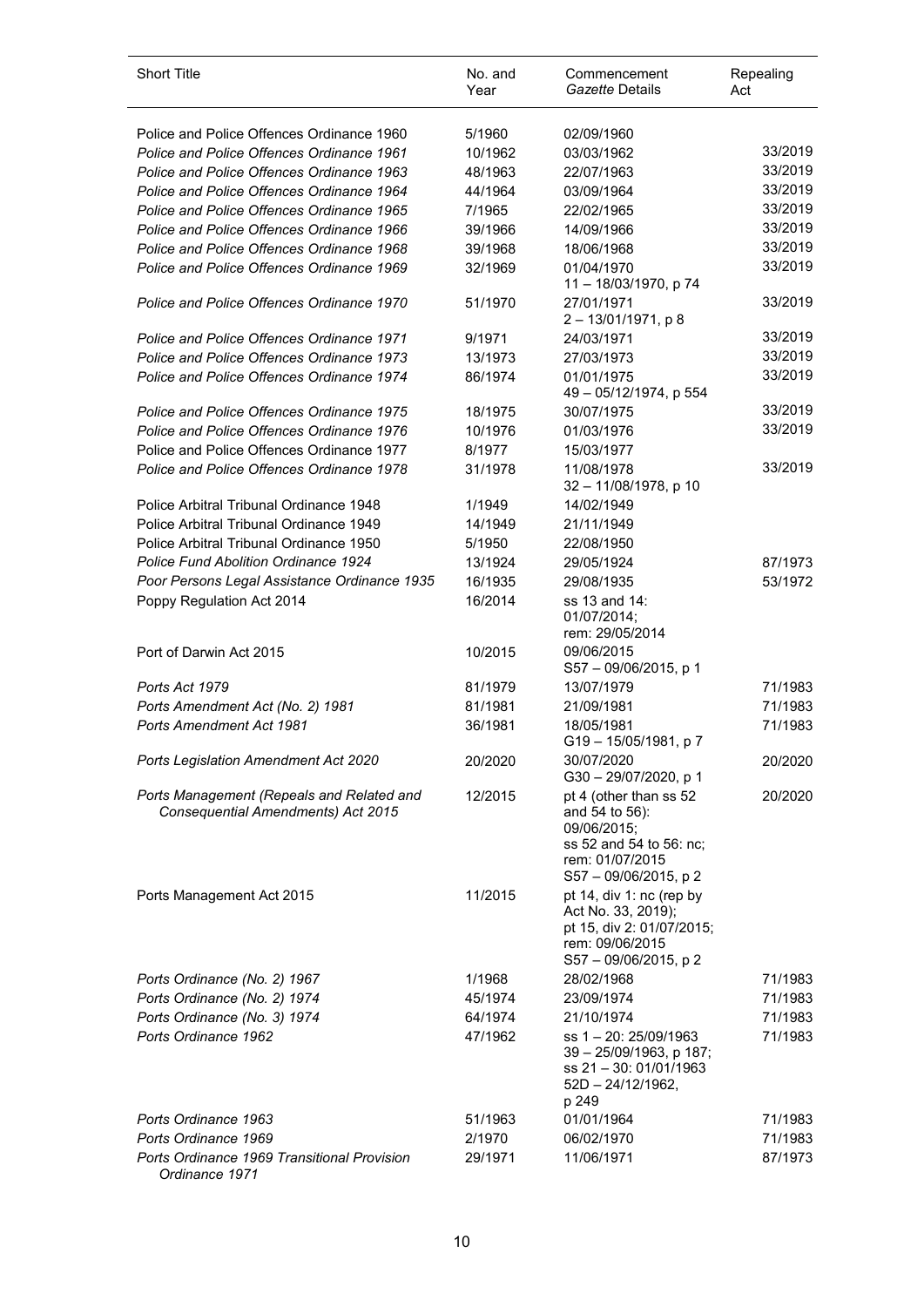| <b>Short Title</b>                                                  | No. and<br>Year | Commencement<br>Gazette Details                                         | Repealing<br>Act |
|---------------------------------------------------------------------|-----------------|-------------------------------------------------------------------------|------------------|
| Ports Ordinance 1971                                                | 52/1971         | 01/01/1972<br>50 - 15/12/1971, p 455                                    | 71/1983          |
| Ports Ordinance 1972                                                | 7/1972          | 13/03/1972                                                              | 71/1983          |
| Ports Ordinance 1973                                                | 12/1973         | 27/03/1973                                                              | 71/1983          |
| Ports Ordinance 1974                                                | 44/1974         | 23/09/1974                                                              | 71/1983          |
| Ports Ordinance 1975                                                | 25/1975         | 26/08/1975                                                              | 71/1983          |
| Ports Ordinance 1976                                                | 34/1976         | 29/10/1976<br>$44 - 29/10/1976$ ,<br>p 1308                             | 71/1983          |
| Ports Ordinance 1978                                                | 50/1978         | 01/07/1978                                                              | 71/1983          |
| <b>Pounds Amendment Act 1983</b>                                    | 6/1983          | 01/09/1983<br>G34-26/08/1983, p7                                        | 5/2021           |
| Pounds Ordinance 1930                                               | 14/1930<br>(NA) | 01/12/1930<br>31/10/1930                                                |                  |
| Pounds Ordinance 1962                                               | 6/1963          | 28/08/1963<br>35 - 28/08/1963, p 169                                    | 33/2019          |
| Pounds Ordinance 1965                                               | 52/1965         | 14/02/1966                                                              | 33/2019          |
| Pounds Ordinance 1966                                               | 7/1966          | 23/03/1966                                                              | 33/2019          |
| Pounds Ordinance 1967                                               | 42/1967         | 06/12/1967<br>60 - 06/12/1967, p 316                                    | 33/2019          |
| Power and Water Authority Act 1987                                  | 20/1987         | 01/07/1987<br>S48-29/06/1987                                            |                  |
| Power and Water Authority Amendment Act 1988                        | 36/1988         | 14/09/1988                                                              | 5/2021           |
| Power and Water Authority Amendment Act 1989                        | 75/1989         | 02/01/1992<br>$S65 - 20/12/1991$                                        | 5/2021           |
| Power and Water Authority Amendment Act 1991                        | 52/1991         | 26/09/1991                                                              |                  |
| Power and Water Authority Amendment Act 1994                        | 6/1994          | 13/05/1994<br>S33-13/05/1994                                            |                  |
| Power and Water Authority Amendment Act 1998                        | 39/1998         | 27/05/1998                                                              |                  |
| Power and Water Authority Amendment Act 1999                        | 38/1999         | 17/05/2000<br>G19-17/05/2000, p2                                        |                  |
| Power and Water Authority Amendment Act 2000                        | 8/2000          | 01/04/2000<br>$S14 - 31/03/2000$                                        |                  |
| Power and Water Authority Amendment Act 2001                        | 70/2001         | 01/07/2002 (exc s 8 in<br>ref. to s 19: nc)<br>$G25 - 26/06/2002$ , p 5 |                  |
| Power and Water Corporation Legislation<br>Amendment Act 2014       | 13/2014         | 29/05/2014<br>S29-29/05/2014                                            | 13/2014          |
| Power Generation Corporation Act 2014                               | 14/2014         | 29/05/2014<br>S29-29/05/2014                                            |                  |
| Power Retail Corporation Act 2014                                   | 15/2014         | 29/05/2014<br>S29-29/05/2014                                            |                  |
| Powers of Attorney Act 1979                                         | 127/1979        | nc                                                                      | 25/1980          |
| Powers of Attorney Act 1980                                         | 25/1980         | 28/01/1983<br>S5-28/01/1983, p 1                                        |                  |
| Powers of Attorney Amendment Act 1980                               | 11/1981         | 09/01/1981                                                              | 5/2021           |
| Powers of Attorney Amendment Act 1988                               | 42/1988         | 30/06/1989                                                              | 5/2021           |
| Presbyterian Church (Northern Territory) Property<br>Trust Act 1986 | 3/1986          | 18/04/1986                                                              |                  |
| Prevention of Cruelty to Animals Ordinance 1935                     | 18/1935         | 05/09/1935                                                              | 44/1999          |
| Prevention of Cruelty to Animals Ordinance 1962                     | 14/1963         | 13/02/1963                                                              | 44/1999          |
| Prevention of Cruelty to Animals Ordinance 1967                     | 1/1967          | 13/03/1967                                                              | 44/1999          |
| Prevention of Pollution of Waters by Oil<br>Ordinance 1962          | 27/1962         | 27/02/1963<br>$9 - 27/02/1963$ , p 40                                   | 43/1999          |
| Prevention of Pollution of Waters by Oil<br>Ordinance 1970          | 19/1971         | 07/04/1971                                                              | 43/1999          |
| Prevention of Pollution of Waters by Oil<br>Ordinance 1972          | 13/1972         | 01/06/1972                                                              | 43/1999          |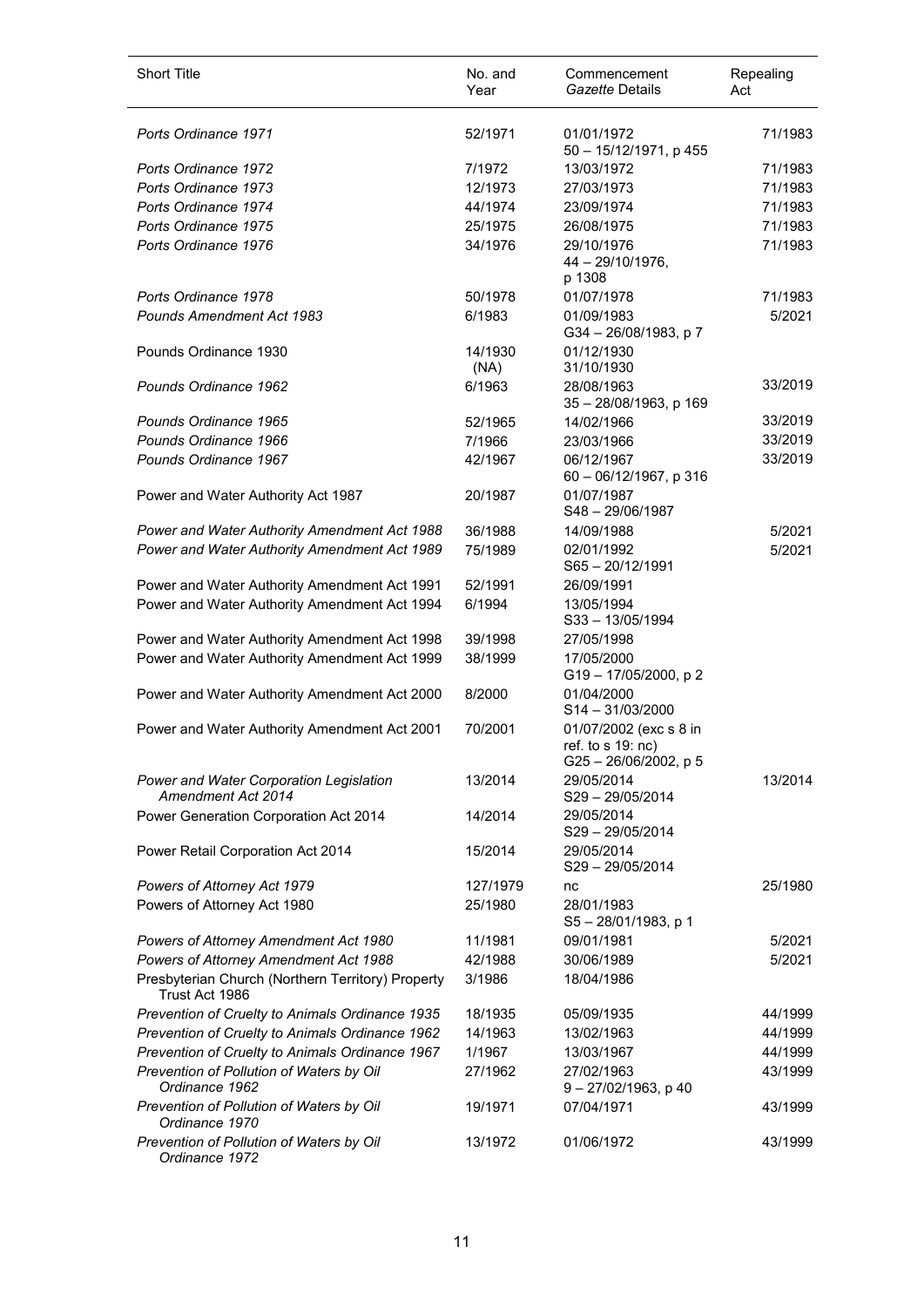| <b>Short Title</b>                                                    | No. and<br>Year | Commencement<br>Gazette Details                    | Repealing<br>Act |
|-----------------------------------------------------------------------|-----------------|----------------------------------------------------|------------------|
| Prices Regulation Amendment Act 2002                                  | 37/2002         | 01/10/2002                                         |                  |
| Prices Regulation Ordinance 1949                                      | 17/1949         | $S15 - 30/09/2002$<br>19/12/1949<br>C97-16/12/1949 |                  |
| Prices Regulation Ordinance 1954                                      | 10/1954         | 20/04/1955<br>$16 - 20/04/1955$                    |                  |
| Printers and Newspapers Act 1984                                      | 41/1984         | 25/09/1984                                         |                  |
| Printers and Newspapers Ordinance 1928                                | 30/1928<br>(NA) | 01/02/1929<br>04/01/1929                           | 41/1984          |
| Printers and Newspapers Ordinance 1929                                | 7/1929<br>(NA)  | 01/02/1929                                         | 41/1984          |
| Printers and Newspapers Ordinance 1934                                | 16/1934         | 01/10/1934<br>28/09/1934                           | 41/1984          |
| Prison Ordinance 1928                                                 | 7/1928<br>(NA)  | 27/04/1928                                         | 12/1950          |
| Prison Ordinance 1929                                                 | 13/1929<br>(NA) | 25/07/1929                                         | 12/1950          |
| Prison Ordinance 1932                                                 | 18/1932         | 18/08/1932                                         | 12/1950          |
| Prison Ordinance 1935                                                 | 9/1935          | 27/06/1935                                         | 12/1950          |
| Prisoners (Interstate Transfer) Act 1983                              | 7/1983          | 21/09/1984<br>S50 - 21/09/1984, p 1                |                  |
| Prisoners (Interstate Transfer) Amendment<br>Act 1989                 | 9/1989          | 12/02/1992<br>G6-12/02/1992, p 3                   | 5/2021           |
| Prisoners (Interstate Transfer) Amendment<br>Act 1997                 | 10/1997         | 26/03/1997                                         |                  |
| Prisoners (Interstate Transfer) Amendment<br>Act 2009                 | 31/2009         | 23/12/2009<br>G51-23/12/2009, p2                   |                  |
| Prisons (Arbitral Tribunal) Amendment Act 1983                        | 25/1983         | 21/10/1983<br>G42-21/10/1983, p2                   | 5/2021           |
| Prisons (Correctional Services) (Criminal Code)<br>Amendment Act 1983 | 64/1983         | 01/01/1984                                         | 26/2014          |
| Prisons (Correctional Services) Act 1980                              | 49/1980         | 01/06/1981<br>$S5 - 01/06/1981$                    | 26/2014          |
| Prisons (Correctional Services) Amendment Act<br>(No. 2) 1994         | 32/1994         | 01/07/1996                                         | 26/2014          |
| Prisons (Correctional Services) Amendment Act<br>(No. 2) 1996         | 63/1996         | 08/03/1997                                         | 26/2014          |
| Prisons (Correctional Services) Amendment Act<br>(No. 2) 1998         | 88/1998         | 15/02/1999                                         | 26/2014          |
| Prisons (Correctional Services) Amendment Act<br>(No. 2) 2000         | 53/2000         | 14/11/2000                                         | 26/2014          |
| Prisons (Correctional Services) Amendment<br>Act 1985                 | 39/1985         | 18/09/1985                                         | 26/2014          |
| Prisons (Correctional Services) Amendment<br>Act 1993                 | 39/1993         | 14/09/1993                                         | 26/2014          |
| Prisons (Correctional Services) Amendment<br>Act 1994                 | 21/1994         | 08/03/1995<br>G10-08/03/1995, p3                   | 26/2014          |
| Prisons (Correctional Services) Amendment<br>Act 1996                 | 41/1996         | 17/07/1996                                         | 26/2014          |
| Prisons (Correctional Services) Amendment<br>Act 1998                 | 60/1998         | 09/02/1999<br>G5-09/02/1999, p 6                   | 26/2014          |
| Prisons (Correctional Services) Amendment<br>Act 2000                 | 22/2000         | 06/06/2000                                         | 26/2014          |
| Prisons (Correctional Services) Amendment<br>Act 2001                 | 21/2001         | nc                                                 | 20/2005          |
| Prisons (Correctional Services) Amendment<br>Act 2002                 | 27/2002         | 05/07/2002                                         | 26/2014          |
| Prisons Act 1979                                                      | 155/1979        | 12/12/1979                                         | 33/2019          |
| Prisons Ordinance (No. 2) 1965                                        | 41/1965         | 14/02/1966                                         | 33/2019          |
| Prisons Ordinance (No. 2) 1968                                        | 49/1968         | 20/08/1968                                         | 33/2019          |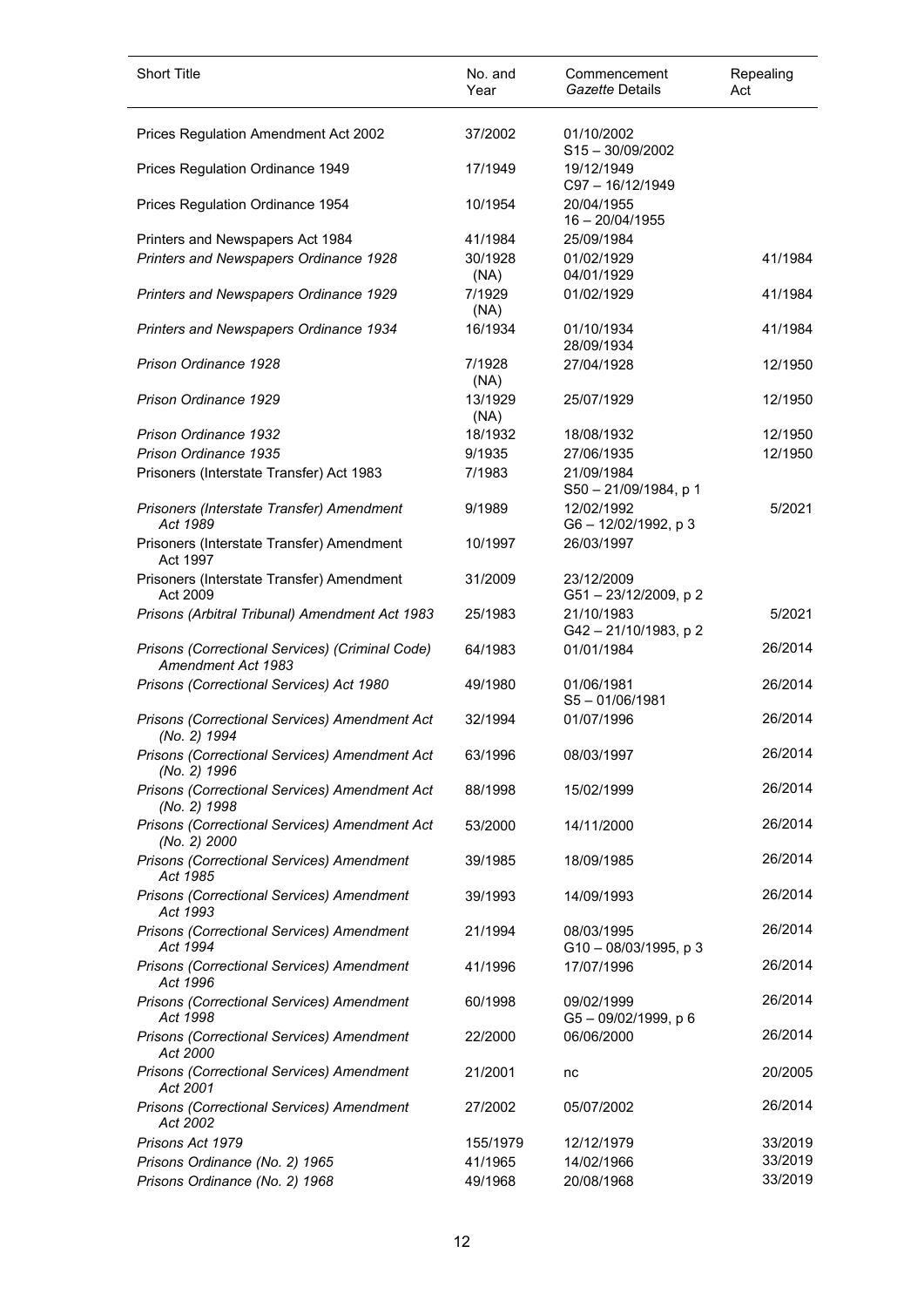| <b>Short Title</b>                                                | No. and<br>Year | Commencement<br>Gazette Details                           | Repealing<br>Act |
|-------------------------------------------------------------------|-----------------|-----------------------------------------------------------|------------------|
| Prisons Ordinance (No. 2) 1974                                    | 33/1974         | 26/08/1974                                                |                  |
| Prisons Ordinance (No. 3) 1968                                    | 65/1968         | 30/10/1968<br>47 - 30/10/1968, p 303                      |                  |
| Prisons Ordinance 1950                                            | 12/1950         | 01/01/1954<br>$51 - 30/12/1953$                           |                  |
| Prisons Ordinance 1952                                            | 3/1952          | 01/01/1954                                                |                  |
| Prisons Ordinance 1953                                            | 2/1953          | 01/01/1954                                                |                  |
| Prisons Ordinance 1960                                            | 3/1960          | 02/09/1960                                                |                  |
| Prisons Ordinance 1965                                            | 9/1965          | 08/04/1965                                                | 33/2019          |
| Prisons Ordinance 1966                                            | 34/1966         | 07/09/1966                                                | 33/2019          |
| Prisons Ordinance 1969                                            | 11/1969         | 11/04/1969                                                | 33/2019          |
| Prisons Ordinance 1972                                            | 64/1972         | 20/12/1972<br>51 - 20/12/1972, p 460                      | 33/2019          |
| Prisons Ordinance 1976                                            | 11/1976         | 01/03/1976                                                | 33/2019          |
| Prisons Ordinance 1977                                            | 16/1977         | 09/09/1977<br>36 - 09/09/1977, p 4                        |                  |
| Private Hospitals and Nursing Homes Act 1981                      | 40/1981         | 01/07/1981<br>$S7 - 26/06/1981$                           |                  |
| Private Hospitals and Nursing Homes Amendment<br>Act 2002         | 58/2002         | nc                                                        | 16/2011          |
| Private Hospitals and Nursing Homes Amendment<br>Act 2011         | 16/2011         | 20/05/2011                                                |                  |
| Private Security Act 1995                                         | 59/1995         | s 13: 01/03/1996<br>G7-14/02/1996, p4;<br>rem: 28/12/1995 |                  |
| Private Security Amendment Act 1999                               | 71/1999         | 14/02/2000                                                |                  |
| Private Security Amendment Act 2003                               | 16/2003         | 05/11/2003<br>G44 - 05/11/2003, p 2                       |                  |
| Procurement Act 1995                                              | 3/1995          | 01/04/1995                                                |                  |
| Professional Standards Act 2004                                   | 71/2004         | 01/01/2006<br>G51-21/12/2005, p 2                         |                  |
| Professional Standards Amendment (Mutual<br>Recognition) Act 2008 | 5/2008          | 01/04/2008<br>$S16 - 28/03/2008$                          |                  |
| Professional Standards Amendment Act 2007                         | 2/2007          | 04/04/2007<br>$G14 - 04/04/2007$ , p 9                    |                  |
| Prohibited Drugs Act 1980                                         | 31/1980         | 14/03/1980                                                | 4/1983           |
| Prohibited Drugs Amendment Act (No. 2) 1980                       | 18/1981         | 13/03/1981<br>G10-13/03/1981, p 4                         | 4/1983           |
| Prohibited Drugs Ordinance 1963                                   | 77/1963         | 06/12/1963                                                | 60/1977          |
| Prohibited Drugs Ordinance 1969                                   | 7/1969          | 16/04/1969<br>16 - 16/04/1969, p 96                       | 60/1977          |
| Prohibited Drugs Ordinance 1977                                   | 60/1977         | 01/01/1978<br>51B - 22/12/1977, p 1                       | 4/1983           |
| Prohibited Drugs Ordinance 1978                                   | 72/1978         | 26/07/1978                                                | 4/1983           |
| Property Activation Act 2019                                      | 21/2019         | 01/07/2019                                                |                  |
| Proportionate Liability Act 2005                                  | 18/2005         | 01/06/2005<br>$S16 - 16/05/2005$                          |                  |
| Prostitution Regulation Act 1992                                  | 6/1992          | 08/05/1992<br>S28-08/05/1992                              | 40/2019          |
| <b>Prostitution Regulation Amendment Act 1993</b>                 | 47/1993         | 27/09/1993                                                | 40/2019          |
| Prostitution Regulation Amendment Act 2000                        | 69/2000         | 19/02/2001<br>S3-13/01/2001                               | 40/2019          |
| <b>Public and Environmental Health Act 2011</b>                   | 7/2011          | 01/07/2011<br>$S28 - 03/06/2011$                          |                  |
| <b>Public and Environmental Health Amendment</b><br>Act 2013      | 14/2013         | 01/07/2013                                                |                  |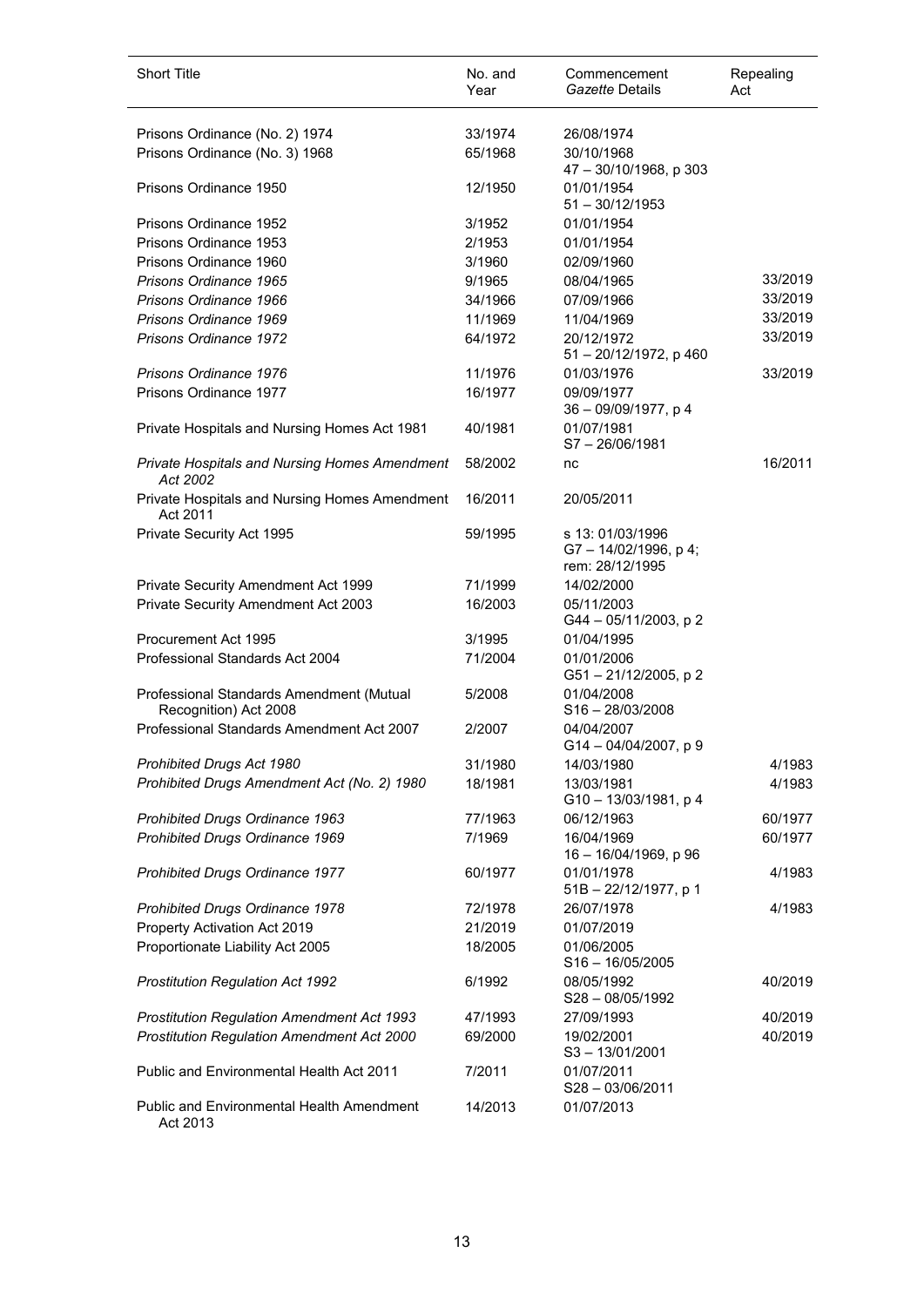| <b>Short Title</b>                                                                    | No. and<br>Year | Commencement<br>Gazette Details                                               | Repealing<br>Act |
|---------------------------------------------------------------------------------------|-----------------|-------------------------------------------------------------------------------|------------------|
| <b>Public and Environmental Health Legislation</b><br>Amendment Act 2020              | 14/2020         | ss 5, 6, 7, 10 and 11:<br>25/04/2020 (s 2(2));<br>rem: 04/04/2020<br>(s 2(1)) | 14/2020          |
| Public Employment (Mobility) Act 1989                                                 | 47/1989         | 01/11/1989<br>G43-01/11/1989, p7                                              |                  |
| Public Employment (Modification of Terms and<br>Conditions of Employment) Act 1987    | 32/1987         | 31/07/1987<br>$S55 - 31/07/1987$                                              | 11/1993          |
| <b>Public Health Amendment Act 1981</b>                                               | 103/1981        | 01/05/1982<br>G17-30/04/1982, p 10                                            | 7/2011           |
| <b>Public Health Amendment Act 1985</b>                                               | 6/1985          | 01/04/1985                                                                    | 7/2011           |
| Public Health Ordinance 1952                                                          | 27/1952         | 31/12/1960<br>$55 - 28/12/1960$                                               | 7/2011           |
| <b>Public Health Ordinance 1957</b>                                                   | 8/1957          | 31/12/1960                                                                    | 7/2011           |
| <b>Public Health Ordinance 1958</b>                                                   | 17/1958         | 31/12/1960                                                                    | 7/2011           |
| <b>Public Health Ordinance 1961</b>                                                   | 32/1961         | 26/09/1961                                                                    | 7/2011           |
| Public Health Ordinance 1962                                                          | 14/1962         | 15/08/1962<br>37 - 08/08/1962, p 144                                          | 7/2011           |
| Public Holidays Act 1981                                                              | 71/1981         | 11/12/1981<br>G49-11/12/1981, p2                                              |                  |
| Public Holidays Amendment Act 1982                                                    | 25/1982         | 16/06/1982                                                                    | 5/2021           |
| Public Holidays Amendment Act 1983                                                    | 38/1983         | 03/10/1983                                                                    | 5/2021           |
| Public Holidays Amendment Act 2016                                                    | 33/2016         | 07/12/2016                                                                    | 33/2016          |
| Public Information Act 2010                                                           | 11/2010         | 01/08/2010<br>G29-21/07/2010, p8                                              |                  |
| <b>Public Information Amendment Act 2016</b>                                          | 34/2016         | 14/02/2017<br>S2-14/02/2017                                                   | 34/2016          |
| <b>Public Information Legislation Amendment</b><br>Act 2019                           | 14/2019         | 10/04/2019                                                                    | 14/2019          |
| Public Interest Disclosure Act 2008                                                   | 38/2008         | 31/07/2009<br>G25-24/06/2009, p2                                              |                  |
| <b>Public Notaries Act 1992</b>                                                       | 37/1992         | 01/08/1992<br>G30-29/07/1992, p4                                              |                  |
| <b>Public Order and Anti-Social Conduct Act 2001</b>                                  | 22/2001         | 08/08/2001<br>G31-08/08/2001, p8                                              | 31/2002          |
| Public Order and Anti-Social Conduct Act Repeal<br>Act 2002                           | 31/2002         | 01/08/2002<br>G30-31/07/2002, p 4                                             | 31/2002          |
| Public Seal Ordinance 1954                                                            | 2/1954          | 22/04/1954<br>15A - 20/04/1954                                                |                  |
| Public Sector Employment (Interim Arrangements)<br>Act 1992                           | 31/1992         | 09/06/1992                                                                    | 29/2011          |
| <b>Public Sector Employment and Management</b><br>(Consequential Amendments) Act 1993 | 28/1993         | 01/07/1993                                                                    | 39/2005          |
| <b>Public Sector Employment and Management</b><br>(Transition and Savings) Act 1993   | 12/1993         | 01/07/1993                                                                    | 29/2011          |
| <b>Public Sector Employment and Management</b><br>Act 1993                            | 11/1993         | 01/07/1993<br>$S53 - 29/06/1993$                                              |                  |
| <b>Public Sector Employment and Management</b><br>Amendment Act 1993                  | 79/1993         | 01/12/1993                                                                    |                  |
| <b>Public Sector Employment and Management</b><br>Amendment Act 1998                  | 64/1998         | 07/10/1998<br>G39-07/10/1998, p4                                              |                  |
| <b>Public Sector Employment and Management</b><br>Amendment Act 2001                  | 68/2001         | 21/12/2001                                                                    |                  |
| <b>Public Sector Employment and Management</b><br>Amendment Act 2003                  | 50/2003         | 18/09/2003                                                                    |                  |
| <b>Public Sector Employment and Management</b><br>Amendment Act 2011                  | 29/2011         | 01/01/2012<br>S73-20/12/2011, p2                                              |                  |
| Public Service Act (No. 2) 1978                                                       | 15/1979         | ss 4 and 5: 01/08/1979;<br>s 6(a): 12/02/1979;<br>s 6(b): 22/06/1979          | 11/1993          |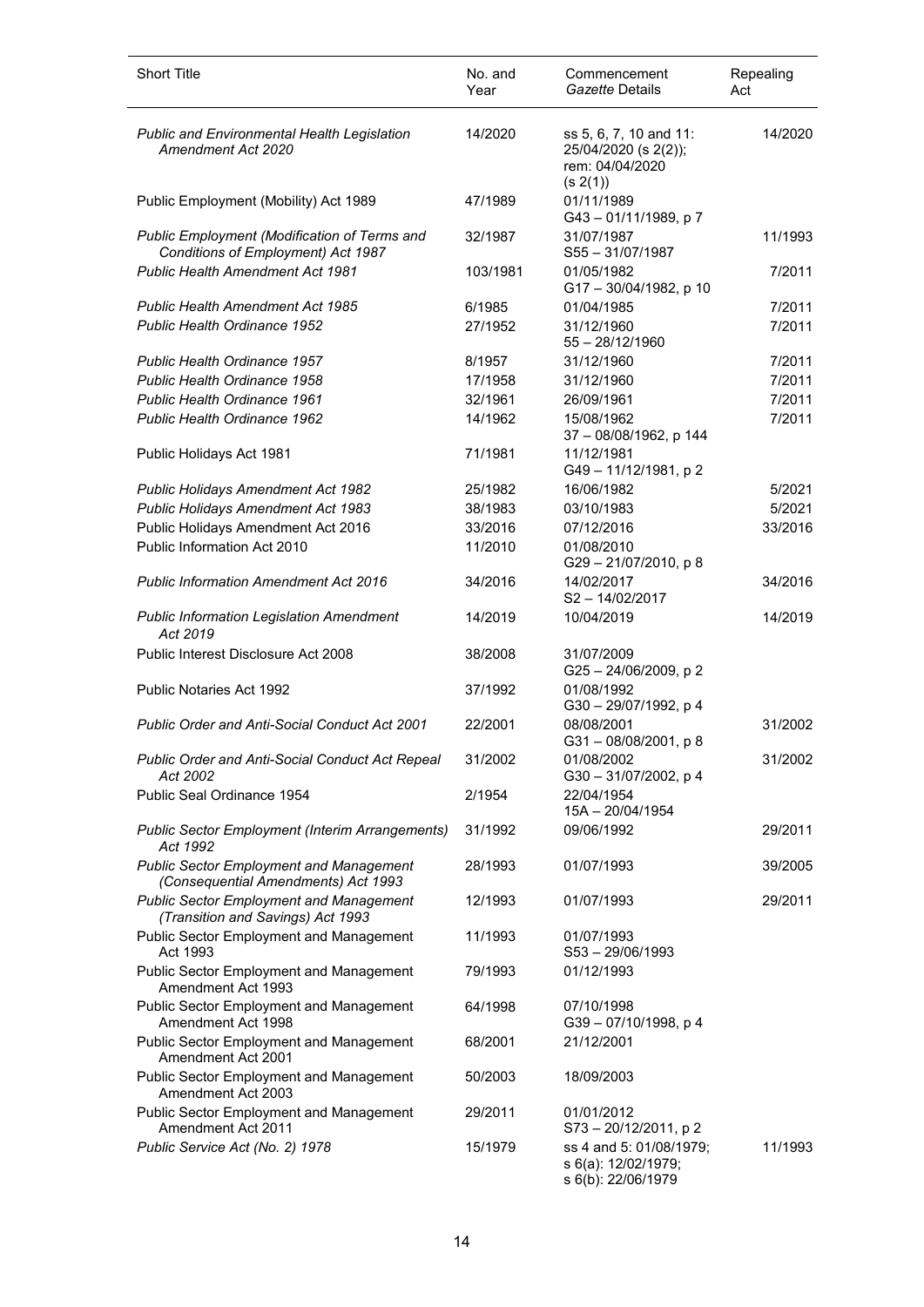| <b>Short Title</b>                                                    | No. and<br>Year | Commencement<br>Gazette Details      | Repealing<br>Act |
|-----------------------------------------------------------------------|-----------------|--------------------------------------|------------------|
| Public Service Act (No. 2) 1979                                       | 102/1979        | 12/10/1979<br>G41-12/10/1979, p6     | 11/1993          |
| <b>Public Service Act 1979</b>                                        | 97/1979         | 10/08/1979                           | 11/1993          |
| Public Service Act 1980                                               | 47/1980         | 30/05/1980                           | 11/1993          |
| Public Service Amendment Act (No. 2) 1980                             | 15/1981         | 09/01/1981                           | 11/1993          |
| Public Service Amendment Act 1982                                     | 35/1982         | 23/06/1982                           | 11/1993          |
| <b>Public Service Amendment Act 1983</b>                              | 41/1983         | 03/10/1983                           | 11/1993          |
| <b>Public Service Amendment Act 1985</b>                              | 43/1985         | 16/10/1985<br>G41-16/10/1985, p 6    | 11/1993          |
| <b>Public Service Amendment Act 1987</b>                              | 23/1987         | 01/07/1987                           | 11/1993          |
| <b>Public Service Amendment Act 1991</b>                              | 14/1991         | 01/07/1991                           | 11/1993          |
| <b>Public Service and Statutory Authorities</b><br>Amendment Act 1985 | 28/1985         | 26/06/1985                           | 11/1993          |
| Public Service Ordinance (No. 2) 1926                                 | 21/1926         | 16/09/1926                           | 19/1928<br>(NA)  |
| Public Service Ordinance (No. 2) 1929                                 | 20/1929<br>(NA) | 05/12/1929                           | 62/1976          |
| Public Service Ordinance (No. 2) 1962                                 | 61/1963         | 16/07/1963                           | 62/1976          |
| Public Service Ordinance (No. 2) 1968                                 | 46/1968         | 24/06/1968                           | 62/1976          |
| Public Service Ordinance (No. 2) 1970                                 | 1/1971          | 05/02/1971                           | 62/1976          |
| Public Service Ordinance (No. 2) 1972                                 | 65/1972         | 05/12/1972                           | 62/1976          |
| Public Service Ordinance (No. 2) 1973                                 | 7/1974          | 19/04/1974                           | 62/1976          |
| Public Service Ordinance (No. 2) 1976                                 | 63/1976         | 22/12/1976                           | 11/1993          |
| Public Service Ordinance (No. 2) 1977                                 | 37/1977         | 29/07/1977                           | 11/1993          |
| Public Service Ordinance (No. 3) 1968                                 | 14/1969         | 02/07/1969<br>25 - 02/07/1969, p 178 | 62/1976          |
| Public Service Ordinance (No. 3) 1973                                 | 65/1973         | 11/12/1973                           | 62/1976          |
| Public Service Ordinance (No. 3) 1977                                 | 42/1977         | 07/09/1977                           | 11/1993          |
| Public Service Ordinance (No. 4) 1974                                 | 93/1974         | 03/12/1974                           | 62/1976          |
| Public Service Ordinance (No. 4) 1977                                 | 55/1977         | 12/12/1977                           | 11/1993          |
| Public Service Ordinance (No. 2) 1939                                 | 16/1939         | 27/07/1939                           | 62/1976          |
| Public Service Ordinance 1913                                         | 6/1913          | 01/04/1915                           | 19/1928<br>(NA)  |
| Public Service Ordinance 1923                                         | 10/1923         | 14/06/1923                           | 19/1928<br>(NA)  |
| <b>Public Service Ordinance 1925</b>                                  | 11/1925         | 14/05/1925                           | 19/1928<br>(NA)  |
| <b>Public Service Ordinance 1926</b>                                  | 16/1926         | 24/06/1926                           | 19/1928<br>(NA)  |
| <b>Public Service Ordinance 1928</b>                                  | 19/1928<br>(NA) | 01/08/1928                           | 62/1976          |
| <b>Public Service Ordinance 1929</b>                                  | 5/1929<br>(NA)  | 02/05/1929                           | 3/1934           |
| <b>Public Service Ordinance 1931</b>                                  | 13/1931         | 17/12/1931                           | 62/1976          |
| Public Service Ordinance 1934                                         | 3/1934          | 01/03/1934                           | 62/1976          |
| Public Service Ordinance 1936                                         | 11/1936         | 01/10/1936                           | 62/1976          |
| Public Service Ordinance 1939                                         | 3/1939          | 09/03/1939                           | 62/1976          |
| Public Service Ordinance 1940                                         | 9/1940          | 13/06/1940                           | 62/1976          |
| Public Service Ordinance 1941                                         | 3/1941          | 12/06/1941<br>$C114 - 12/06/1941$    | 62/1976          |
| Public Service Ordinance 1948                                         | 4/1948          | 23/12/1948                           | 62/1976          |
| Public Service Ordinance 1959                                         | 9/1959          | 14/04/1959                           | 62/1976          |
| Public Service Ordinance 1962                                         | 27/1963         | 01/01/1963                           | 62/1976          |
| Public Service Ordinance 1964                                         | 64/1964         | 26/11/1964                           | 62/1976          |
| Public Service Ordinance 1965                                         | 14/1966         | 01/11/1966<br>52 - 19/10/1966, p 209 | 62/1976          |
| Public Service Ordinance 1968                                         | 43/1968         | 24/06/1968                           | 62/1976          |
| Public Service Ordinance 1971                                         | 10/1971         | 24/03/1971                           | 62/1976          |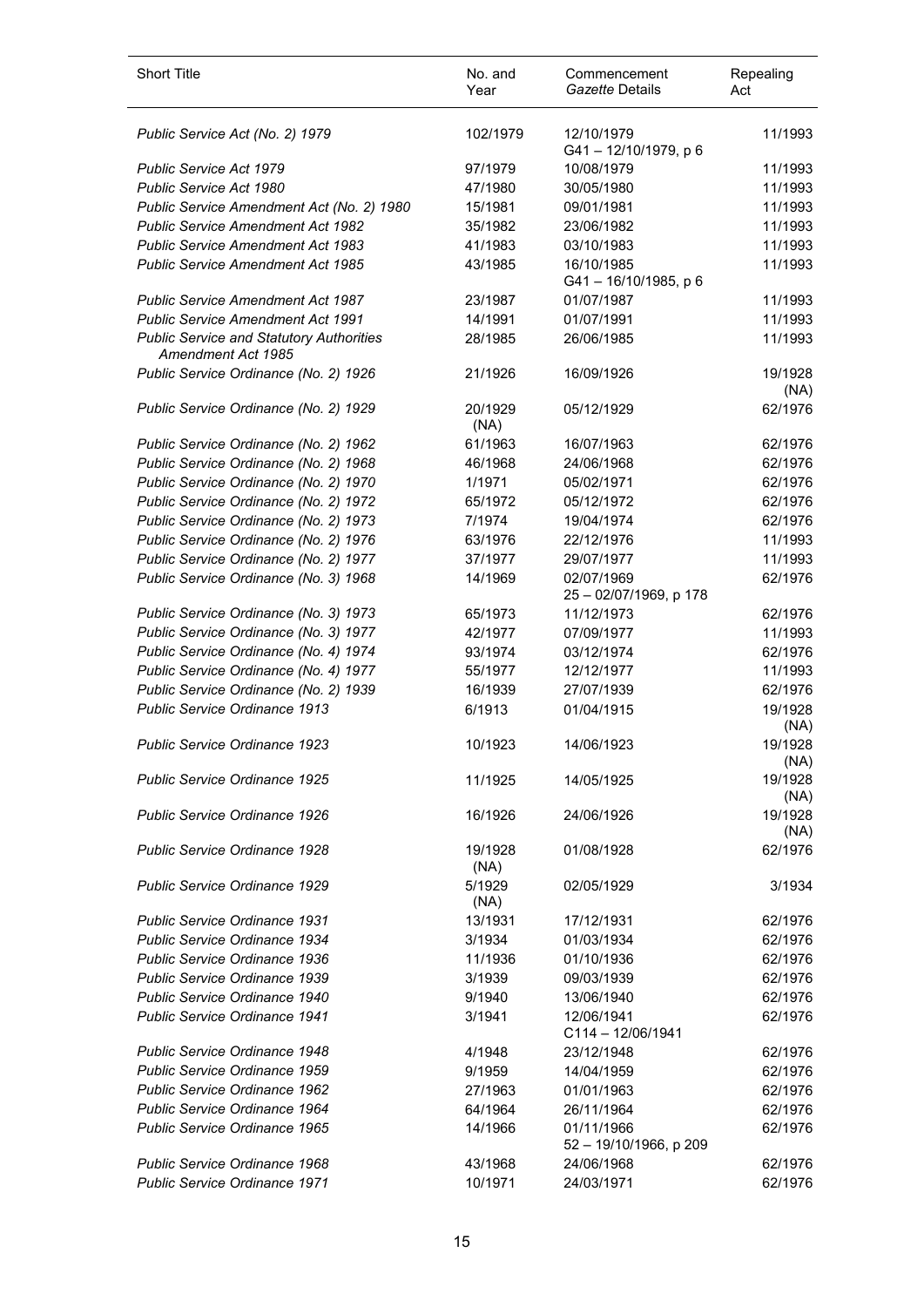| <b>Short Title</b>                            | No. and<br>Year | Commencement<br>Gazette Details                                                                                                                                                    | Repealing<br>Act |
|-----------------------------------------------|-----------------|------------------------------------------------------------------------------------------------------------------------------------------------------------------------------------|------------------|
| <b>Public Service Ordinance 1972</b>          | 6/1972          | 13/03/1972                                                                                                                                                                         | 62/1976          |
| <b>Public Service Ordinance 1973</b>          | 1/1973          | 13/03/1973                                                                                                                                                                         | 62/1976          |
| Public Service Ordinance 1976                 | 62/1976         | pts 1 (other than s 3)<br>and 3 (other than ss 15<br>and 16), ss 18, 19, 21,<br>67 and 68: 22/12/1976;<br>s 39(4): 22/12/1976;<br>rem: 01/01/1977<br>$53 - 24/12/1976$ ,<br>p 1572 | 11/1993          |
| <b>Public Service Ordinance 1977</b>          | 11/1977         | 20/04/1977                                                                                                                                                                         | 11/1993          |
| <b>Public Service Ordinance 1978</b>          | 32/1978         | 01/07/1978                                                                                                                                                                         | 11/1993          |
| Public Transport (Passenger Safety) Act 2008  | 15/2008         | 18/07/2008<br>S35-18/07/2008                                                                                                                                                       |                  |
| Public Trustee Act (No. 2) 1978               | 92/1978         | 05/09/1978                                                                                                                                                                         | 84/1989          |
| Public Trustee Act (No. 3) 1978               | 9/1979          | 17/01/1979                                                                                                                                                                         | 84/1979          |
| Public Trustee Act 1979                       | 84/1979         | 03/12/1979<br>$S25 - 28/11/1979$                                                                                                                                                   |                  |
| Public Trustee Act 1979                       | 84/1979         | 03/12/1979<br>S25-28/11/1979                                                                                                                                                       |                  |
| <b>Public Trustee Amendment Act 1981</b>      | 52/1981         | 23/07/1981<br>G29-23/07/1981, p 1                                                                                                                                                  | 5/2021           |
| <b>Public Trustee Amendment Act 1987</b>      | 14/1987         | 25/06/1987                                                                                                                                                                         | 5/2021           |
| <b>Public Trustee Amendment Act 1988</b>      | 16/1988         | 15/06/1988                                                                                                                                                                         | 5/2021           |
| Public Trustee Amendment Act 1998             | 102/1998        | 01/07/2002<br>G25-26/06/2002, p2                                                                                                                                                   |                  |
| Public Trustee Amendment Act 2000             | 62/2000         | 01/03/2001                                                                                                                                                                         |                  |
| Public Trustee Amendment Act 2002             | 8/2002          | ss 8, 10 and 11:<br>01/07/2002;<br>rem: 01/07/2002<br>G25-26/06/2002, p2                                                                                                           |                  |
| <b>Public Trustee Ordinance 1920</b>          | 8/1920          | 28/10/1920                                                                                                                                                                         | 84/1979          |
| Public Trustee Ordinance 1969                 | 29/1969         | 08/02/1971                                                                                                                                                                         | 50/1970          |
| Public Trustee Ordinance 1970                 | 50/1970         | 08/02/1971                                                                                                                                                                         | 84/1979          |
| Public Trustee Ordinance 1978                 | 67/1978         | 13/07/1978                                                                                                                                                                         | 84/1979          |
| Publications (Legal Deposit) Act 2004         | 53/2004         | 01/03/2005<br>$G8 - 23/02/2005$ , p 3                                                                                                                                              |                  |
| Racing and Betting Act 1982                   | 33/1982         | 30/06/1982                                                                                                                                                                         | 50/1983          |
| Racing and Betting Act 1983                   | 50/1983         | 26/10/1983<br>S34-26/10/1983                                                                                                                                                       |                  |
| Racing and Betting Amendment Act (No. 2) 1989 | 21/1989         | 29/11/1989<br>G47-29/11/1989, p7                                                                                                                                                   |                  |
| Racing and Betting Amendment Act (No. 2) 1995 | 47/1995         | 15/11/1995                                                                                                                                                                         |                  |
| Racing and Betting Amendment Act (No. 3) 1989 | 35/1989         | 08/11/1989                                                                                                                                                                         | 5/2021           |
| Racing and Betting Amendment Act 1982         | 85/1982         | 14/12/1982                                                                                                                                                                         | 50/1983          |
| Racing and Betting Amendment Act 1985         | 22/1985         | 05/06/1985<br>$S24 - 05/06/1985$                                                                                                                                                   |                  |
| Racing and Betting Amendment Act 1986         | 43/1986         | 01/10/1986                                                                                                                                                                         | 5/2021           |
| Racing and Betting Amendment Act 1989         | 12/1989         | 03/05/1989                                                                                                                                                                         | 5/2021           |
| Racing and Betting Amendment Act 1990         | 39/1990         | 26/09/1990<br>G38-26/09/1990, p3                                                                                                                                                   |                  |
| Racing and Betting Amendment Act 1991         | 15/1991         | 01/07/1991                                                                                                                                                                         |                  |
| Racing and Betting Amendment Act 1993         | 48/1993         | 01/11/1993                                                                                                                                                                         |                  |
| Racing and Betting Amendment Act 1994         | 62/1994         | 15/03/1995<br>G11-15/03/1995, p 6                                                                                                                                                  |                  |
| Racing and Betting Amendment Act 1995         | 19/1995         | 01/08/1995<br>S29-01/08/1995                                                                                                                                                       |                  |
| Racing and Betting Amendment Act 1998         | 73/1998         | 12/10/1998                                                                                                                                                                         |                  |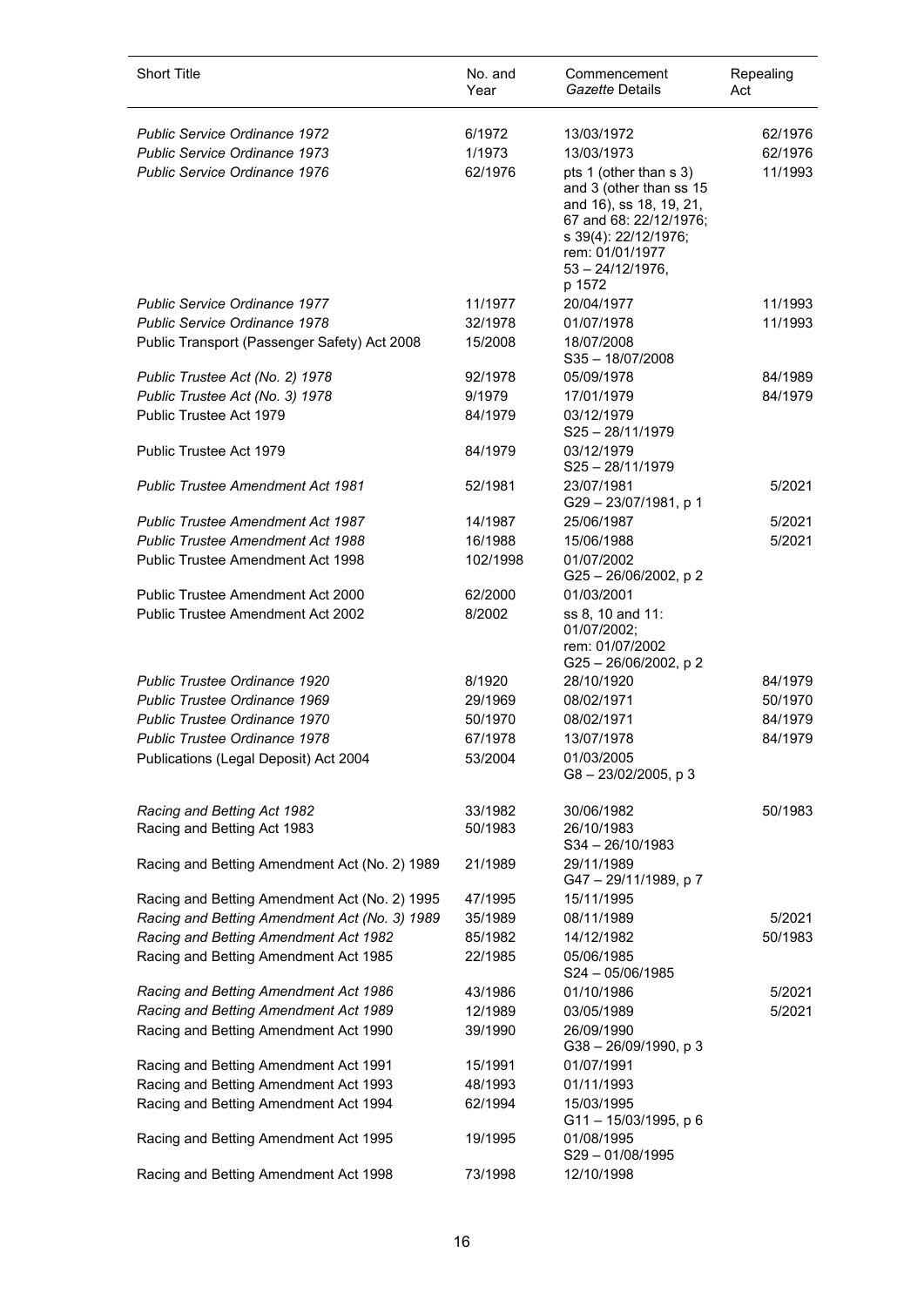| <b>Short Title</b>                                                      | No. and<br>Year | Commencement<br>Gazette Details                                                         | Repealing<br>Act |
|-------------------------------------------------------------------------|-----------------|-----------------------------------------------------------------------------------------|------------------|
| Racing and Betting Amendment Act 1999                                   | 74/1999         | 14/02/2000<br>G5-09/02/2000, p6                                                         |                  |
| Racing and Betting Amendment Act 2000                                   | 16/2000         | 12/06/2000                                                                              |                  |
| Racing and Betting Amendment Act 2004                                   | 26/2004         | 01/09/2004<br>G35-01/09/2004, p8                                                        |                  |
| Racing and Betting Amendment Act 2006                                   | 10/2006         | 30/01/2008<br>$G4 - 30/01/2008$ , p 4                                                   |                  |
| Racing and Betting Amendment Act 2009                                   | 38/2009         | 01/01/2010                                                                              |                  |
| Racing and Betting Legislation Amendment<br>Act 2016                    | 20/2016         | pt 3: 10/08/2016<br>G32-10/08/2016, p 5;<br>rem: 08/06/2016                             | 20/2016          |
| Racing and Gaming Authority Act 1993                                    | 49/1993         | 01/11/1993<br>S87-01/11/1993                                                            | 73/1999          |
| Racing and Gaming Authority Act Repeal<br>Act 1999                      | 73/1999         | 14/02/2000<br>$G5 - 09/02/2000$ , p 6                                                   | 39/2005          |
| Racing Commission Act 1991                                              | 16/1991         | 01/07/1991                                                                              | 48/1993          |
| Racing, Gaming and Liquor Commission Act 1986                           | 39/1986         | 01/10/1986<br>S70 - 01/10/1986, p 2                                                     | 17/1991          |
| Racing, Gaming and Liquor Commission Act<br>Repeal Act 1991             | 17/1991         | 01/07/1991                                                                              | 12/2003          |
| Radiation (Safety Control) Amendment Act 1999                           | 22/1999         | 15/09/1999<br>G36-15/09/1999, p 2                                                       | 3/2004           |
| Radiation (Safety Control) Ordinance 1978                               | 87/1978         | 01/02/1980<br>G4 - 25/01/1980, p 7                                                      | 23/2004          |
| <b>Radiation Protection Act 2004</b>                                    | 23/2004         | 05/10/2009<br>$S53 - 05/10/2009$                                                        |                  |
| Radiation Protection Amendment Act 2012                                 | 14/2012         | 02/07/2012<br>G23-06/06/2012, p2                                                        |                  |
| <b>Radiation Protection and Radiographers</b><br>Amendment Act 2009     | 21/2009         | pts 1 and 2:<br>25/06/2009;<br>pt 3: 05/10/2009;<br>rem: nc (rep by Act<br>No. 18/2010) | 21/2009          |
| Radioactive Ores and Concentrates (Packaging<br>and Transport) Act 1980 | 26/1980         | 29/07/1980<br>S24-29/07/1980                                                            |                  |
| Radiographers Act 1980                                                  | 48/1980         | 22/08/1980<br>G34 - 22/08/1980, p 2                                                     | 18/2010          |
| Radiographers Amendment Act 1982                                        | 55/1982         | 08/10/1982                                                                              | 18/2010          |
| Radiographers Amendment Act 1983                                        | 21/1983         | 24/06/1983                                                                              | 18/2010          |
| Radiographers Amendment Act 1988                                        | 5/1988          | 21/03/1988                                                                              | 18/2010          |
| Radiographers Ordinance 1976                                            | 40/1976         | ss 18 and 19(1):<br>13/11/1977;<br>rem: 13/05/1977<br>9-04/03/1977, p 725               | 18/2010          |
| Rail Safety (National Uniform Legislation)<br>Act 2012                  | 27/2012         | 20/01/2013<br>$G1 - 02/01/2013$ , p 3                                                   |                  |
| Rail Safety Act 2010                                                    | 10/2010         | 31/10/2010<br>G40-05/10/2010, p2                                                        | 27/2012          |
| Rates Validation (Occupiers) Ordinance 1967                             | 35/1967         | 08/09/1967                                                                              | 87/1973          |
| Rates Validation Ordinance 1960                                         | 2/1960          | 30/06/1960                                                                              | 87/1973          |
| Real Property (Consequential Amendments)<br>Act 1991                    | 33/1991         | 01/10/1991<br>S49-01/10/1991                                                            |                  |
| Real Property (Insurance Money Application)<br>Ordinance 1975           | 7/1975          | 12/03/1975                                                                              | 1/2000           |
| Real Property (Special Provisions) Act 1979                             | 140/1979        | 30/11/1979                                                                              | 31/1991          |
| Real Property (Statutory Charges Consequential<br>Amendments) Act 1993  | 77/1993         | 01/10/1994                                                                              |                  |
| Real Property (Unit Titles) Amendment Act 1986                          | 25/1986         | 23/12/1987                                                                              | 5/2021           |
| Real Property (Unit Titles) Amendment Act 1993                          | 64/1993         | 01/12/1993                                                                              |                  |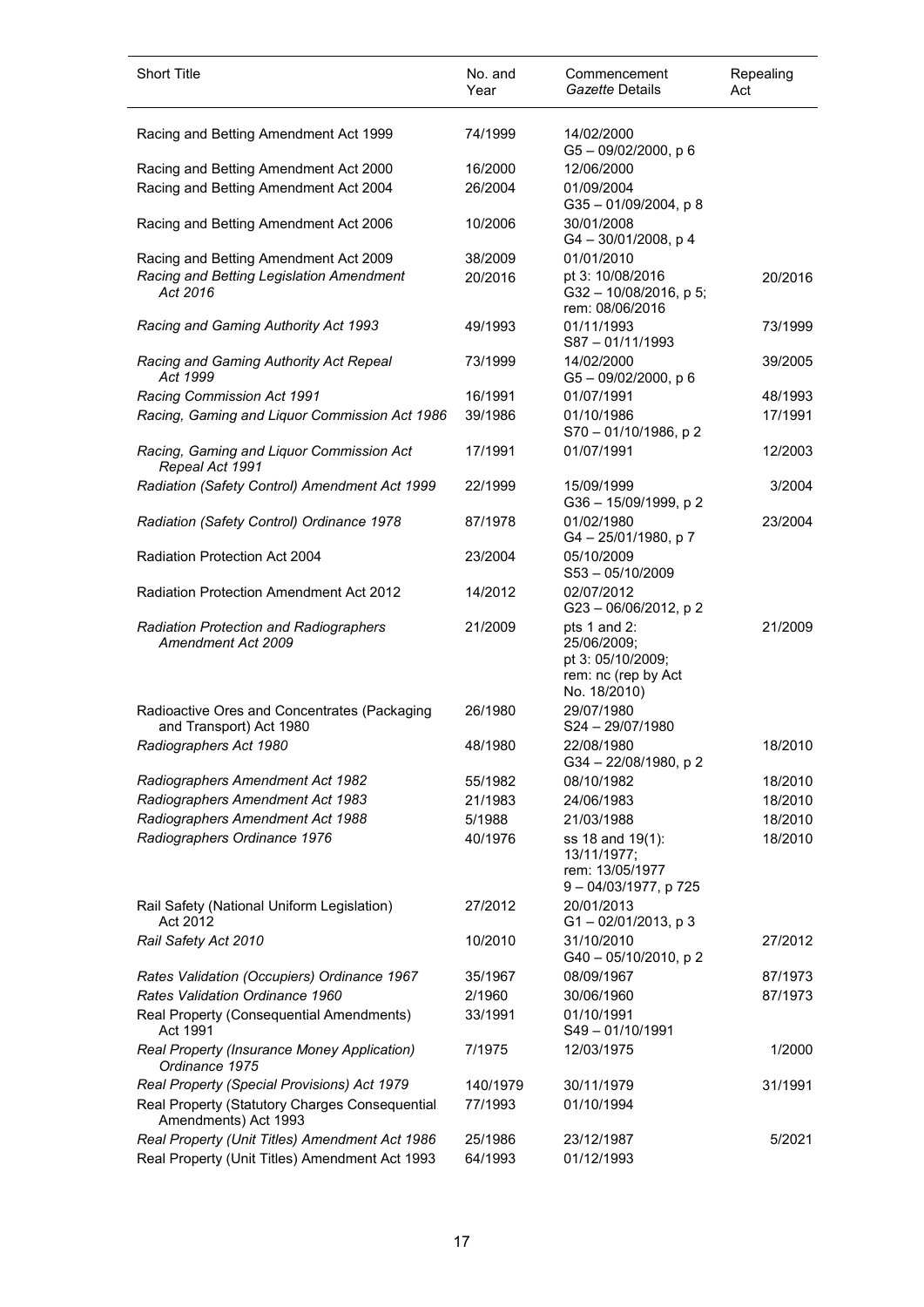| <b>Short Title</b>                                        | No. and<br>Year | Commencement<br>Gazette Details                              | Repealing<br>Act |
|-----------------------------------------------------------|-----------------|--------------------------------------------------------------|------------------|
| Real Property (Unit Titles) Amendment Act 1998            | 32/1998         | 20/05/1998<br>G19-20/05/1998, p2                             |                  |
| Real Property (Unit Titles) Amendment Act 1999            | 16/1999         | 09/06/1999                                                   |                  |
| Real Property (Unit Titles) Ordinance 1975                | 18/1976         | 29/10/1976<br>$44 - 20/10/1976$ ,<br>p 1308                  |                  |
| Real Property (Unit Titles) Ordinance 1976                | 47/1976         | 26/08/1976                                                   | 33/2019          |
| Real Property Act 1978                                    | 93/1978         | 05/09/1978                                                   | 2/2000           |
| Real Property Amendment Act (No. 2) 1982                  | 83/1982         | 14/12/1982                                                   | 2/2000           |
| Real Property Amendment Act (No. 2) 1989                  | 66/1989         | 01/02/1990<br>$S8 - 31/01/1990$                              | 2/2000           |
| Real Property Amendment Act (No. 2) 1991                  | 53/1991         | 26/09/1991                                                   | 2/2000           |
| Real Property Amendment Act (No. 2) 1993                  | 76/1993         | 01/10/1994<br>G37-14/09/1994, p2                             | 2/2000           |
| <b>Real Property Amendment Act 1981</b>                   | 48/1981         | 01/01/1981                                                   | 2/2000           |
| Real Property Amendment Act 1982                          | 67/1982         | 10/12/1982                                                   | 2/2000           |
| Real Property Amendment Act 1983                          | 8/1983          | 14/03/1984<br>G10 - 14/03/1984, p 5                          | 2/2000           |
| Real Property Amendment Act 1984                          | 17/1984         | 12/07/1984                                                   | 2/2000           |
| Real Property Amendment Act 1986                          | 27/1986         | s 7: 14/07/1986;<br>rem: 18/08/1986<br>G32 - 13/08/1986, p 3 | 2/2000           |
| Real Property Amendment Act 1988                          | 38/1988         | 01/02/1990<br>$S8 - 31/01/1990$                              | 2/2000           |
| Real Property Amendment Act 1989                          | 59/1989         | 15/11/1989<br>G45 - 15/11/1989, p 4                          | 2/2000           |
| <b>Real Property Amendment Act 1991</b>                   | 32/1991         | 01/10/1991<br>S49-01/10/1991                                 | 2/2000           |
| <b>Real Property Amendment Act 1993</b>                   | 19/1993         | 01/08/1993<br>G29-21/07/1993, p3                             | 2/2000           |
| Real Property Amendment Act 1999                          | 17/1999         | 09/06/1999<br>G22 - 09/06/1999, p 5                          | 2/2000           |
| Real Property Ordinance 1918                              | 13/1918         | 14/11/1918                                                   | 2/2000           |
| Real Property Ordinance 1926                              | 12/1926         | 27/05/1926                                                   | 2/2000           |
| Real Property Ordinance 1932                              | 11/1932         | 26/05/1932                                                   | 2/2000           |
| Real Property Ordinance 1955                              | 19/1955         | 20/12/1955                                                   | 76/1993          |
| Real Property Ordinance 1965                              | 15/1965         | 07/07/1965<br>27 - 07/07/1965, p 110                         | 2/2000           |
| Real Property Ordinance 1968                              | 2/1969          | 01/10/1969<br>40 - 01/10/1969, p 303                         | 2/2000           |
| Real Property Ordinance 1973                              | 63/1973         | 11/12/1973                                                   | 2/2000           |
| Reciprocal Enforcement of Judgments<br>Ordinance 1925     | 2/1925          | 12/02/1925                                                   | 87/1973          |
| Records of Depositions Amendment Act 1983                 | 44/1983         | 09/05/1984<br>G18-09/05/1984, p 6                            | 16/2016          |
| Records of Depositions Ordinance 1970                     | 44/1970         | 18/12/1970<br>50A - 18/12/1970,<br>p 365                     | 16/2016          |
| Red Tape Reduction (Miscellaneous<br>Amendments) Act 2016 | 12/2016         | 01/07/2016<br>G26-29/06/2016, p2                             | 12/2016          |
| Referendums Act 1998                                      | 49/1998         | 14/08/1998                                                   |                  |
| Registration (Consequential Amendments)<br>Act 1991       | 55/1991         | 01/01/1992                                                   | 39/2005          |
| <b>Registration Amendment Act 1989</b>                    | 39/1989         | 20/09/1989                                                   | 5/2021           |
| <b>Registration Amendment Act 1991</b>                    | 54/1991         | 01/01/1992<br>G49-11/12/1991, p4                             |                  |
| <b>Registration Amendment Act 1992</b>                    | 45/1992         | 07/09/1992                                                   |                  |
| Registration of Births and Deaths Ordinance 1925          | 13/1925         | 23/06/1925                                                   | 10/1929<br>(NA)  |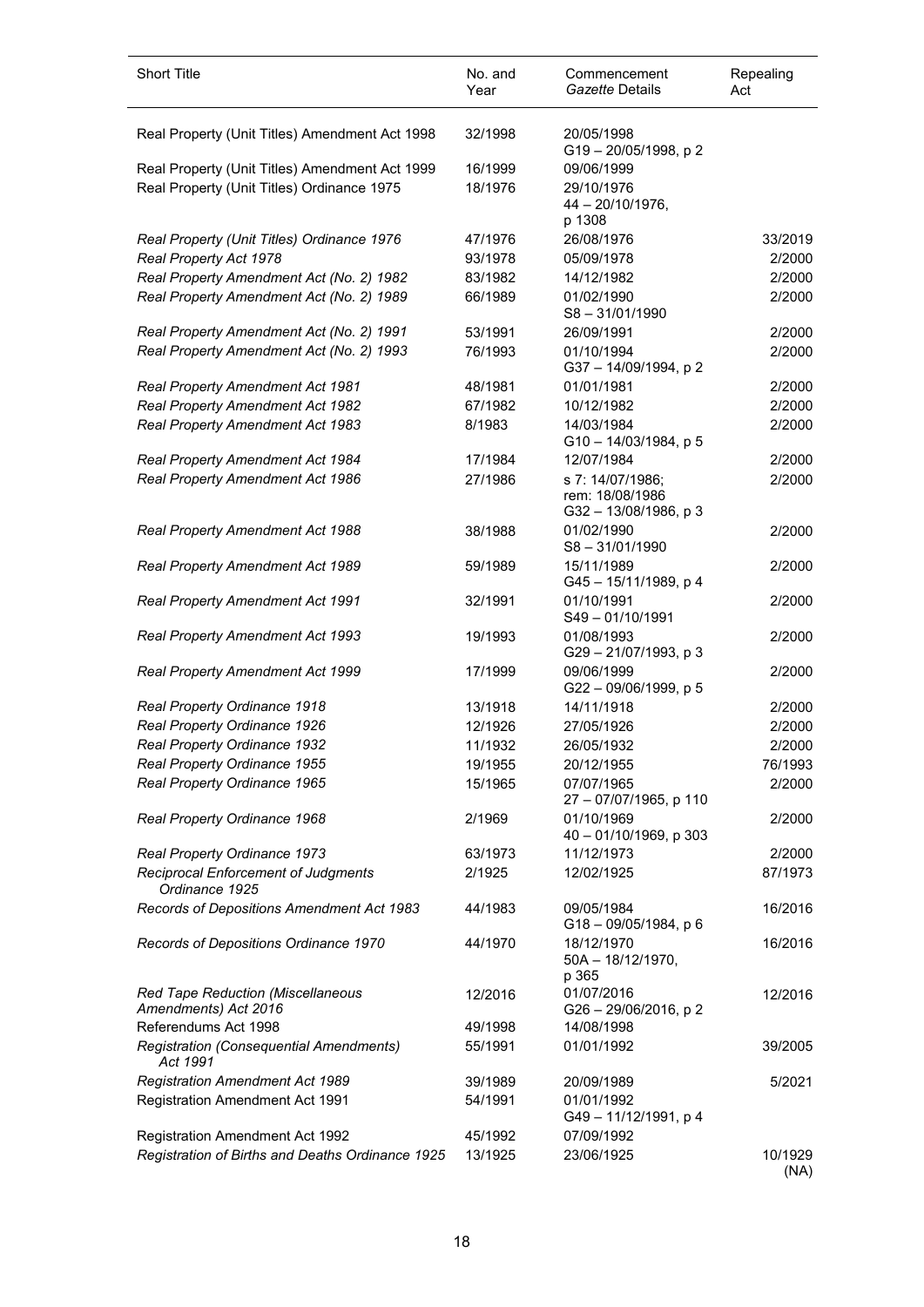| <b>Short Title</b>                                                      | No. and<br>Year | Commencement<br>Gazette Details             | Repealing<br>Act |
|-------------------------------------------------------------------------|-----------------|---------------------------------------------|------------------|
| Registration of Births and Deaths Ordinance 1929                        | 10/1929<br>(NA) | 13/06/1929                                  | 7/1941           |
| Registration of Births Ordinance 1913                                   | 3/1913          | 17/04/1913                                  | 7/1941           |
| Registration of Births, Deaths and Marriages Act<br>(No. 2) 1978        | 104/1978        | 03/11/1978                                  | 26/1996          |
| Registration of Births, Deaths and Marriages<br>Act 1978                | 85/1978         | 23/08/1978                                  | 26/1996          |
| Registration of Births, Deaths and Marriages<br>Act 1979                | 28/1979         | 08/02/1980<br>G6-08/02/1980, p 11           | 26/1996          |
| Registration of Births, Deaths and Marriages<br>Amendment Act 1986      | 65/1986         | 01/09/1988<br>G35-31/08/1988, p7            | 26/1996          |
| Registration of Births, Deaths and Marriages<br>Amendment Act 1987      | 51/1987         | 01/09/1988                                  | 26/1996          |
| Registration of Births, Deaths and Marriages<br>Amendment Act 1994      | 22/1994         | 23/05/1994<br>$S35 - 20/05/1994$            | 26/1996          |
| Registration of Births, Deaths and Marriages<br>Ordinance 1941          | 7/1941          | 01/07/1949<br>$11 - 16/03/1949$             | 42/1963          |
| Registration of Births, Deaths and Marriages<br>Ordinance 1950          | 4/1951          | 01/05/1952<br>19 - 23/04/1952               | 42/1963          |
| Registration of Births, Deaths and Marriages<br>Ordinance 1952          | 32/1952         | 01/12/1952<br>$51 - 26/11/1952$             | 42/1963          |
| Registration of Births, Deaths and Marriages<br>Ordinance 1954          | 13/1954         | 01/07/1949                                  | 42/1963          |
| Registration of Births, Deaths and Marriages<br>Ordinance 1962          | 42/1963         | 01/09/1963<br>30/05/1963                    | 26/1996          |
| Registration of Births, Deaths and Marriages<br>Ordinance 1972          | 29/1972         | 20/07/1972                                  | 26/1996          |
| Registration of Births, Deaths and Marriages<br>Ordinance 1973          | 34/1973         | 12/07/1973                                  | 26/1996          |
| Registration of Births, Deaths and Marriages<br>Ordinance 1976          | 29/1976         | 01/10/1976<br>$38 - 17/09/1976$ ,<br>p 1087 | 26/1996          |
| Registration of Births, Marriages and Deaths<br>Ordinance 1911          | 6/1911          | 18/05/1911                                  | 7/1941           |
| Registration of Dogs Ordinance (No. 2) 1964                             | 5/1965          | 14/01/1965                                  | 18/1980          |
| Registration of Dogs Ordinance (No. 2) 1965                             | 53/1965         | 14/02/1966                                  | 18/1980          |
| Registration of Dogs Ordinance 1938                                     | 5/1938          | 01/07/1938<br>24/06/1938                    | 18/1980          |
| Registration of Dogs Ordinance 1955                                     | 3/1956          | 10/07/1958<br>$31 - 09/07/1958$             | 18/1980          |
| Registration of Dogs Ordinance 1962                                     | 4/1963          | 23/01/1963                                  | 18/1980          |
| Registration of Dogs Ordinance 1964                                     | 45/1964         | 15/09/1964                                  | 18/1980          |
| Registration of Dogs Ordinance 1965                                     | 33/1965         | 06/10/1965<br>43 - 06/10/1965, p 167        | 18/1980          |
| Registration of Dogs Ordinance 1966                                     | 38/1966         | 07/09/1966                                  | 18/1980          |
| Registration of Dogs Ordinance 1967                                     | 48/1967         | 04/12/1967                                  | 18/1980          |
| Registration of Dogs Ordinance 1968                                     | 38/1968         | 18/06/1968                                  | 18/1980          |
| Registration of Dogs Ordinance 1976                                     | 54/1976         | 12/11/1976                                  | 18/1980          |
| Registration of Firms Ordinance 1923                                    | 1/1923          | 15/02/1923                                  | 12/1935          |
| Registration of Interests in Motor Vehicles and<br>Other Goods Act 1989 | 85/1989         | 10/03/1990<br>S14-09/03/1990                | 30/2010          |
| Registration Ordinance (No. 2) 1911                                     | 12/1911         | 03/08/1911                                  | 2/1927<br>(NA)   |
| <b>Registration Ordinance 1911</b>                                      | 10/1911         | 30/05/1911                                  | 2/1927<br>(NA)   |
| <b>Registration Ordinance 1924</b>                                      | 20/1924         | 11/09/1924                                  | 2/1927<br>(NA)   |
| Registration Ordinance 1925                                             | 12/1925         | 11/06/1925                                  | 2/1927<br>(NA)   |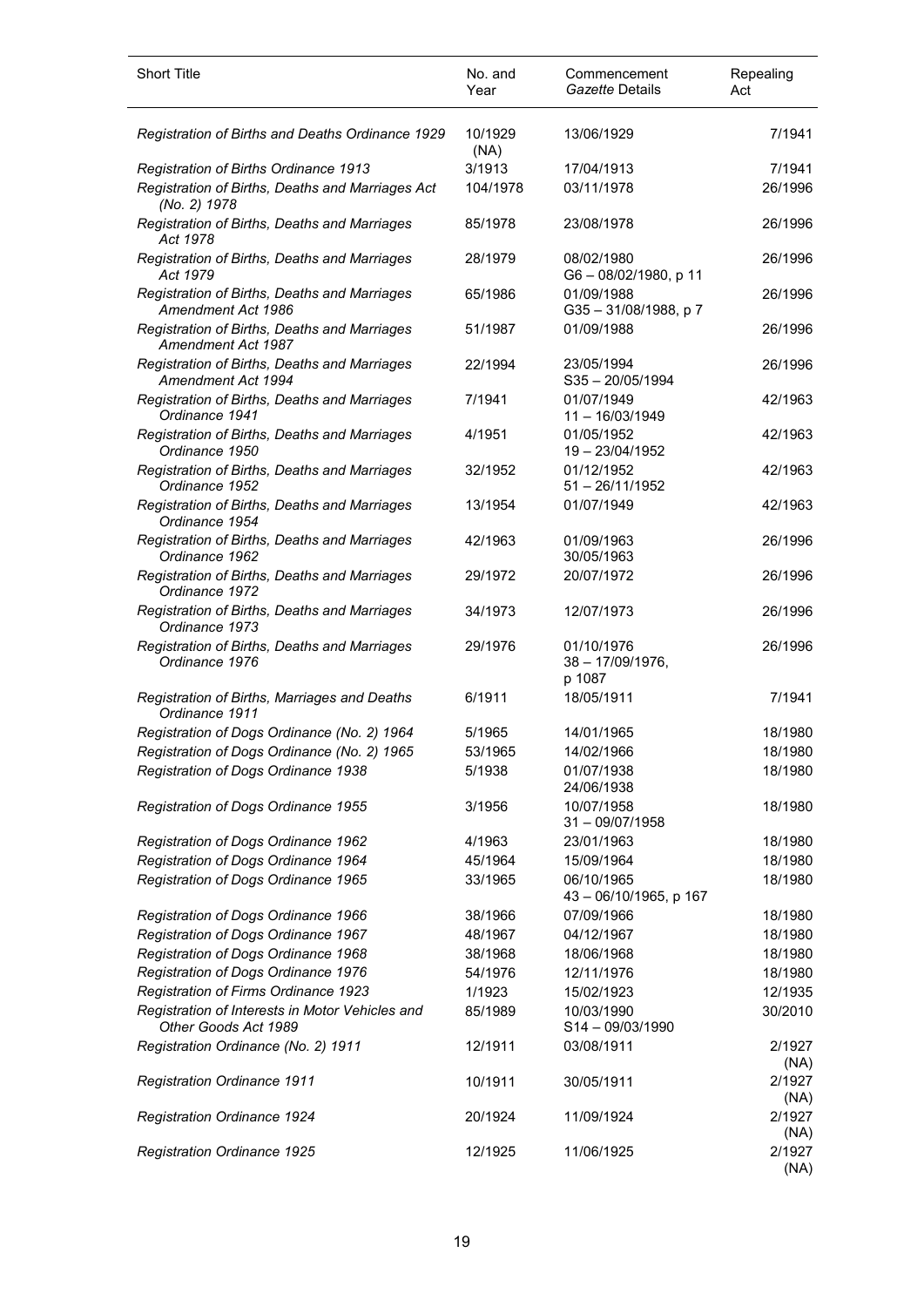| <b>Short Title</b>                                                                        | No. and<br>Year | Commencement<br>Gazette Details                                                             | Repealing<br>Act |
|-------------------------------------------------------------------------------------------|-----------------|---------------------------------------------------------------------------------------------|------------------|
| Registration Ordinance 1927                                                               | 2/1927          | 01/03/1927                                                                                  | 4/1967           |
| Registration Ordinance 1928                                                               | (NA)<br>12/1928 | 09/06/1927<br>21/06/1928                                                                    |                  |
| Registration Ordinance 1935                                                               | (NA)<br>23/1935 | 19/12/1935                                                                                  |                  |
| Registration Ordinance 1938                                                               | 19/1938         | 22/12/1938                                                                                  |                  |
| Registration Ordinance 1942                                                               | 8/1942          | 03/09/1942                                                                                  |                  |
| Registration Ordinance 1973                                                               | 36/1973         | 12/07/1973                                                                                  | 33/2019          |
| Registration Ordinance 1976                                                               | 39/1976         | 12/11/1976<br>$46A - 12/11/1976$ ,<br>p 1361                                                | 33/2019          |
| Regulations Publication Ordinance 1940                                                    | 6/1940          | 01/01/1940                                                                                  | 59/1978          |
| Regulations Publication Ordinance 1952                                                    | 25/1952         | 04/06/1952                                                                                  | 59/1978          |
| Remuneration (Statutory Bodies) Act 1979                                                  | 9/1980          | 08/02/1980<br>$G6 - 08/02/1980$ , p 6                                                       | 7/2006           |
| <b>Remuneration Tribunal Act 1981</b>                                                     | 28/1981         | 01/06/1981<br>$S6 - 01/06/1981$                                                             | 7/2006           |
| <b>Remuneration Tribunal Amendment Act 1985</b>                                           | 15/1985         | 23/05/1985                                                                                  | 7/2006           |
| <b>Remuneration Tribunal Amendment Act 1991</b>                                           | 29/1991         | 01/07/1991<br>$S35 - 01/07/1991$                                                            | 7/2006           |
| <b>Remuneration Tribunal Amendment Act 2004</b>                                           | 51/2004         | 20/10/2004<br>$G42 - 20/10/2004$ , p 3                                                      | 7/2006           |
| Rent for Agricultural and Miscellaneous Leases<br>(Municipality of Darwin) Ordinance 1970 | 85/1970         | 01/01/1971<br>$52 - 30/12/1970$ , p 373                                                     | 59/1980          |
| Rent for Agricultural and Miscellaneous Leases<br>(Municipality of Darwin) Ordinance 1971 | 24/1971         | 01/07/1971<br>26 - 30/06/1971, p 227                                                        | 59/1980          |
| Residential Tenancies (Consequential<br>Amendments) Act 1999                              | 46/1999         | 01/03/2000                                                                                  | 39/2005          |
| <b>Residential Tenancies Act 1999</b>                                                     | 45/1999         | 01/03/2000<br>G8-01/03/2000, p2                                                             |                  |
| <b>Residential Tenancies Amendment Act 2001</b>                                           | 24/2001         | 30/07/2001<br>$S36 - 30/07/2001$                                                            |                  |
| Residential Tenancies Amendment Act 2005                                                  | 14/2005         | 01/07/2005<br>G24 - 15/06/2005, p 2                                                         |                  |
| <b>Residential Tenancies Amendment Act 2010</b>                                           | 8/2010          | pt 2: nc (rep by Act<br>No. 1, 2012, s 188);<br>rem: 14/04/2010<br>$G15 - 14/04/2010$ , p 4 | 8/2010           |
| <b>Residential Tenancies Amendment Act 2018</b>                                           | 11/2018         | 01/07/2018<br>S41-20/06/2018                                                                | 11/2018          |
| Residential Tenancies Legislation Amendment<br>Act 2020                                   | 13/2020         | s 20: 01/04/2021<br>$G12 - 24/03/2021$ . p 1:<br>rem: 01/01/2021<br>G51-23/12/2020, p 1     | 13/2020          |
| Retirement Villages Act 1995                                                              | 28/1995         | 01/11/1995<br>$G44 - 01/11/1995$ , p 3                                                      |                  |
| Return to Work Legislation Amendment Act 2015                                             | 25/2015         | 01/10/2015<br>S98-30/09/2015                                                                | 25/2015          |
| Return to Work Legislation Amendment Act 2020                                             | 21/2020         | 29/07/2020<br>G29 - 22/07/2020, p 1                                                         | 21/2020          |
| Revenue (Budget Initiatives) Amendment<br>Act 2007                                        | 12/2007         | pt 2, div 2 and pt 3,<br>div 3: 01/05/2007;<br>rem: 01/07/2007                              |                  |
| Revenue and Other Legislation Amendment<br>Act 2010                                       | 21/2010         | pt 2 and pt 4, div 1<br>and 2: 04/05/2010;<br>rem: 01/07/2010                               | 21/2010          |
| Revenue and Other Legislation Amendment<br>Act 2012                                       | 30/2012         | pts 2 and 3:<br>04/12/2012;<br>pt 4: 01/01/2013;<br>rem: 18/12/2012                         | 30/2012          |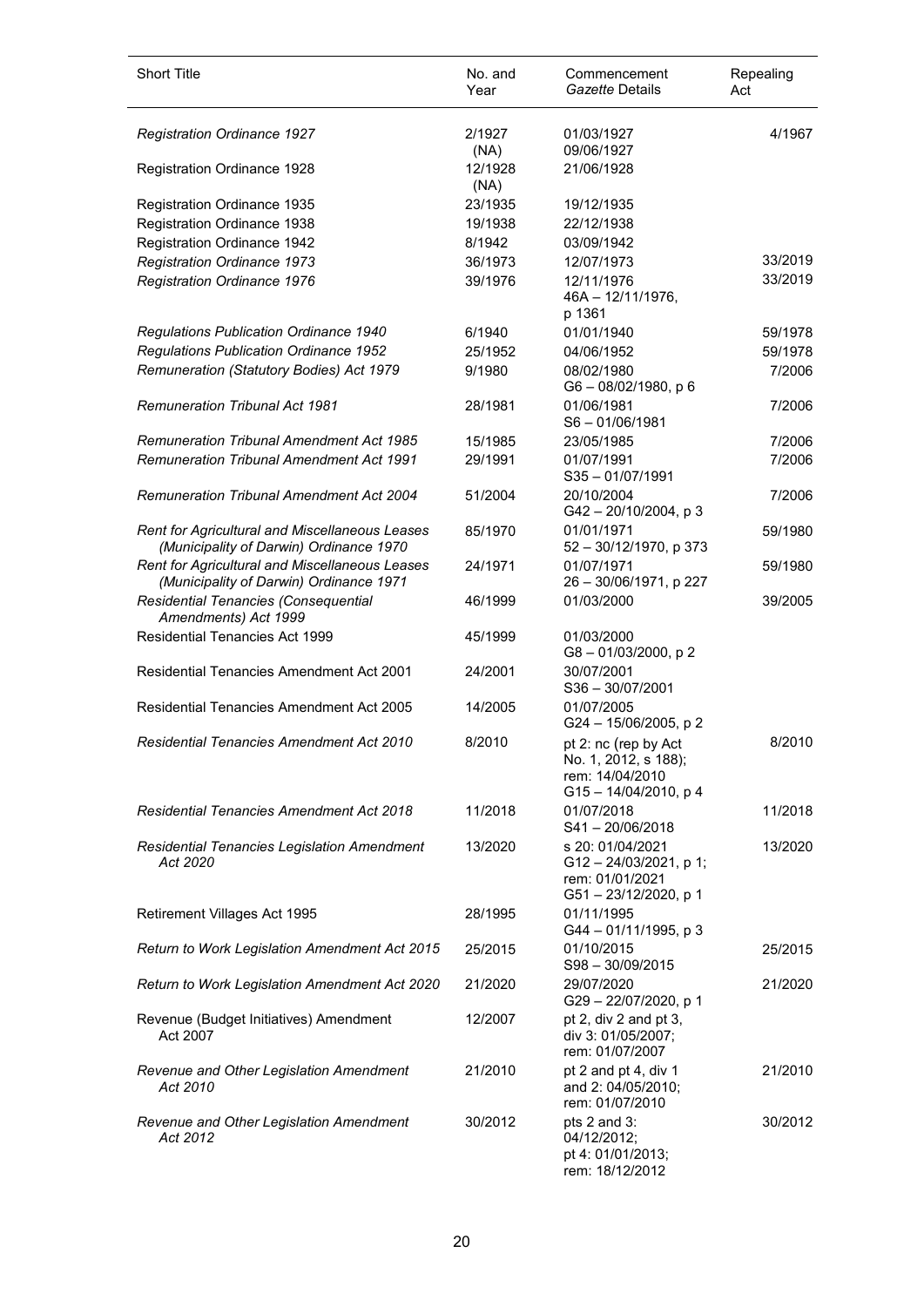| <b>Short Title</b>                                                            | No. and<br>Year | Commencement<br>Gazette Details                                                                                                                                                                                                                   | Repealing<br>Act |
|-------------------------------------------------------------------------------|-----------------|---------------------------------------------------------------------------------------------------------------------------------------------------------------------------------------------------------------------------------------------------|------------------|
| Revenue and Other Legislation Amendment<br>Act 2015                           | 18/2015         | pt 2 and pt 5, divs 1<br>to 4: 28/04/2015;<br>pts 3 and 4, pt 5, divs 5<br>to 8 and<br>pt 6: 01/07/2015;<br>rem: 23/06/2015                                                                                                                       | 18/2015          |
| Revenue and Other Legislation Amendment<br>Act 2017                           | 13/2017         | 01/07/2017                                                                                                                                                                                                                                        | 13/2017          |
| Revenue Law Reform (Budget Initiatives)<br>Amendment Act 2008                 | 23/2008         | pt 1, ss 3, 12(1), 18<br>and 19: 01/01/2008;<br>ss 7, 10 and 11(1):<br>06/05/2008;<br>rem: 01/07/2008                                                                                                                                             |                  |
| Revenue Law Reform (Stamp Duty) Act 2007                                      | 27/2007         | 01/01/2008                                                                                                                                                                                                                                        |                  |
| Revenue Legislation Amendment Act 2009                                        | 17/2009         | pt 1, pt 3, divs 1 and 2:<br>01/10/2008;<br>pt 3, div 3: 06/05/2009;<br>pt 2, divs 1 and 2, pt 3,<br>div 4, pts 4 and $5$ :<br>25/06/2009;<br>pt 3, div 5 01/07/2009;<br>pt 2, div $3$ and pt $3$ ,<br>div 6: 01/01/2010<br>G49 - 09/12/2009, p 3 | 17/2009          |
| Revenue Legislation Amendment Act 2011                                        | 21/2011         | pt 2: 03/05/2011;<br>rem: 01/07/2011                                                                                                                                                                                                              |                  |
| Revenue Legislation Amendment Act 2012                                        | 20/2012         | 01/07/2012                                                                                                                                                                                                                                        | 20/2012          |
| Revenue Legislation Amendment Act 2013                                        | 20/2013         | 01/07/2013                                                                                                                                                                                                                                        |                  |
| Revenue Legislation Amendment Act 2018                                        | 14/2018         | pts 3, 4 and 6 (exc<br>ss 34 and 36(3)):<br>01/05/2018;<br>pt 2, divs 1 and 2, pt 5,<br>ss 34 and 36(3) and<br>pt 7: 01/07/2018; pt 2,<br>div 3 and pt 8:<br>01/07/2019 (s 2)                                                                     | 14/2018          |
| Revenue Legislation Amendment Act 2019                                        | 22/2019         | pt 3: 21/06/2019;<br>rem: 08/02/2019                                                                                                                                                                                                              | 22/2019          |
| Revenue Units Act 2000                                                        | 18/2000         | 24/05/2006<br>$G21 - 24/05/2006$ , p 5                                                                                                                                                                                                            | 35/2009          |
| Revenue Units Act 2009                                                        | 35/2009         | 01/01/2010                                                                                                                                                                                                                                        |                  |
| Rice Development Agreement Ordinance 1956                                     | 22/1956         | 23/07/1956                                                                                                                                                                                                                                        | 10/1963          |
| Rice Development Agreement Repeal<br>Ordinance 1962                           | 10/1963         | 23/01/1963                                                                                                                                                                                                                                        | 59/1970          |
| #Rights of the Terminally III Act 1995                                        | 12/1995         | 01/07/1996<br>$S15 - 13/06/1996$                                                                                                                                                                                                                  |                  |
| #Rights of the Terminally III Amendment Act 1996                              | 5/1996          | 20/03/1996                                                                                                                                                                                                                                        |                  |
| Road Safety Council Amendment Act 1981                                        | 55/1981         | 12/02/1982<br>G6-12/02/1982, p 22                                                                                                                                                                                                                 | 10/2007          |
| Road Safety Council Amendment Act 1998                                        | 101/1998        | 01/01/1999                                                                                                                                                                                                                                        | 10/2007          |
| Road Safety Council Ordinance 1978                                            | 4/1978          | 11/08/1978<br>32 - 11/08/1978, p 10                                                                                                                                                                                                               | 10/2007          |
| Road Traffic Ordinance (No. 2) 1970                                           | 70/1970         | nc                                                                                                                                                                                                                                                | 48/1973          |
| Road Traffic Ordinance 1970                                                   | 24/1970         | nc                                                                                                                                                                                                                                                | 48/1973          |
| Road Traffic Ordinance 1971                                                   | 11/1971         | nc                                                                                                                                                                                                                                                | 48/1973          |
| Road Traffic Ordinance 1972                                                   | 24/1972         | nc                                                                                                                                                                                                                                                | 48/1973          |
| Road Transport Charges (Northern Territory)<br>Act 1995                       | 24/1995         | 01/07/1996<br>G25 - 19/06/1996, p 7                                                                                                                                                                                                               | 82/2003<br>(Cth) |
| Road Transport Reform (Vehicles and Traffic)<br>(Northern Territory) Act 1995 | 25/1995         | nc                                                                                                                                                                                                                                                | 33/2019          |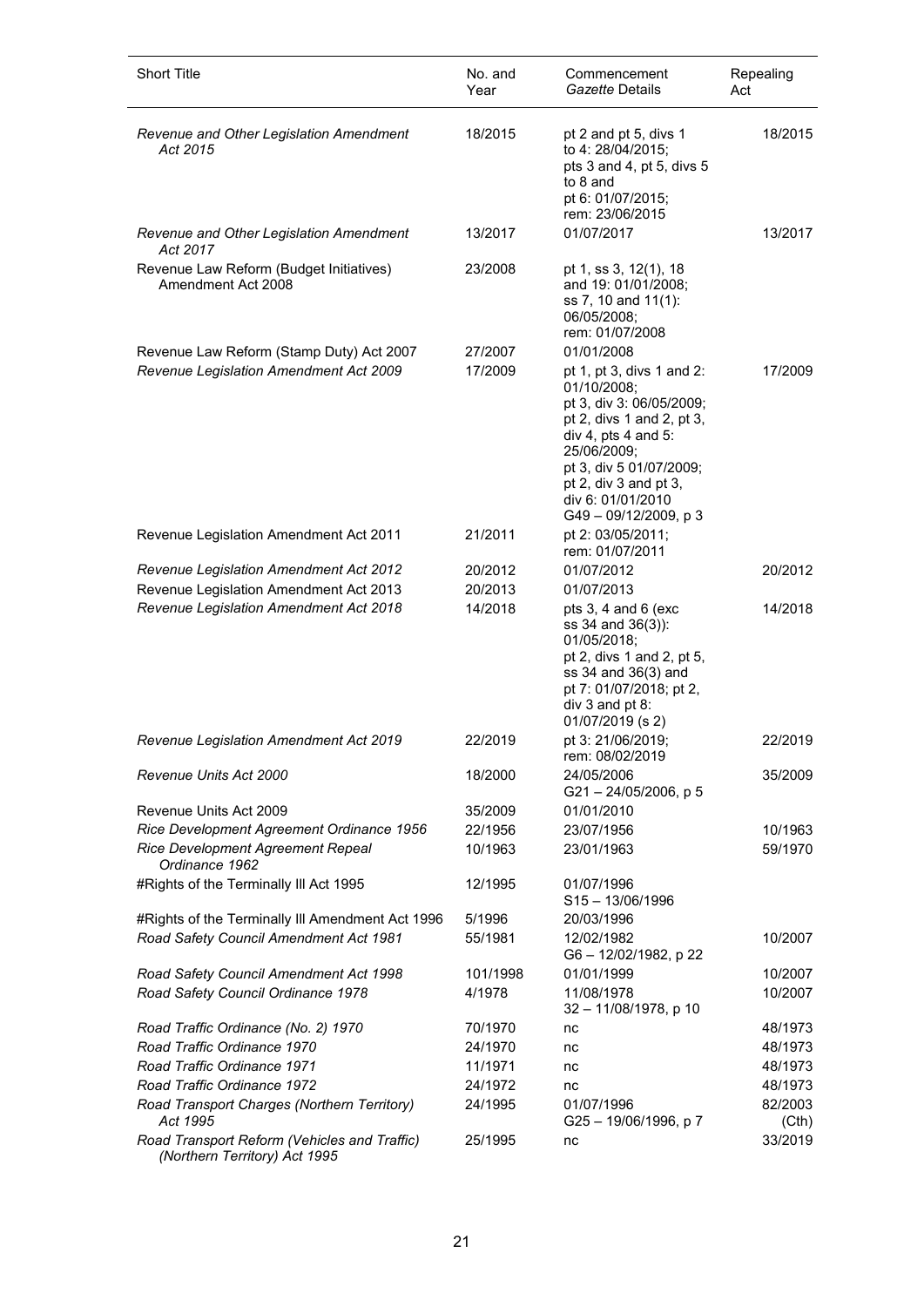| <b>Short Title</b>                                                             | No. and<br>Year    | Commencement<br>Gazette Details          | Repealing<br>Act |
|--------------------------------------------------------------------------------|--------------------|------------------------------------------|------------------|
| Roads Ordinance 1915                                                           | 3/1915             | 01/12/1915<br>18/11/1915                 | 8/1953           |
| Roads Ordinance 1928                                                           | 32/1928<br>(NA)    | 03/01/1929                               | 8/1953           |
| Roads Ordinance 1929                                                           | 18/1929<br>(NA)    | 28/11/1929                               | 8/1953           |
| Roads Ordinance 1934                                                           | 14/1934            | 05/07/1934                               | 8/1953           |
| Roads Ordinance 1938                                                           | 8/1938             | 26/06/1938                               | 8/1953           |
| Sale of Goods (Vienna Convention) Act 1987                                     | 12/1987            | 01/04/1989<br>G41-12/10/1988, p4         |                  |
| Sale of Goods Amendment Act 1999                                               | 59/1999            | 14/12/1999                               |                  |
| Sale of Goods Ordinance 1972                                                   | 38/1972            | 31/07/1972                               |                  |
| Sale of Land (Rights and Duties of Parties) Act<br>Repeal Act 2013             | 15/2013            | 17/07/2013                               | 15/2013          |
| Sale of Land (Rights and Duties of Parties)<br>Act 2010                        | 7/2010             | nc                                       | 15/2013          |
| Sale of NT TAB Act 2000                                                        | 14/2000            | 12/06/2000<br>$S26 - 09/06/2000$         |                  |
| Salvation Army (Northern Territory) Property Trust<br>Ordinance 1976           | 23/1976            | 03/12/1976<br>49 - 03/12/1976, p<br>1346 |                  |
| Scaffolding Inspection Ordinance 1932                                          | 8/1932             | 08/04/1932<br>18/02/1932                 | 100/1978         |
| Scaffolding Inspection Ordinance 1961                                          | 8/1962             | 05/02/1962                               | 100/1978         |
| School Committee Ordinance 1934                                                | 26/1934            | 20/12/1934                               | 77/1979          |
| School Committee Ordinance 1956                                                | 30/1956            | 09/08/1956<br>$31 - 08/08/1956$          | 77/1979          |
| School Committee Ordinance 1962                                                | 1/1963             | 06/03/1963<br>10 - 06/03/1963, p 46      | 77/1979          |
| School Committee Ordinance 1963                                                | 4/1964             | 05/08/1964<br>31-05/08/1964, p 129       | 77/1979          |
| School Committee Ordinance 1972                                                | 27/1972            | 12/07/1972                               | 77/1979          |
| Sea-Carriage Documents Act 1998                                                | 15/1998            | 01/06/1998<br>G18 - 13/05/1998, p 2      |                  |
| Securities Industry (Application of Laws) Act 1986                             | 14/1986            | 01/07/1986                               | 19/2001          |
| Seeds Ordinance 1976                                                           | 60/1976            | nc                                       | 64/1996          |
| Seeds Ordinance 1977                                                           | 17/1977            | nc                                       | 64/1996          |
| Seeds Ordinance Repeal Act 1996                                                | 64/1996            | 31/12/1996                               | 64/1996          |
| Sentencing (Consequential Amendments)<br>Act 1996                              | 17/1996            | s 7: 19/07/1996;<br>rem: 01/07/1996      | 39/2005          |
| Sentencing (Consequential Amendments)<br>Act 2001                              | 56/2001            | 22/10/2001                               | 39/2005          |
| Sentencing (Consequential Amendments)<br>Amendment Act 1996                    | 30/1996            | 28/06/1996                               | 39/2005          |
| Sentencing (Crime of Murder) and Parole Reform<br>Act 2003                     | 3/2004             | 11/02/2004<br>G6-11/02/2004, p2          |                  |
| Sentencing (Crime of Murder) and Parole Reform<br>Amendment Act 2008           | 8/2008             | 15/05/2008                               |                  |
| Sentencing Act 1995                                                            | 39/1995            | 01/07/1996<br>$S15 - 13/06/1996$         |                  |
| Sentencing Amendment (Aboriginal Customary<br>Law) Act 2004                    | 1/2005             | 16/02/2005<br>G7-16/02/2005, p6          |                  |
| Sentencing Amendment (Mandatory Minimum<br>Sentences) Act 2013                 | 1/2013             | 01/05/2013<br>$S16 - 22/04/2013$         |                  |
| Sentencing Amendment (Violent Offences)<br>Act 2008                            | 30/2008            | 10/10/2008<br>S63-10/10/2008             |                  |
| Sentencing Amendment Act (No. 2) 2001<br>Sentencing Amendment Act (No. 3) 2001 | 39/2001<br>55/2001 | 26/09/2001<br>22/10/2001                 |                  |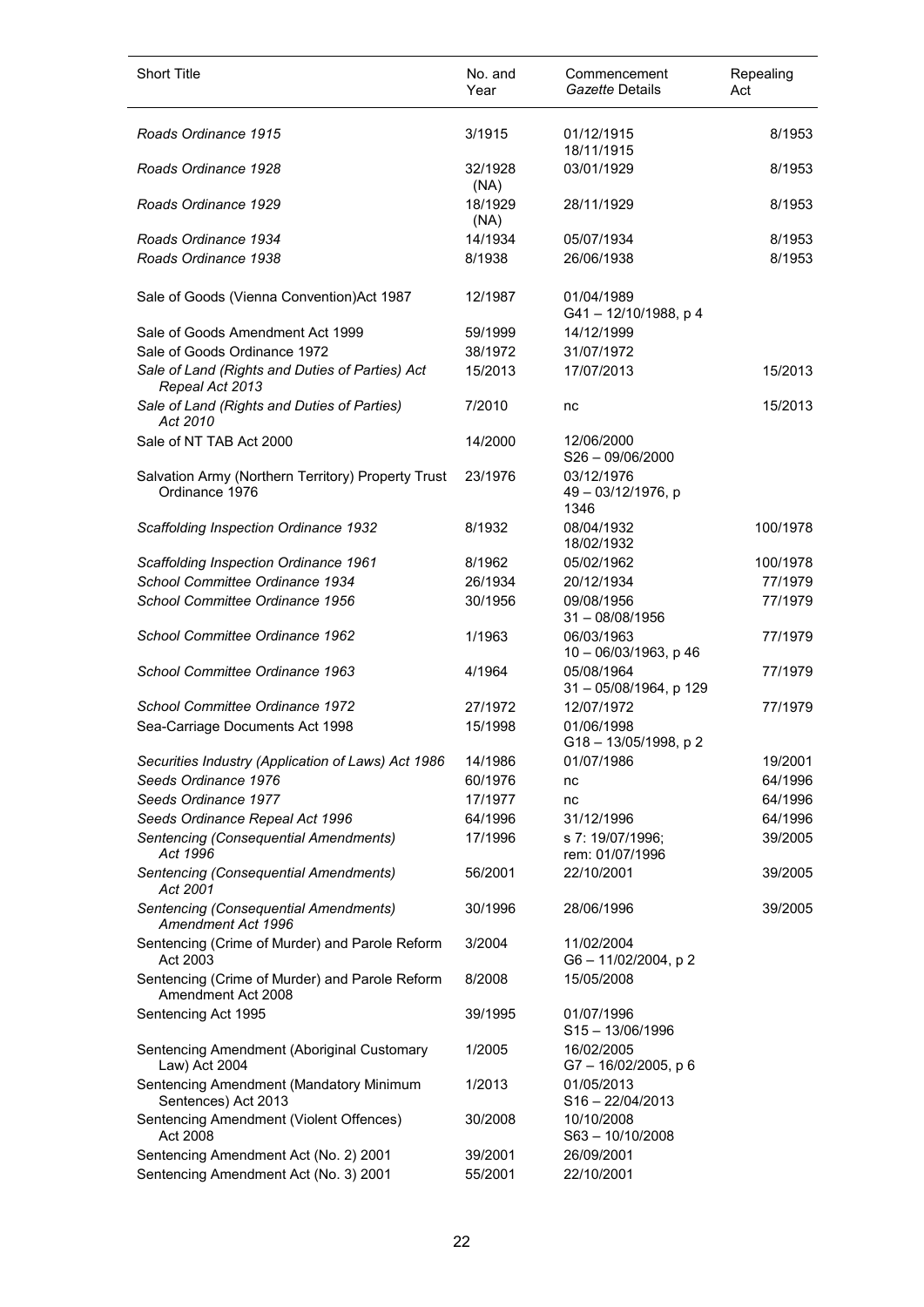| <b>Short Title</b>                                                              | No. and<br>Year | Commencement<br>Gazette Details                            | Repealing<br>Act |
|---------------------------------------------------------------------------------|-----------------|------------------------------------------------------------|------------------|
| Sentencing Amendment Act (No. 4) 2001                                           | 66/2001         | 21/12/2001                                                 |                  |
| Sentencing Amendment Act (No. 2) 1996                                           | 65/1996         | 08/03/1997<br>S7-07/03/1997                                |                  |
| Sentencing Amendment Act (No. 2) 1998                                           | 91/1998         | 13/01/1999<br>$G1 - 13/01/1999$ , p 6                      |                  |
| Sentencing Amendment Act (No. 2) 1999                                           | 33/1999         | s 19: 01/02/2000;<br>rem: 04/07/1999<br>$S31 - 01/07/1999$ |                  |
| Sentencing Amendment Act 1996                                                   | 47/1996         | 01/03/1997<br>G4-29/01/1997, p2                            |                  |
| Sentencing Amendment Act 1998                                                   | 14/1998         | 29/04/1998<br>$G16 - 29/04/1998$ , p 3                     |                  |
| Sentencing Amendment Act 1999                                                   | 4/1999          | 01/04/1999                                                 |                  |
| Sentencing Amendment Act 2001                                                   | 38/2001         | 26/09/2001                                                 |                  |
| Sentencing Amendment Act 2013                                                   | 21/2013         | 12/07/2013                                                 |                  |
| Sentencing Legislation Amendment Act 2015                                       | 22/2015         | 29/07/2015<br>G30-29/07/2015, p 1                          | 22/2015          |
| Sentencing of Juveniles (Miscellaneous<br>Provisions) Act 2000                  | 17/2000         | 01/06/2000                                                 | 38/2014          |
| Serious Crime Control Act 2009                                                  | 32/2009         | 01/12/2011<br>$S69 - 01/12/2011$                           |                  |
| Serious Crime Control Amendment Act 2011                                        | 36/2011         | 01/12/2011<br>$S69 - 01/12/2011$                           |                  |
| Serious Sex Offenders Act 2013                                                  | 9/2013          | 01/07/2013<br>G24-12/06/2013, p2                           |                  |
| Serious Sex Offenders Amendment Act 2021                                        | 12/2021         | 05/07/2021<br>G25-23/06/2021, p 1                          | 12/2021          |
| Serious Violent Offenders (Presumption Against<br>Bail) Amendment Act 2008      | 31/2008         | 10/10/2008<br>S63-10/10/2008                               |                  |
| Service and Execution of Process<br>Ordinance 1928                              | 22/1928<br>(NA) | 08/11/1928                                                 | 9/1929           |
| Sex Industry Act 2019                                                           | 40/2019         | 12/06/2020<br>$S35 - 11/06/2020$                           |                  |
| Sexual Offences (Evidence and Procedure)<br>Act 1983                            | 69/1983         | 01/01/1984                                                 |                  |
| Sexual Offences (Evidence and Procedure)<br>Amendment Act 1984                  | 11/1984         | 29/06/1984                                                 | 5/2021           |
| Sexual Offences (Evidence and Procedure)<br>Amendment Act 1989                  | 69/1989         | 12/12/1989                                                 | 5/2021           |
| Sexual Offences (Evidence and Procedure)<br>Amendment Act 1994                  | 23/1994         | 01/08/1994                                                 |                  |
| Sexual Offences (Evidence and Procedure)<br>Amendment Act 2001                  | 36/2001         | 26/09/2001<br>$G38 - 26/09/2001$ , p 3                     |                  |
| Sexual Offences (Evidence and Procedure)<br>Amendment Act 2020                  | 22/2020         | 29/07/2020<br>G29-22/07/2020, p2                           | 22/2020          |
| Sheriff Act 1979                                                                | 111/1979        | 01/10/1979                                                 | 33/2019          |
| Sheriff Amendment Act 1984                                                      | 19/1984         | 01/08/1984<br>S40-01/08/1984                               |                  |
| Sheriff Ordinance 1911                                                          | 3/1911          | 06/04/1911                                                 | 35/1963          |
| <b>Sheriff Ordinance 1962</b>                                                   | 35/1963         | 30/04/1963                                                 |                  |
| Sheriff Ordinance 1966                                                          | 37/1966         | 07/09/1966                                                 | 33/2019          |
| Sheriff Ordinance 1974                                                          | 12/1974         | 26/06/1974                                                 | 33/2019          |
| Shire of Litchfield (Transitional Rating) Act 1986                              | 59/1986         | 19/12/1986                                                 | 59/1986          |
| Shire of Litchfield (Validation of Rates) Act 1987                              | 54/1987         | 16/11/1987                                                 | 92/1998          |
| Silicosis and Tuberculosis (Mine-Workers and<br>Prospectors) Amendment Act 1986 | 67/1986         | 16/03/1987<br>S20 - 16/03/1987, p 2                        | 43/2001          |
| Silicosis and Tuberculosis (Mine-Workers and<br>Prospectors) Ordinance 1966     | 20/1966         | 14/06/1967                                                 | 43/2001          |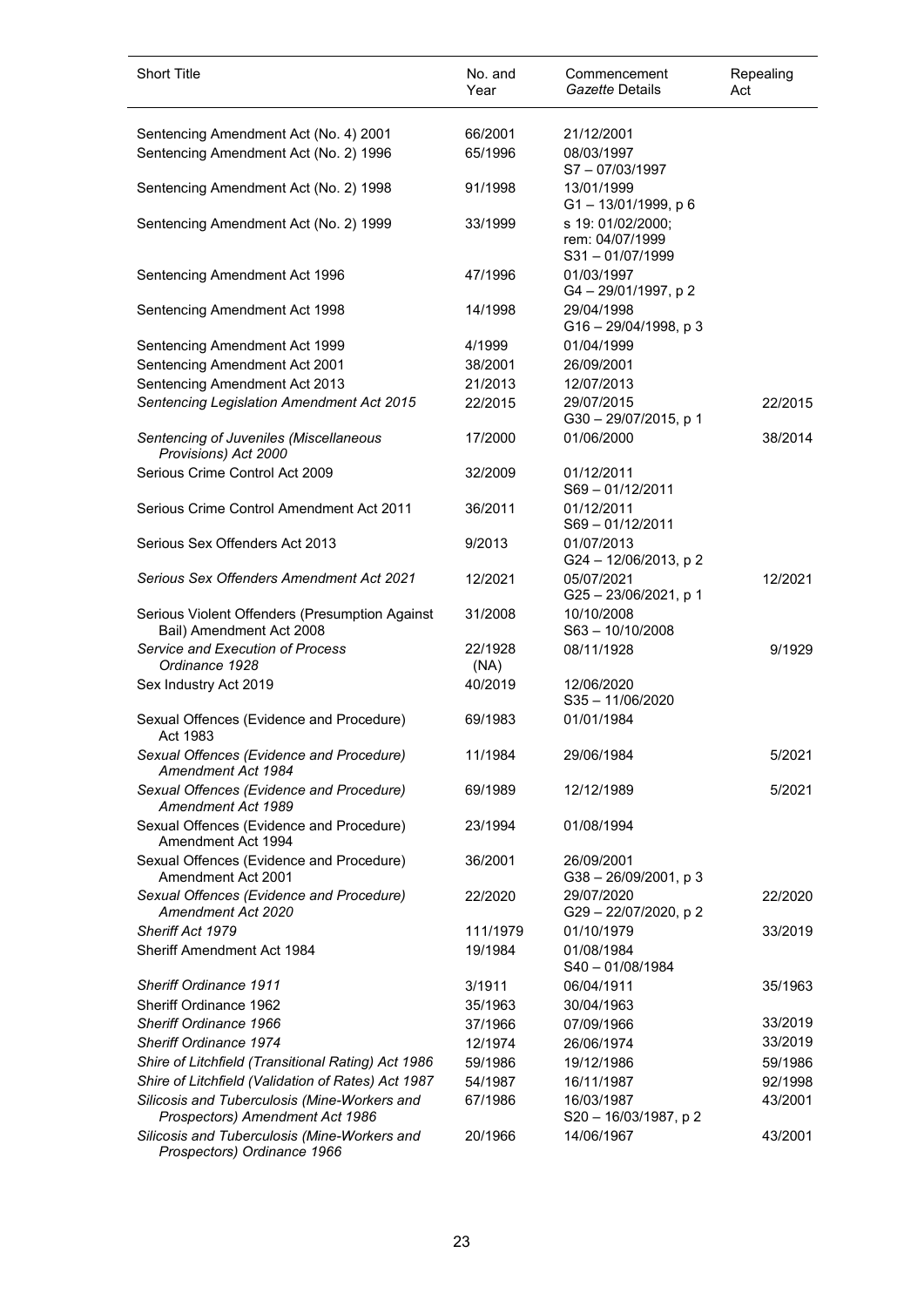| <b>Short Title</b>                                                                                 | No. and<br>Year   | Commencement<br>Gazette Details                           | Repealing<br>Act |
|----------------------------------------------------------------------------------------------------|-------------------|-----------------------------------------------------------|------------------|
| Silicosis and Tuberculosis (Mine-Workers and<br>Prospectors) Ordinance 1972                        | 44/1972           | 03/10/1972                                                | 43/2001          |
| Slaughtering Ordinance (No. 2) 1927                                                                | 13/1927<br>(NA)   | 18/10/1927                                                | 14/1955          |
| Slaughtering Ordinance 1923                                                                        | 14/1923           | 20/09/1924<br>18/10/1923                                  | 14/1955          |
| Slaughtering Ordinance 1924                                                                        | 2/1924            | 20/09/1924                                                | 14/1955          |
| Slaughtering Ordinance 1925                                                                        | 5/1925            | 06/06/1925                                                | 14/1955          |
| Slaughtering Ordinance 1927                                                                        | 1/1927<br>(NA)    | 26/05/1927                                                | 14/1955          |
| Slaughtering Ordinance 1933                                                                        | 13/1933           | 21/09/1933                                                | 14/1955          |
| Slaughtering Ordinance 1940                                                                        | 17/1940           | 17/10/1940                                                | 14/1955          |
| Small Claims Act 2016                                                                              | 4/2016            | 01/05/2016<br>G15-13/04/2016, p 4                         |                  |
| <b>Small Claims Amendment Act 1982</b>                                                             | 10/1982           | 26/11/1982<br>$S31 - 26/11/1982$                          | 4/2016           |
| <b>Small Claims Amendment Act 1988</b>                                                             | 43/1988           | 05/06/1989<br>G17-03/05/1989, p2                          | 4/2016           |
| <b>Small Claims Amendment Act 1997</b>                                                             | 21/1997           | 01/06/1998                                                | 4/2016           |
| <b>Small Claims Amendment Act 2001</b>                                                             | 63/2001           | 13/02/2002                                                | 4/2016           |
| Small Claims Ordinance 1974                                                                        | 67/1974           | 02/07/1976<br>27 - 02/07/1976, p 812                      | 4/2016           |
| Small Claims Ordinance 1977                                                                        | 39/1977           | 29/07/1977                                                | 4/2016           |
| Soccer Football Pools Act 1978                                                                     | 79/1978           | 25/08/1978<br>34 - 25/08/1978, p 4                        |                  |
| Soccer Football Pools Amendment Act 1983                                                           | 9/1983            | 27/04/1983                                                | 5/2021           |
| Soccer Football Pools Amendment Act 1988                                                           | 31/1988           | s 4: 20/04/1986;<br>rem: 19/04/1989<br>$S19 - 19/04/1989$ | 5/2021           |
| Soccer Football Pools Amendment Act 2004                                                           | 43/2004           | 01/09/2004<br>G35-01/09/2004, p8                          |                  |
| Social Welfare Act 1979                                                                            | 105/1979          | 12/10/1979                                                | 76/1983          |
| Social Welfare Ordinance 1964                                                                      | 31/1964           | 15/09/1964<br>36B - 15/09/1964,<br>p 148B                 | 76/1983          |
| Social Welfare Ordinance 1967                                                                      | 31/1967           | 14/08/1967                                                | 76/1983          |
| Social Welfare Ordinance 1969                                                                      | 51/1969           | 19/11/1969                                                | 76/1983          |
| Social Welfare Ordinance 1971                                                                      | 12/1971           | 24/03/1971                                                | 76/1983          |
| Social Welfare Ordinance 1972                                                                      | 20/1972           | 23/06/1972                                                | 76/1983          |
| Social Welfare Ordinance 1974                                                                      | 70/1974           | 24/10/1974                                                | 76/1983          |
| Social Welfare Ordinance 1978                                                                      | 110/1978          | 01/02/1979                                                | 76/1983          |
| Soil Conservation and Control Ordinance 1969                                                       | 9/1970            | 25/03/1970                                                | 33/2019          |
| Soil Conservation and Control Ordinance 1970                                                       | 35/1970           | 01/10/1970                                                | 33/2019          |
| Soil Conservation and Land Utilization Act 1978<br>Soil Conservation and Land Utilization Act 1980 | 5/1979<br>14/1980 | 03/01/1979                                                |                  |
| Soil Conservation and Land Utilization<br>Amendment Act 1985                                       | 72/1985           | 28/03/1980<br>24/12/1985                                  |                  |
| Soil Conservation and Land Utilization<br>Ordinance 1977                                           | 22/1977           | 31/05/1977                                                | 33/2019          |
| Sources of the Law Act 1985                                                                        | 2/1985            | 01/04/1985                                                |                  |
| Spear-Guns Control Ordinance 1964                                                                  | 18/1964           | 12/08/1964<br>32 - 12/08/1964, p 131                      | 8/1980           |
| Special Purposes Leases Act (No. 2) 1979                                                           | 156/1979          | 12/12/1979                                                | 33/2019          |
| Special Purposes Leases Act 1979                                                                   | 50/1979           | 03/08/1979<br>G31-03/08/1979, p 4                         | 33/2019          |
| Special Purposes Leases Ordinance (No. 2) 1963                                                     | 19/1964           | 10/02/1964                                                |                  |
| Special Purposes Leases Ordinance (No. 2) 1968                                                     | 75/1968           | 13/12/1968                                                | 33/2019          |
| Special Purposes Leases Ordinance (No. 2) 1971                                                     | 38/1971           | 01/07/1971                                                | 33/2019          |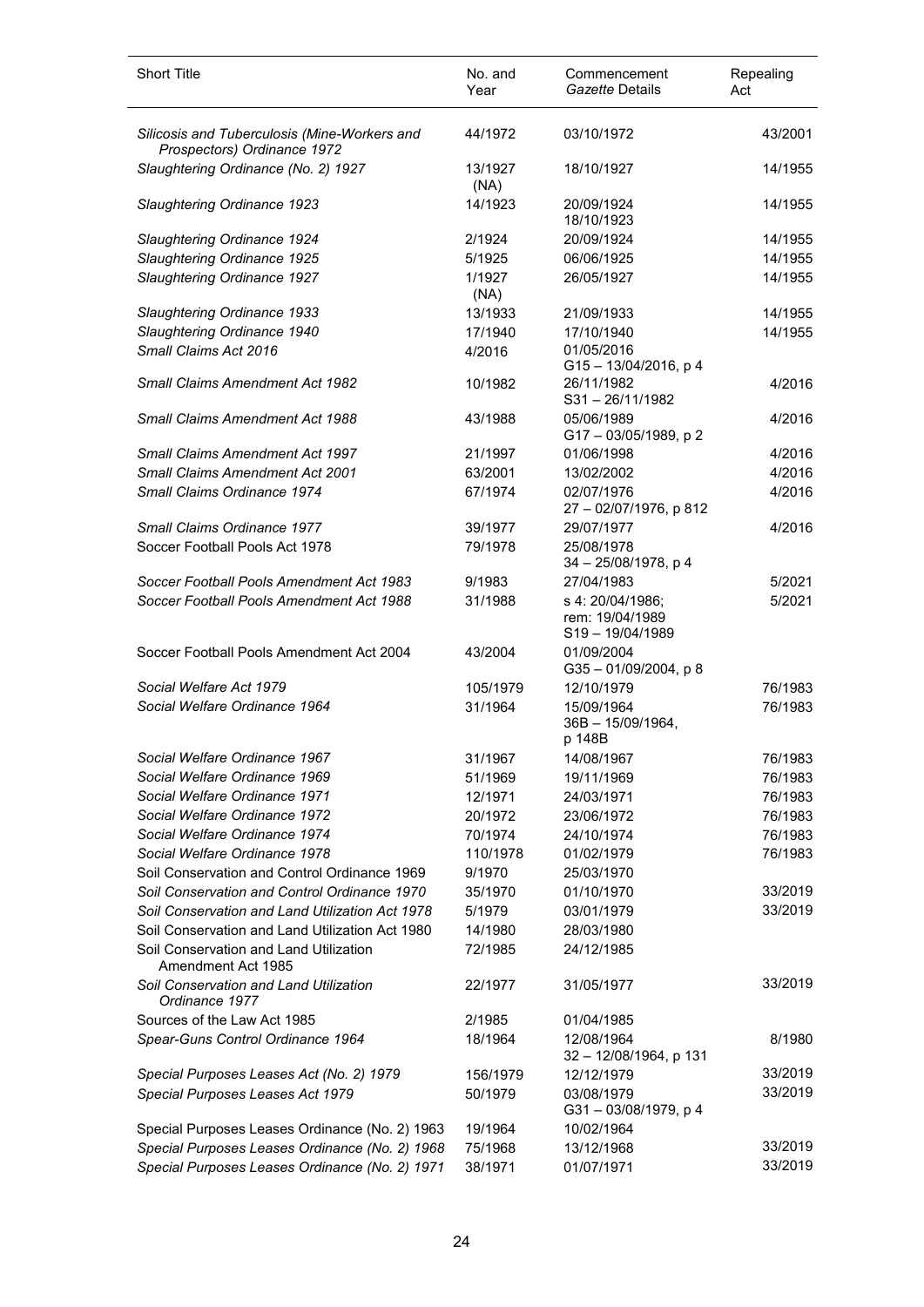| <b>Short Title</b>                                                                                    | No. and<br>Year    | Commencement<br>Gazette Details                             | Repealing<br>Act   |
|-------------------------------------------------------------------------------------------------------|--------------------|-------------------------------------------------------------|--------------------|
| Special Purposes Leases Ordinance (No. 3) 1968                                                        | 32/1970            | 31/12/1970                                                  | 33/2019            |
| Special Purposes Leases Ordinance (No. 2) 1978                                                        | 108/1978           | 01/02/1979                                                  | 33/2019            |
| Special Purposes Leases Ordinance (No. 3) 1968<br>Amendment Ordinance 1970                            | 86/1970            | 24/12/1970                                                  | 87/1973            |
| Special Purposes Leases Ordinance 1953                                                                | 27/1953            | 01/10/1955<br>$39 - 28/09/1955$                             |                    |
| Special Purposes Leases Ordinance 1954                                                                | 3/1955             | 01/10/1955<br>$39 - 28/09/1955$                             |                    |
| Special Purposes Leases Ordinance 1956                                                                | 35/1956            | 01/11/1956<br>$43 - 31/10/1956$                             |                    |
| Special Purposes Leases Ordinance 1961                                                                | 23/1961            | 31/01/1962<br>$6 - 31/01/1962$ , p 15                       | 33/2019            |
| Special Purposes Leases Ordinance 1962                                                                | 36/1963            | 10/07/1963<br>28 - 10/07/1963, p 139                        | 33/2019            |
| Special Purposes Leases Ordinance 1963                                                                | 45/1963            | 07/06/1963                                                  | 33/2019            |
| Special Purposes Leases Ordinance 1965                                                                | 36/1965            | 16/02/1966<br>8-16/02/1966, p 27                            | 33/2019            |
| Special Purposes Leases Ordinance 1968                                                                | 48/1968            | 21/06/1968                                                  | 33/2019            |
| Special Purposes Leases Ordinance 1969                                                                | 19/1969            | 08/08/1969                                                  | 33/2019            |
| Special Purposes Leases Ordinance 1970                                                                | 87/1970            | 01/01/1971<br>$52 - 30/12/1970$ , p 373                     |                    |
| Special Purposes Leases Ordinance 1971                                                                | 25/1971            | 01/07/1971<br>26 - 30/06/1971, p 227                        |                    |
| Special Purposes Leases Ordinance 1973                                                                | 28/1973            | 08/06/1973                                                  | 33/2019            |
| Special Purposes Leases Ordinance 1974                                                                | 81/1974            | 28/10/1974                                                  | 33/2019            |
| Special Purposes Leases Ordinance 1977                                                                | 45/1977            | 06/09/1977                                                  | 33/2019            |
| Special Purposes Leases Ordinance 1978                                                                | 24/1978            | 24/05/1978                                                  | 33/2019            |
| Stamp Duties Abolition Ordinance 1911                                                                 | 8/1911             | 30/05/1911                                                  | 59/1970            |
| Stamp Duty Act (No. 2) 1978                                                                           | 94/1978            | 05/09/1978                                                  | 27/2007            |
| Stamp Duty Act (No. 2) 1979                                                                           | 73/1979            | 26/06/1979                                                  | 27/2007            |
| Stamp Duty Act (No. 3) 1978                                                                           | 98/1978            | 13/10/1978                                                  | 27/2007            |
| Stamp Duty Act (No. 3) 1979                                                                           | 157/1979           | 09/05/1980                                                  | 27/2007            |
| Stamp Duty Act (No. 4) 1978                                                                           | 13/1979            | 26/01/1979                                                  | 27/2007            |
| Stamp Duty Act 1979                                                                                   | 61/1979            | 01/07/1979<br>G25-22/06/1979, p 5                           | 27/2007            |
| Stamp Duty Amendment (First Home Owner<br>Discount) Act 2016<br>Stamp Duty Amendment Act (No. 2) 2004 | 31/2016<br>40/2004 | 13/07/2016<br>pt 1: 06/07/2004;                             | 31/2016<br>27/2007 |
|                                                                                                       |                    | pt 2: 18/05/2004;<br>pts 3 and 4: 01/07/2004                |                    |
| Stamp Duty Amendment Act (No. 2) 1985                                                                 | 55/1985            | 01/12/1985                                                  | 27/2007            |
| Stamp Duty Amendment Act (No. 2) 1987                                                                 | 30/1987            | 01/08/1987                                                  | 27/2007            |
| Stamp Duty Amendment Act (No. 2) 1988                                                                 | 40/1988            | 17/08/1988                                                  | 27/2007            |
| Stamp Duty Amendment Act (No. 2) 1989                                                                 | 41/1989            | ss 5, 6 and 7(a) and (c):<br>01/12/1989:<br>rem: 20/09/1989 | 27/2007            |
| Stamp Duty Amendment Act (No. 2) 1991                                                                 | 78/1991            | 01/01/1992                                                  | 27/2007            |
| Stamp Duty Amendment Act (No. 2) 1994                                                                 | 70/1994            | 15/12/1994                                                  | 27/2007            |
| Stamp Duty Amendment Act (No. 2) 1995                                                                 | 48/1995            | 15/11/1995                                                  | 27/2007            |
| Stamp Duty Amendment Act (No. 2) 1999                                                                 | 49/1999            | 10/06/1999                                                  | 27/2007            |
| Stamp Duty Amendment Act (No. 3) 1987                                                                 | 34/1987            | 01/08/1987                                                  | 27/2007            |
| Stamp Duty Amendment Act 1981                                                                         | 66/1981            | 01/09/1981                                                  | 27/2007            |
| Stamp Duty Amendment Act 1982                                                                         | 77/1982            | 08/12/1982                                                  | 27/2007            |
| Stamp Duty Amendment Act 1983                                                                         | 33/1983            | 30/08/1983                                                  | 27/2007            |
| Stamp Duty Amendment Act 1985                                                                         | 27/1985            | 04/06/1985                                                  | 27/2007            |
| Stamp Duty Amendment Act 1987                                                                         | 24/1987            | s 4: 01/05/1987;<br>s 5(2): 01/03/1986;<br>rem: 25/06/1987  | 27/2007            |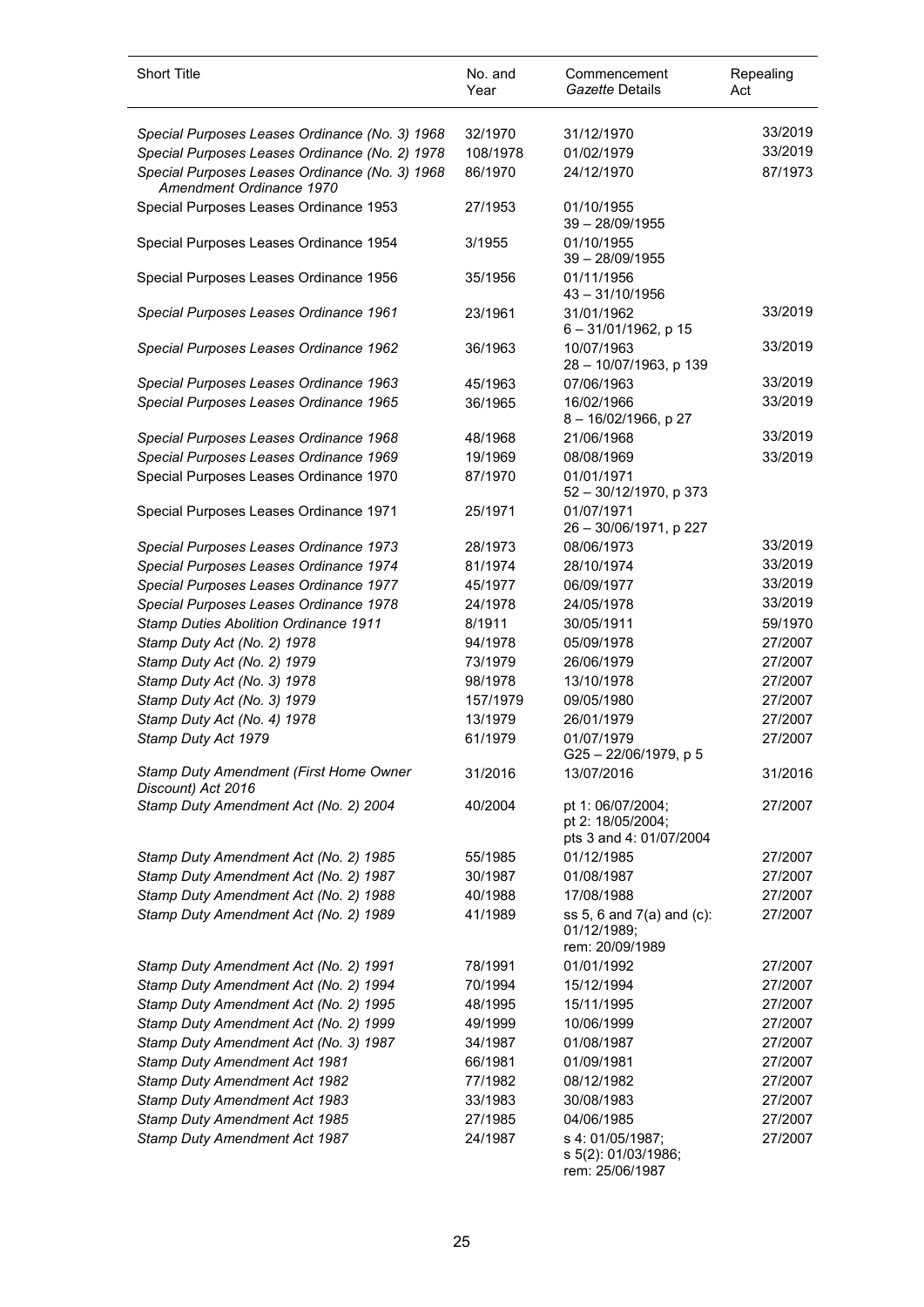| <b>Short Title</b>                                                  | No. and<br>Year   | Commencement<br>Gazette Details                                                                              | Repealing<br>Act   |
|---------------------------------------------------------------------|-------------------|--------------------------------------------------------------------------------------------------------------|--------------------|
| Stamp Duty Amendment Act 1988                                       | 3/1988            | 24/08/1988<br>S44 - 24/08/1988                                                                               | 27/2007            |
| Stamp Duty Amendment Act 1989                                       | 26/1989           | 29/11/1989                                                                                                   | 27/2007            |
| Stamp Duty Amendment Act 1990                                       | 21/1990           | 01/01/1991<br>S76-21/12/1990                                                                                 | 27/2007            |
| Stamp Duty Amendment Act 1991                                       | 25/1991           | s 5(p): 01/07/1992;<br>rem: 01/07/1991                                                                       | 27/2007            |
| Stamp Duty Amendment Act 1992                                       | 51/1992           | 18/09/1992                                                                                                   | 27/2007            |
| Stamp Duty Amendment Act 1993                                       | 50/1993           | 01/10/1993                                                                                                   | 27/2007            |
| Stamp Duty Amendment Act 1994                                       | 41/1994           | 01/07/1994                                                                                                   | 27/2007            |
| Stamp Duty Amendment Act 1995                                       | 31/1995           | 01/07/1995                                                                                                   | 27/2007            |
| Stamp Duty Amendment Act 1998                                       | 20/1998           | 30/03/1998                                                                                                   | 27/2007            |
| Stamp Duty Amendment Act 1999                                       | 39/1999           | 31/08/1999                                                                                                   | 27/2007            |
| Stamp Duty Amendment Act 2000                                       | 35/2000           | ss 3 - 17: 01/07/2000;<br>rem: 16/05/2000                                                                    | 27/2007            |
| Stamp Duty Amendment Act 2001                                       | 48/2001           | 01/07/2001                                                                                                   | 27/2007            |
| Stamp Duty Amendment Act 2002                                       | 51/2002           | ss $4$ and $6(f)$ :<br>20/08/2002;<br>rem: 10/10/2002                                                        | 27/2007            |
| Stamp Duty Amendment Act 2003                                       | 35/2003           | $s$ 5(a) and (b):<br>27/05/2003;<br>rem: 01/07/2003                                                          | 27/2007            |
| Stamp Duty Amendment Act 2004                                       | 29/2004           | s 4(b): 10/11/2003;<br>s 6: 17/03/2004;<br>rem: 01/07/2004                                                   | 27/2007            |
| Stamp Duty Amendment Act 2005                                       | 29/2005           | s 3, pts 2, 3 and 8:<br>03/05/2005;<br>pts 4 and 5: 0/06/2005;<br>pts 6 and 7: 1/07/2005;<br>rem: 18/07/2005 | 27/2007            |
| Stamp Duty Amendment Act 2016                                       | 35/2016           | 20/12/2016                                                                                                   |                    |
| Stamp Duty Ordinance 1978                                           | 48/1978           | 01/07/1978                                                                                                   | 27/2007            |
| Stamp Ordinance (No. 2) 1968                                        | 29/1968<br>9/1917 | 18/06/1968<br>01/12/1917                                                                                     | 49/1978<br>49/1978 |
| Stamp Ordinance 1917<br>Stamp Ordinance 1929                        |                   | 26/09/1917                                                                                                   |                    |
|                                                                     | 1/1929<br>(NA)    | 17/01/1929                                                                                                   | 49/1978            |
| Stamp Ordinance 1942                                                | 3/1942<br>6/1948  | 02/01/1942                                                                                                   | 49/1978<br>49/1978 |
| Stamp Ordinance 1948<br>Stamp Ordinance 1955                        | 20/1955           | 23/12/1948<br>03/05/1956<br>17 - 02/05/1956                                                                  | 49/1978            |
| Stamp Ordinance 1958                                                | 7/1958            | 12/05/1958                                                                                                   | 49/1978            |
| Stamp Ordinance 1964                                                | 22/1964           | 05/08/1964                                                                                                   | 49/1978            |
| Stamp Ordinance 1965                                                | 63/1965           | 14/02/1966                                                                                                   | 49/1978            |
| Stamp Ordinance 1968                                                | 8/1968            | 01/04/1968<br>14A - 01/04/1968, p 87                                                                         | 49/1978            |
| Stamp Ordinance 1970                                                | 23/1970           | 05/06/1970                                                                                                   | 49/1978            |
| Stamp Ordinance 1974                                                | 27/1974           | 01/11/1974                                                                                                   | 49/1978            |
| Stamp Ordinance 1978                                                | 33/1978           | nc                                                                                                           | 49/1978            |
| Standard Time Act 2005                                              | 19/2005           | 01/09/2005                                                                                                   |                    |
| State Bank of South Australia (Transfer of<br>Undertaking) Act 1994 | 42/1994           | 01/07/1994                                                                                                   | 62/2001            |
| State Children Ordinance 1934                                       | 23/1934           | 06/12/1934                                                                                                   | 20/1958            |
| State Children Ordinance 1952                                       | 1/1952            | 01/01/1951                                                                                                   | 20/1958            |
| Status of Children Act 1978                                         | 16/1979           | 21/09/1979<br>G38-21/09/1979, p 1                                                                            |                    |
| <b>Status of Children Amendment Act 1985</b>                        | 40/1985           | 01/11/1985<br>G43-30/10/1985, p2                                                                             | 05/2021            |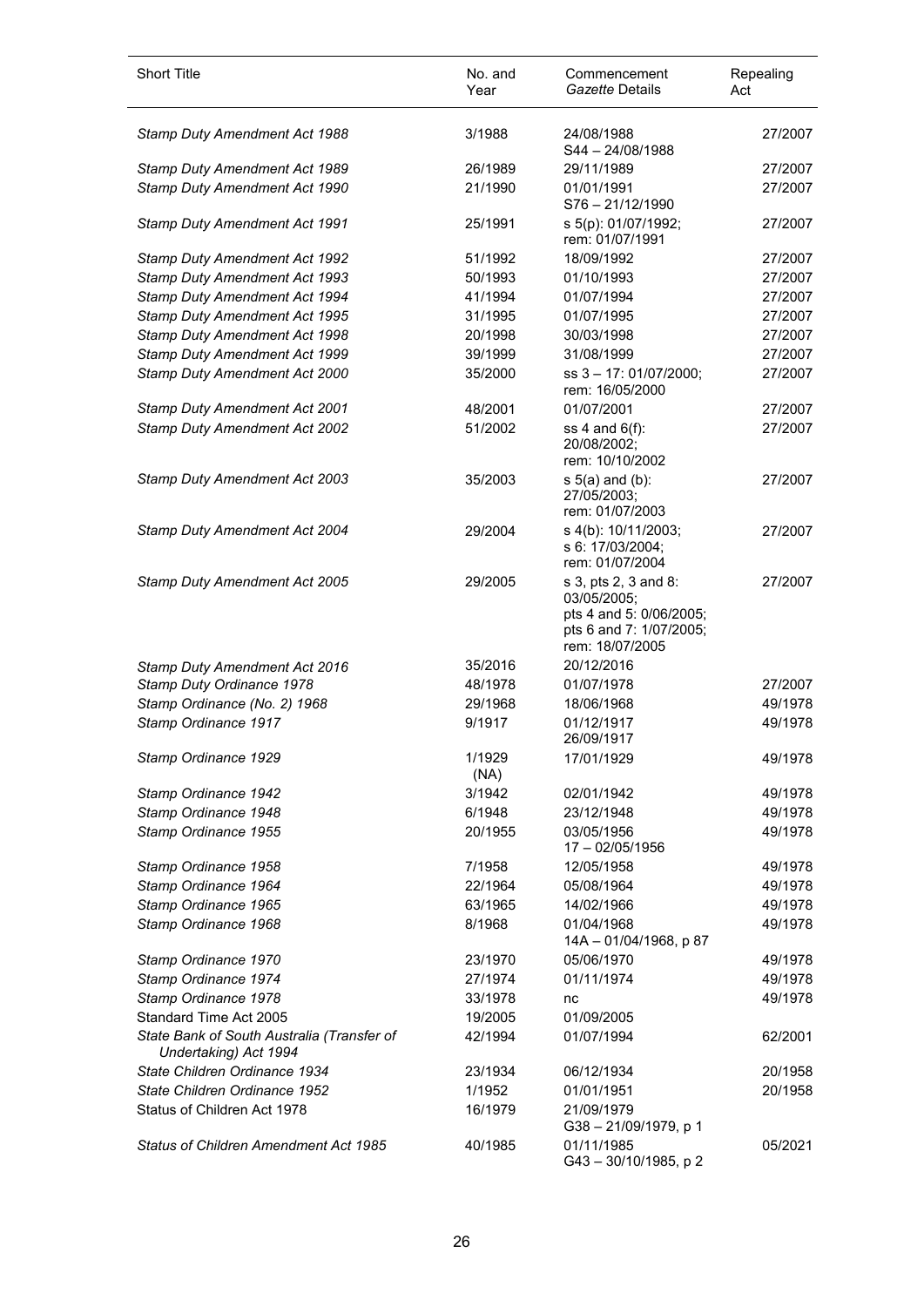| <b>Short Title</b>                                                           | No. and<br>Year | Commencement<br>Gazette Details                                                                                                                                                     | Repealing<br>Act |
|------------------------------------------------------------------------------|-----------------|-------------------------------------------------------------------------------------------------------------------------------------------------------------------------------------|------------------|
| Status of Children Amendment Act 1996                                        | 16/1996         | 01/07/1996<br>$S15 - 13/06/1996$                                                                                                                                                    |                  |
| Status of Darwin Ordinance 1959                                              | 1/1959          | 26/01/1959                                                                                                                                                                          |                  |
| Status of Palmerston Act 2000                                                | 48/2000         | 23/10/2000                                                                                                                                                                          |                  |
| Statute Law (Miscellaneous Amendments)<br>Act 1991                           | 77/1991         | 16/12/1991                                                                                                                                                                          |                  |
| Statute Law (Miscellaneous Provisions) Act 2011                              | 44/2011         | 27/01/2012<br>$S3 - 27/01/2012$<br>(rem: amdts to Darwin<br><b>Port Corporation Act</b><br>and Marine Act listed in<br>the Sch to the<br>amending Act:<br>$G27 - 04/07/2012$ , p 4) | 44/2011          |
| Statute Law Amendment (Directors' Liability)<br>Act 2015                     | 26/2015         | 14/10/2015<br>G41-14/10/2015, p 3                                                                                                                                                   | 26/2015          |
| <b>Statute Law Amendment (Territory Economic</b><br>Reconstruction) Act 2021 | 19/2021         | pt 6: 02/10/2021;<br>rem: 29/09/2021<br>G39-29/09/2021, p 1                                                                                                                         | 19/2021          |
| Statute Law Repeals Act 2021                                                 | 5/2021          | 11/03/2021                                                                                                                                                                          | 5/2021           |
| Statute Law Revision (Registration of Instruments)<br>Act 1991               | 12/1991         | 31/05/1991                                                                                                                                                                          | 33/2019          |
| Statute Law Revision Act (No. 2) 1979                                        | 128/1979        | 15/10/1979                                                                                                                                                                          | 39/2005          |
| Statute Law Revision Act (No. 2) 1981                                        | 63/1981         | 20/07/1981                                                                                                                                                                          | 39/2005          |
| Statute Law Revision Act (No. 2) 1982                                        | 54/1982         | 08/10/1982                                                                                                                                                                          | 39/2005          |
| Statute Law Revision Act (No. 2) 1987                                        | 59/1987         | s 2(1): 01/07/1986;<br>rem: 31/12/1987                                                                                                                                              | 39/2005          |
| Statute Law Revision Act (No. 2) 1993                                        | 70/1993         | 09/11/1993                                                                                                                                                                          | 39/2005          |
| Statute Law Revision Act (No. 2) 1995                                        | 42/1995         | 13/10/1995                                                                                                                                                                          | 39/2005          |
| Statute Law Revision Act (No. 2) 1998                                        | 92/1998         | ss 7 and 11: 13/01/1999<br>G1-13/01/1999, p 6;<br>ss 6 and 15: 10/03/1999<br>G9-10/03/1999, p2;<br>s 3:01/04/1999<br>$S15 - 01/04/1999;$<br>s 25: 20/09/1999:<br>rem: 11/12/1998    | 39/2005          |
| Statute Law Revision Act (No. 2) 1999                                        | 48/1999         | 10/11/1999                                                                                                                                                                          | 39/2005          |
| Statute Law Revision Act (No. 2) 2001                                        | 62/2001         | s 6: 15/07/2001;<br>s 8: 01/01/2001;<br>s 9(2): 29/06/2001;<br>rem: 11/12/2001                                                                                                      | 39/2005          |
| Statute Law Revision Act (No. 2) 2002                                        | 59/2002         | 07/11/2002                                                                                                                                                                          | 39/2005          |
| Statute Law Revision Act (No. 2) 2003                                        | 44/2003         | 07/07/2003                                                                                                                                                                          | 39/2005          |
| Statute Law Revision Act (No. 2) 2004                                        | 54/2004         | 27/10/2004<br>G43-27/10/2004, p3                                                                                                                                                    | 39/2005          |
| Statute Law Revision Act (No. 3) 1979                                        | 37/1980         | 24/04/1980                                                                                                                                                                          | 39/2005          |
| Statute Law Revision Act (No. 3) 1981                                        | 91/1981         | 21/09/1981                                                                                                                                                                          | 39/2005          |
| Statute Law Revision Act (No. 4) 1981                                        | 4/1982          | 12/02/1982                                                                                                                                                                          | 39/2005          |
| Statute Law Revision Act (No. 2) 1978                                        | 19/1979         | 02/02/1979                                                                                                                                                                          | 39/2005          |
| Statute Law Revision Act 1978                                                | 95/1978         | 05/09/1978                                                                                                                                                                          | 39/2005          |
| Statute Law Revision Act 1979                                                | 98/1979         | 26/10/1979<br>G43-26/10/1979, p 1                                                                                                                                                   | 39/2005          |
| Statute Law Revision Act 1980                                                | 6/1981          | 09/01/1981                                                                                                                                                                          | 39/2005          |
| <b>Statute Law Revision Act 1981</b>                                         | 29/1981         | 25/03/1981                                                                                                                                                                          | 76/1983          |
| Statute Law Revision Act 1982                                                | 21/1982         | 27/04/1982                                                                                                                                                                          | 39/2005          |
| <b>Statute Law Revision Act 1983</b>                                         | 58/1983         | 28/11/1983                                                                                                                                                                          | 39/2005          |
| Statute Law Revision Act 1984                                                | 28/1984         | 20/07/1984                                                                                                                                                                          | 39/2005          |
| Statute Law Revision Act 1985                                                | 49/1985         | 01/10/1985                                                                                                                                                                          | 39/2005          |
| Statute Law Revision Act 1986                                                | 64/1986         | 19/12/1986                                                                                                                                                                          | 39/2005          |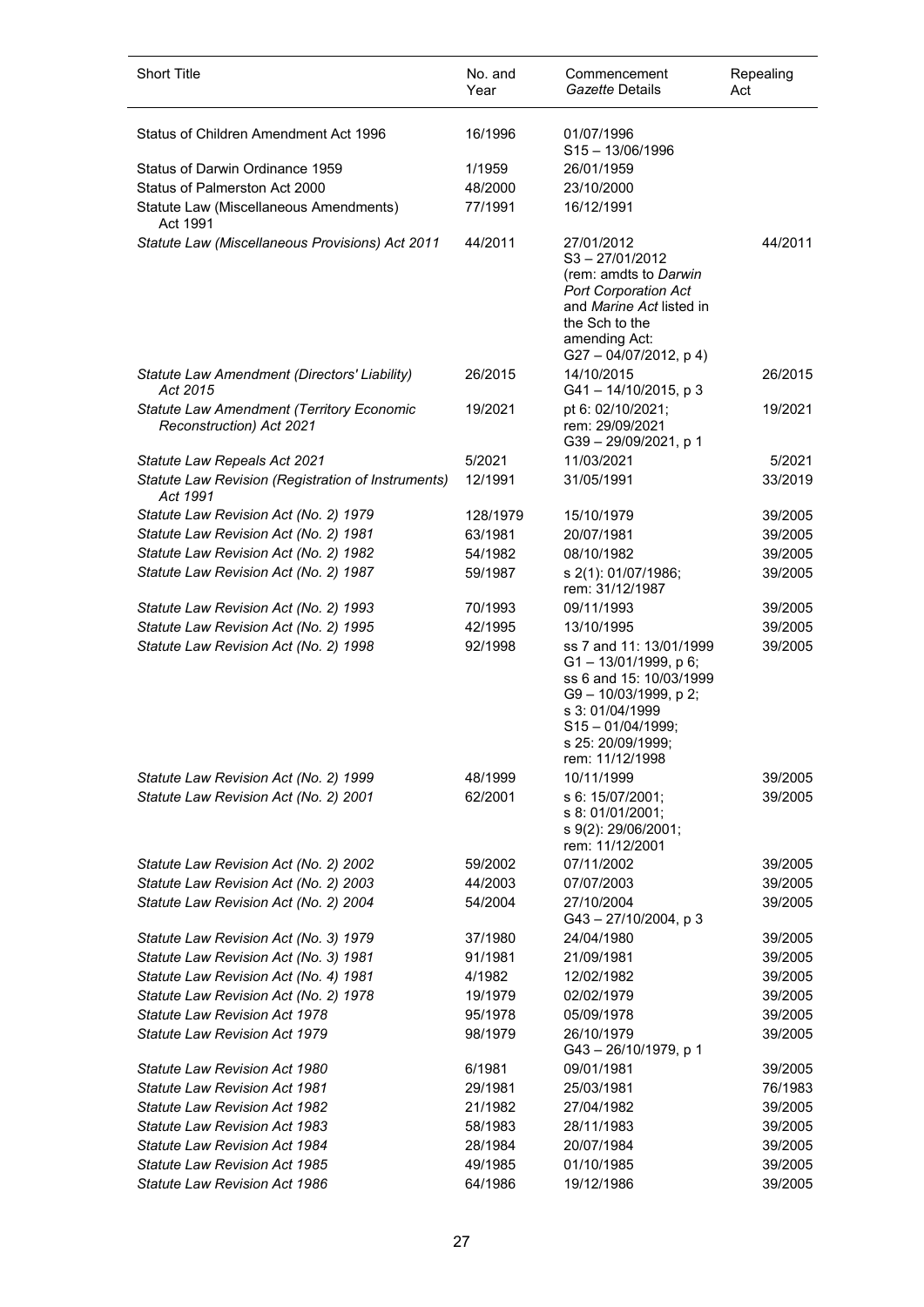| <b>Short Title</b>                                                  | No. and<br>Year | Commencement<br>Gazette Details                                                                          | Repealing<br>Act |
|---------------------------------------------------------------------|-----------------|----------------------------------------------------------------------------------------------------------|------------------|
| <b>Statute Law Revision Act 1987</b>                                | 9/1987          | 27/05/1987                                                                                               | 39/2005          |
| <b>Statute Law Revision Act 1988</b>                                | 66/1988         | 22/12/1988                                                                                               | 39/2005          |
| Statute Law Revision Act 1989                                       | 60/1989         | 02/10/1989                                                                                               | 39/2005          |
| Statute Law Revision Act 1990                                       | 33/1990         | 11/06/1990                                                                                               | 39/2005          |
| Statute Law Revision Act 1991                                       | 31/1991         | 25/06/1991                                                                                               | 39/2005          |
| <b>Statute Law Revision Act 1992</b>                                | 46/1992         | 07/09/1992                                                                                               | 39/2005          |
| <b>Statute Law Revision Act 1993</b>                                | 6/1993          | 18/03/1993                                                                                               | 39/2005          |
| <b>Statute Law Revision Act 1994</b>                                | 50/1994         | 20/09/1994                                                                                               | 39/2005          |
| <b>Statute Law Revision Act 1995</b>                                | 14/1995         | 23/06/1995                                                                                               | 39/2005          |
| <b>Statute Law Revision Act 1996</b>                                | 42/1996         | 17/07/1996                                                                                               | 39/2005          |
| <b>Statute Law Revision Act 1997</b>                                | 17/1997         | s 16: 10/12/1997;<br>rem: 01/05/1997<br>G17-30/04/1997, p2                                               | 39/2005          |
| <b>Statute Law Revision Act 1998</b>                                | 11/1998         | 30/03/1998                                                                                               | 39/2005          |
| Statute Law Revision Act 1999                                       | 27/1999         | s 7(2): 09/07/1998;<br>rem: 18/06/1999                                                                   | 39/2005          |
| <b>Statute Law Revision Act 2000</b>                                | 19/2000         | s 6: 04/12/1999;<br>rem: 12/07/2000<br>G27-12/07/2000, p2                                                | 39/2005          |
| <b>Statute Law Revision Act 2001</b>                                | 3/2001          | 02/03/2001                                                                                               | 39/2005          |
| Statute Law Revision Act 2002                                       | 18/2002         | 07/06/2002                                                                                               | 39/2005          |
| <b>Statute Law Revision Act 2003</b>                                | 12/2003         | s 8: 09/12/2002;<br>s 9: 01/12/2002;<br>s 11: 16/04/2003<br>$G15 - 16/04/2003$ , p 4;<br>rem: 18/03/2003 | 39/2005          |
| <b>Statute Law Revision Act 2004</b>                                | 18/2004         | s 2(1): 05/05/2004;<br>s 2(2): 01/07/2004;<br>s 2(3): 15/03/2004                                         | 39/2005          |
| <b>Statute Law Revision Act 2005</b>                                | 44/2005         | s 33: 01/01/2001;<br>rem: 14/12/2005                                                                     | 44/2005          |
| Statute Law Revision Act 2007                                       | 4/2007          | 08/03/2007                                                                                               |                  |
| Statute Law Revision Act 2008                                       | 6/2008          | 11/03/2008                                                                                               |                  |
| <b>Statute Law Revision Act 2009</b>                                | 25/2009         | 16/09/2009                                                                                               | 25/2009          |
| <b>Statute Law Revision Act 2010</b>                                | 29/2010         | 13/10/2010<br>G41-13/10/2010, p2                                                                         | 29/2010          |
| <b>Statute Law Revision Act 2011</b>                                | 30/2011         | 21/09/2011<br>$G38 - 21/09/2011$ , p 5                                                                   |                  |
| Statute Law Revision Act 2014                                       | 38/2014         | 13/11/2014                                                                                               | 38/2014          |
| <b>Statute Law Revision Act 2017</b>                                | 4/2017          | 12/04/2017<br>$G15 - 12/04/2017$ , p 3                                                                   | 04/2017          |
| <b>Statute Law Revision Act 2018</b>                                | 10/2018         | 20/06/2018<br>S41-20/06/2018                                                                             | 10/2018          |
| Statute Law Revision Act 2020                                       | 26/2020         | 20/11/2020                                                                                               | 26/2020          |
| Statute Law Revision and Repeals Act 2019                           | 33/2019         | pts 2 and 3: 11/12/2019<br>G50 - 11/12/2019, p 2;<br>rem: 07/11/2019                                     | 33/2019          |
| Stock (Artificial Breeding) Act 1979                                | 129/1979        | 09/10/1981<br>G40 - 09/10/1981, p 3                                                                      | 100/1998         |
| Stock (Artificial Breeding) Act Repeal Act 1998                     | 100/1998        | 29/12/1998                                                                                               | 100/1998         |
| Stock (Artificial Breeding) Amendment Act 1990                      | 8/1990          | 09/05/1990                                                                                               | 100/1998         |
| Stock (Artificial Breeding) Amendment Act 1996                      | 50/1996         | 11/12/1996<br>G50 - 11/12/1996, p 3                                                                      | 100/1998         |
| Stock (Control of Hormonal Growth Promotants)<br>Act 1993           | 2/1993          | s 17: 15/04/1993<br>rem: 01/04/1993<br>$S34 - 01/04/1993$                                                | 36/2008          |
| Stock (Control of Hormonal Growth Promotants)<br>Amendment Act 1996 | 52/1996         | 11/12/1996<br>G50 - 11/12/1996, p 2                                                                      | 36/2008          |
| Stock Diseases Amendment Act (No. 2) 1981                           | 90/1981         | 21/09/1981                                                                                               | 36/2008          |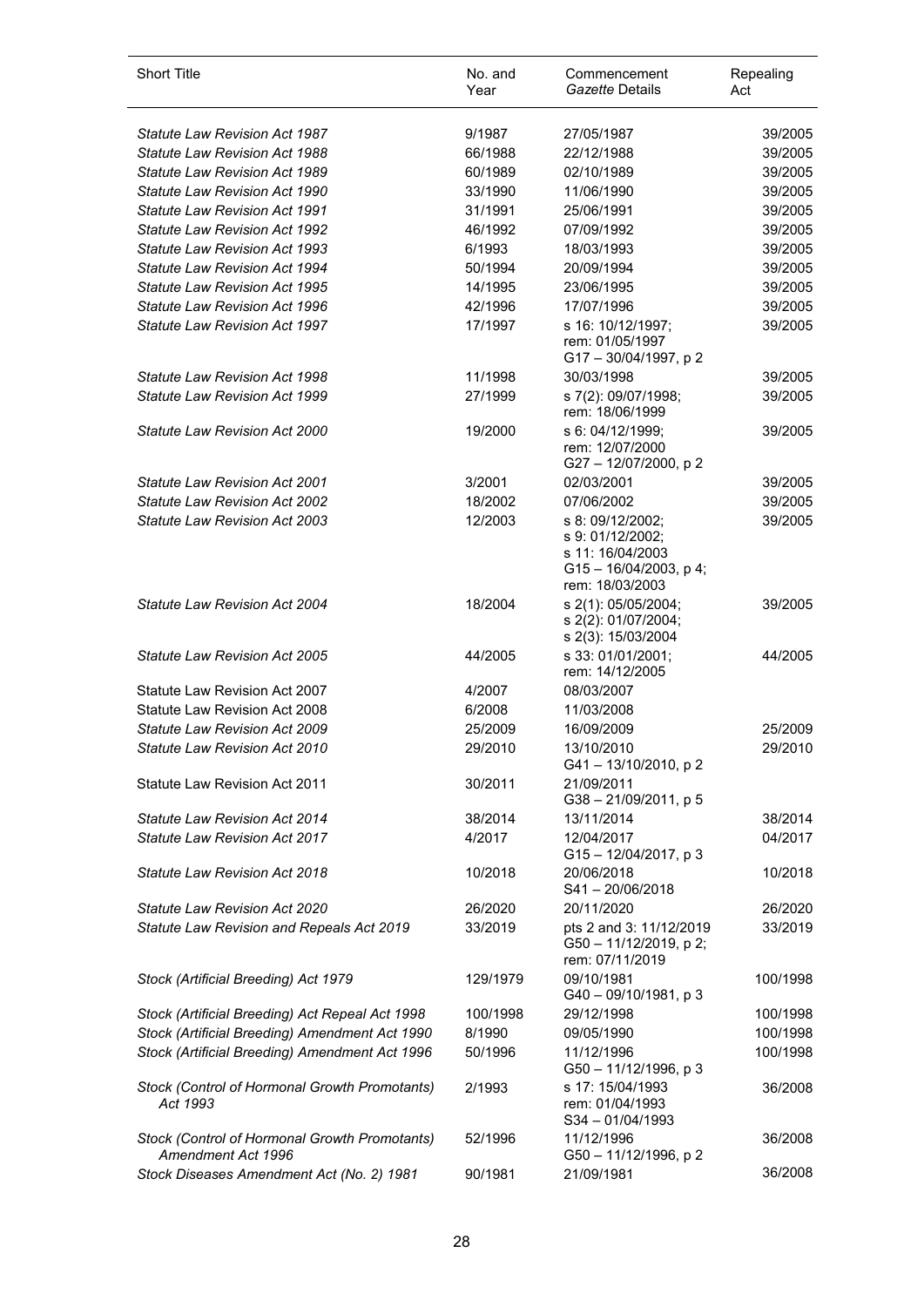| <b>Short Title</b>                                                     | No. and<br>Year | Commencement<br>Gazette Details     | Repealing<br>Act |
|------------------------------------------------------------------------|-----------------|-------------------------------------|------------------|
| Stock Diseases Amendment Act (No. 2) 1988                              | 24/1988         | 01/09/1988                          | 36/2008          |
| Stock Diseases Amendment Act (No. 3) 1981                              | 73/1981         | 18/09/1981                          | 36/2008          |
| <b>Stock Diseases Amendment Act 1981</b>                               | 51/1981         | 01/07/1981                          | 36/2008          |
| <b>Stock Diseases Amendment Act 1983</b>                               | 56/1983         | 22/08/1984                          | 36/2008          |
|                                                                        |                 | G33-22/08/1984, p3                  |                  |
| <b>Stock Diseases Amendment Act 1987</b>                               | 39/1987         | 15/10/1987                          | 36/2008          |
| <b>Stock Diseases Amendment Act 1988</b>                               | 9/1988          | 21/03/1988                          | 36/2008          |
| Stock Diseases Amendment Act 1989                                      | 80/1989         | 01/01/1990                          | 36/2008          |
| Stock Diseases Amendment Act 1990                                      | 2/1990          | 09/05/1990                          | 36/2008          |
|                                                                        |                 | $G18 - 09/05/1990$ , p 5            |                  |
| Stock Diseases Amendment Act 1994                                      | 33/1994         | 13/07/1994<br>G28-13/07/1994, p4    | 36/2008          |
| Stock Diseases Amendment Act 1996                                      | 49/1996         | 11/12/1996<br>G50 - 11/12/1996, p 3 | 36/2008          |
| <b>Stock Diseases Amendment Act 1999</b>                               | 32/1999         | 11/08/1999<br>G31-11/08/1999, p3    | 36/2008          |
| Stock Diseases Amendment Act 2003                                      | 10/2004         | 01/06/2004<br>G19-12/05/2004, p2    | 36/2008          |
| Stock Diseases Ordinance 1918                                          | 10/1918         | 01/12/1918<br>30/11/1918            | 10/1927<br>(NA)  |
| <b>Stock Diseases Ordinance 1922</b>                                   | 9/1922          | 20/07/1922                          | 10/1927<br>(NA)  |
| <b>Stock Diseases Ordinance 1927</b>                                   | 10/1927<br>(NA) | 10/01/1928<br>13/01/1928            | 16/1954          |
| Stock Diseases Ordinance 1928                                          | 8/1928          | 17/05/1928                          | 16/1954          |
| Stock Diseases Ordinance 1930                                          | 15/1930<br>(NA) | 06/11/1930                          | 16/1954          |
| <b>Stock Diseases Ordinance 1932</b>                                   | 6/1932          | 18/02/1932                          | 16/1954          |
| Stock Diseases Ordinance 1954                                          | 16/1954         | 01/03/1956<br>7A-28/02/1956         | 36/2008          |
| Stock Diseases Ordinance 1955                                          | 23/1955         | 01/03/1956<br>7A-28/02/1956         | 36/2008          |
| Stock Diseases Ordinance 1957                                          | 26/1957         | 28/06/1957                          | 36/2008          |
| Stock Diseases Ordinance 1959                                          | 23/1959         | 23/07/1959                          | 36/2008          |
| <b>Stock Diseases Ordinance 1961</b>                                   | 2/1962          | 14/03/1962<br>12 - 14/03/1962, p 37 | 36/2008          |
| Stock Diseases Ordinance 1962                                          | 40/1962         | 25/10/1962                          | 36/2008          |
| Stock Diseases Ordinance 1963                                          | 66/1963         | 09/09/1963                          | 36/2008          |
| Stock Diseases Ordinance 1968                                          | 63/1968         | 18/09/1968                          | 36/2008          |
| Stock Diseases Ordinance 1969                                          | 55/1969         | 18/02/1970<br>7-18/02/1970, p 43    | 36/2008          |
| Stock Foods Act 1981                                                   | 92/1981         | nc                                  | 77/1991          |
| Stock Routes and Travelling Stock Act 1980                             | 27/1980         | 15/01/1986<br>G2-15/01/1986, p 4    | 36/2008          |
| <b>Stock Routes and Travelling Stock Amendment</b><br>Act (No. 2) 1996 | 51/1996         | 11/12/1996<br>G50 - 11/12/1996, p 3 | 36/2008          |
| <b>Stock Routes and Travelling Stock Amendment</b><br>Act 1981         | 49/1981         | 01/01/1981                          | 36/2008          |
| <b>Stock Routes and Travelling Stock Amendment</b><br>Act 1982         | 20/1982         | 06/04/1983<br>$S11 - 06/04/1983$    | 36/2008          |
| <b>Stock Routes and Travelling Stock Amendment</b><br>Act 1987         | 40/1987         | 15/10/1987                          | 36/2008          |
| <b>Stock Routes and Travelling Stock Amendment</b><br>Act 1990         | 7/1990          | 09/05/1990                          | 36/2008          |
| <b>Stock Routes and Travelling Stock Amendment</b><br>Act 1996         | 6/1996          | 20/03/1996                          | 36/2008          |
| <b>Stock Routes and Travelling Stock Ordinance</b><br>(No. 2) 1957     | 25/1957         | 28/06/1957                          | 36/2008          |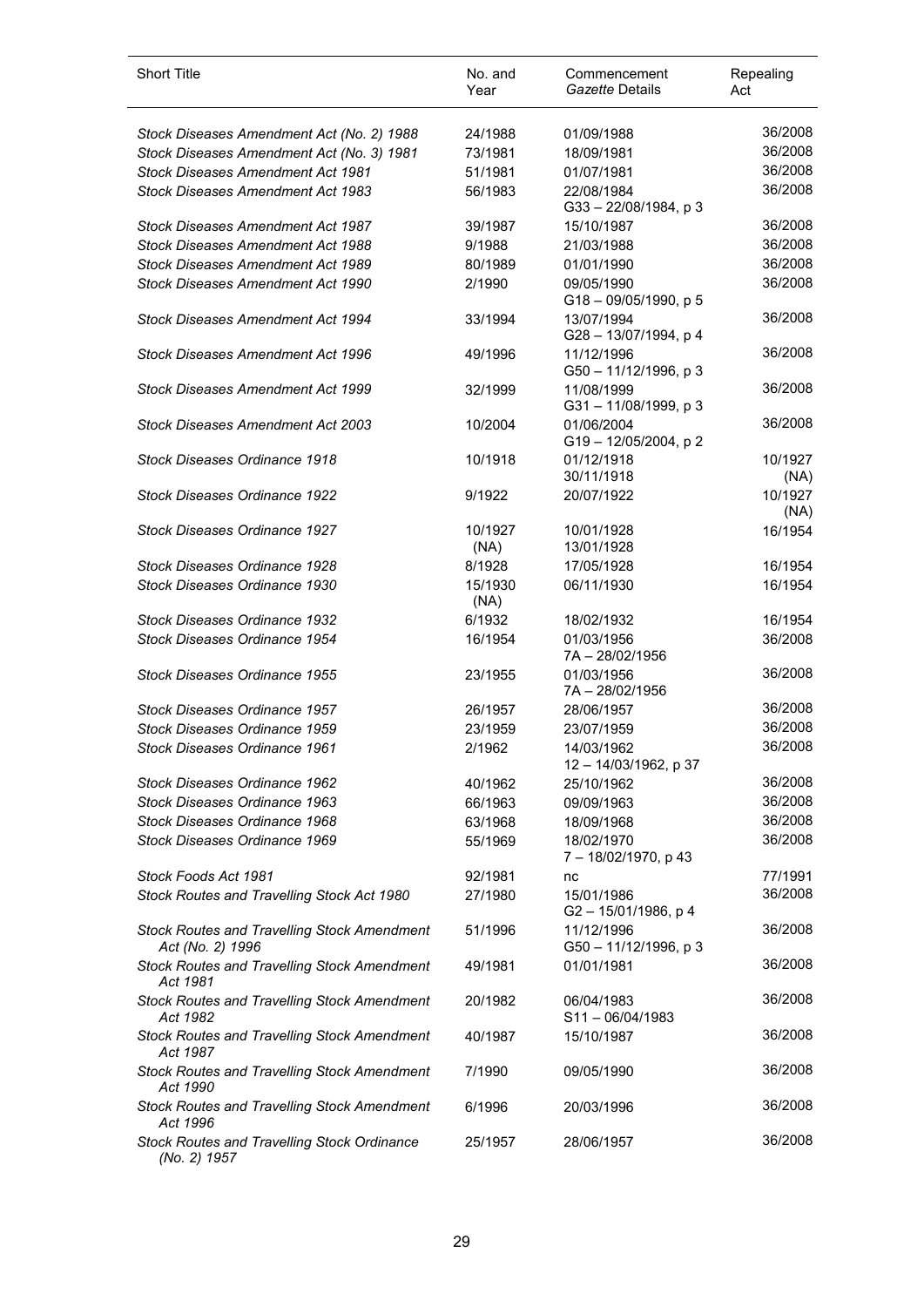| <b>Short Title</b>                                                           | No. and<br>Year | Commencement<br>Gazette Details        | Repealing<br>Act |
|------------------------------------------------------------------------------|-----------------|----------------------------------------|------------------|
| <b>Stock Routes and Travelling Stock</b><br>Ordinance 1955                   | 2/1956          | 01/03/1956<br>7A-28/02/1956            | 36/2008          |
| <b>Stock Routes and Travelling Stock</b><br>Ordinance 1957                   | 13/1957         | 10/10/1957<br>$41 - 09/10/1957$        | 36/2008          |
| <b>Stock Routes and Travelling Stock</b><br>Ordinance 1960                   | 9/1960          | 02/09/1960                             | 36/2008          |
| <b>Stock Routes and Travelling Stock</b><br>Ordinance 1963                   | 68/1963         | 03/03/1964<br>9B - 03/03/1964, p 40B   | 36/2008          |
| <b>Stock Routes and Travelling Stock</b><br>Ordinance 1969                   | 48/1969         | 18/02/1970<br>7-18/02/1970, p 42       | 36/2008          |
| <b>Stock Routes and Travelling Stock</b><br>Ordinance 1973                   | 79/1973         | 01/12/1973                             | 36/2008          |
| <b>Stock Routes Ordinance 1954</b>                                           | 5/1955          | 01/03/1956<br>7A-28/02/1956            | 36/2008          |
| <b>Strehlow Research Centre Act 1988</b>                                     | 63/1988         | 30/12/1988<br>$S79 - 30/12/1988$       | 45/2005          |
| Strehlow Research Centre Act 2005                                            | 45/2005         | 18/01/2006<br>G3-18/01/2006, p4        |                  |
| Succession Duties Repeal Ordinance 1978                                      | 55/1978         | 01/07/1978                             | 95/1978          |
| Succession to the Crown (Request) (National<br>Uniform Legislation) Act 2013 | 30/2013         | 08/11/2013                             |                  |
| Summary Offences (Criminal Code) Amendment<br>Act 1983                       | 65/1983         | 01/01/1984                             | 5/2021           |
| Summary Offences Act (No. 2) 1979                                            | 137/1979        | 14/11/1980                             | 33/2019          |
| Summary Offences Act (No. 3) 1979                                            | 158/1979        | 12/12/1979                             | 33/2019          |
| Summary Offences Act (No. 4) 1979                                            | 159/1979        | 02/05/1980<br>G18-02/05/1980, p 13     | 33/2019          |
| Summary Offences Act 1978                                                    | 17/1979         | 01/08/1979<br>G30-26/07/1979, p 5      |                  |
| Summary Offences Act 1979                                                    | 130/1979        | 15/10/1979                             | 33/2019          |
| Summary Offences Amendment Act (No. 4) 1979<br>Amendment Act 1981            | 30/1981         | 25/03/1981                             | 30/1981          |
| Summary Offences Amendment Act (No. 2) 1988                                  | 48/1988         | 20/10/1988                             | 5/2021           |
| Summary Offences Amendment Act (No. 2) 1990                                  | 50/1990         | 01/02/1991<br>G3-23/01/1991, p3        |                  |
| Summary Offences Amendment Act (No. 2) 1994                                  | 34/1994         | 23/05/1994<br>S36 - 23/05/1994, p 2    |                  |
| Summary Offences Amendment Act (No. 2) 1995                                  | 62/1995         | 28/12/1995                             |                  |
| Summary Offences Amendment Act (No. 2) 1996                                  | 22/1996         | 14/08/1996<br>G32-07/08/1996, p3       |                  |
| Summary Offences Amendment Act (No. 3) 1994                                  | 35/1994         | 23/05/1994<br>$S36 - 23/05/1994$ , p 2 |                  |
| Summary Offences Amendment Act (No. 3) 1995                                  | 64/1995         | 01/02/1996<br>G5-31/01/1996, p 2       |                  |
| Summary Offences Amendment Act (No. 3) 1996                                  | 46/1996         | 01/12/1996<br>G48-27/11/1996, p2       |                  |
| Summary Offences Amendment Act 1982                                          | 22/1982         | 01/01/1983<br>G51-23/12/1982, p 1      | 5/2021           |
| Summary Offences Amendment Act 1982<br>Amendment Act 1982                    | 86/1982         | 14/12/1982                             | 5/2021           |
| Summary Offences Amendment Act 1987                                          | 5/1987          | 27/05/1987                             | 5/2021           |
| Summary Offences Amendment Act 1988                                          | 23/1988         | 01/09/1988                             | 5/2021           |
| Summary Offences Amendment Act 1990                                          | 5/1990          | 02/04/1990                             |                  |
| Summary Offences Amendment Act 1992                                          | 7/1992          | 08/05/1992                             |                  |
| Summary Offences Amendment Act 1993                                          | 71/1993         | 09/11/1993                             |                  |
| Summary Offences Amendment Act 1994                                          | 7/1994          | 19/12/1994<br>S60 - 16/12/1994         |                  |
| Summary Offences Amendment Act 1995                                          | 61/1995         | 26/02/1996<br>G7-14/02/1996, p3        |                  |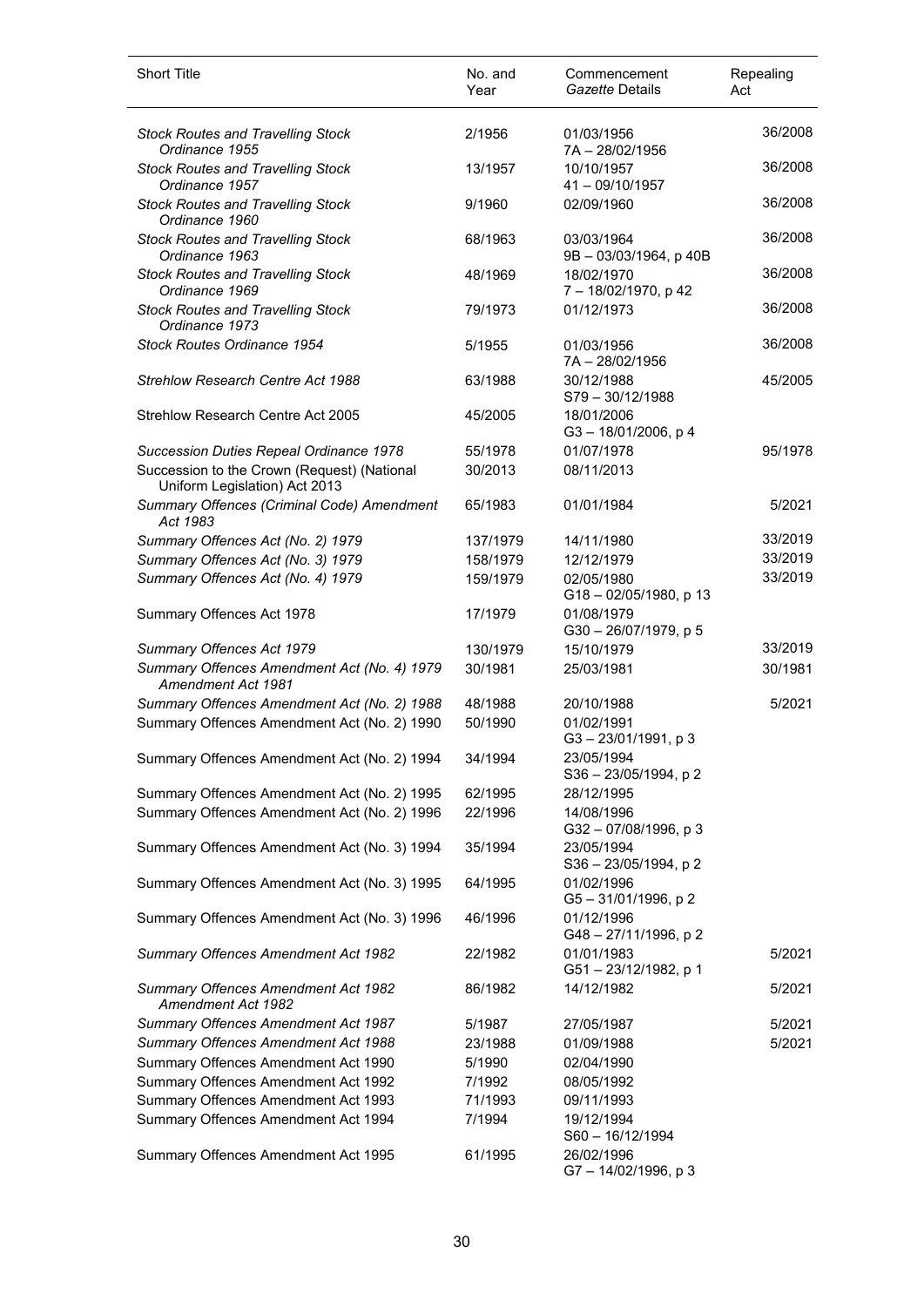| <b>Short Title</b>                                          | No. and<br>Year | Commencement<br>Gazette Details                                                                                                                                 | Repealing<br>Act |
|-------------------------------------------------------------|-----------------|-----------------------------------------------------------------------------------------------------------------------------------------------------------------|------------------|
| Summary Offences Amendment Act 1996                         | 7/1996          | 20/03/1996                                                                                                                                                      |                  |
| Summary Offences Amendment Act 1998                         | 65/1998         | 01/11/1998<br>G40-14/10/1998, p2                                                                                                                                |                  |
| Summary Offences Amendment Act 2001                         | 35/2001         | s 4: 08/08/2001;<br>s 5: 26/09/2001                                                                                                                             |                  |
|                                                             | 42/1952         | G38-26/09/2001, p3                                                                                                                                              |                  |
| Sunday Observance Ordinance 1952<br>Superannuation Act 1986 | 38/1986         | 24/10/1952<br>01/10/1986<br>S70-01/10/1986, p2                                                                                                                  | 59/1970          |
| <b>Superannuation Amendment Act 1987</b>                    | 56/1987         | s 14: 01/10/1986;<br>rem: 01/01/1988<br>S80-17/12/1987                                                                                                          | 5/2021           |
| Superannuation Amendment Act 1992                           | 26/1992         | 30/06/1992                                                                                                                                                      |                  |
| Superannuation Amendment Act 1998                           | 69/1998         | 20/10/1998<br>$S41 - 20/10/1998$                                                                                                                                |                  |
| Superannuation Amendment Act 2003                           | 7/2003          | 28/05/2003<br>$G21 - 28/05/2003$ , p 3                                                                                                                          |                  |
| Superannuation Amendment Act 2004                           | 72/2004         | 21/12/2004                                                                                                                                                      |                  |
| Superannuation Amendment Act 2012                           | 15/2012         | 27/04/2012                                                                                                                                                      |                  |
| Superannuation Guarantee (Safety Net) Act 1993              | 26/1993         | 24/06/1993                                                                                                                                                      |                  |
| Superannuation Guarantee (Safety Net)<br>Amendment Act 1998 | 70/1998         | 20/10/1998<br>$S41 - 20/10/1998$                                                                                                                                |                  |
| Superannuation Guarantee (Safety Net)<br>Amendment Act 2003 | 8/2003          | 28/05/2003<br>G21-28/05/2003, p3                                                                                                                                |                  |
| Superannuation Law Reform Act 2007                          | 36/2007         | 23/01/2008<br>G3-23/01/2008, p2                                                                                                                                 |                  |
| Superannuation Legislation Amendment Act 2010               | 42/2010         | pt 1, pt 2, divs 1 to 3<br>and pt 4: 01/01/2011<br>S72-23/12/2010;<br>rem: 15/03/2011<br>$S13 - 14/03/2011$                                                     |                  |
| Superannuation Legislation Amendment Act 2015               | 32/2015         | pt 2, div $3$ and pt $3$ :<br>15/01/2016<br>S2-14/01/2016;<br>rem: 08/12/2015                                                                                   | 32/2015          |
| Superannuation Legislation Amendment Act 2019               | 3/2019          | pts 1 and 2:<br>28/02/2019;<br>pt 3: 12/04/2019<br>$S20 - 10/04/2019;$<br>pt 4: 08/05/2019<br>S30-07/05/2019;<br>pts 5 and 6: 26/06/2019<br>G26-26/06/2019, p 6 | 3/2019           |
| Superannuation Legislation Amendment and<br>Repeal Act 2014 | 39/2014         | pts 1 and 2:<br>13/11/2014;<br>pts 3 and 5: 01/07/2015<br>$S51 - 27/05/2015$ ;<br>rem: nc                                                                       | 33/2019          |
| Supply (2020-2021) Act 2020                                 | 10/2020         | 25/03/2020                                                                                                                                                      | 10/2020          |
| Supply Act 1979-80                                          | 76/1979         | 01/07/1979                                                                                                                                                      | 33/2019          |
| Supply Act 1980-81                                          | 50/1980         | 01/07/1980                                                                                                                                                      | 50/1980          |
| Supply Act 1981-82                                          | 43/1981         | 01/07/1981                                                                                                                                                      | 43/1981          |
| Supply Act 1982-83                                          | 30/1982         | 01/07/1982                                                                                                                                                      | 30/1982          |
| Supply Act 1983-84                                          | 14/1983         | 01/07/1983                                                                                                                                                      | 14/1983          |
| Supply Act 1984-85                                          | 7/1984          | 01/07/1984                                                                                                                                                      | 7/1984           |
| Supply Act 1985-86                                          | 34/1985         | 01/07/1985                                                                                                                                                      | 34/1985          |
| Supply Act 1986-87                                          | 20/1986         | 01/07/1986                                                                                                                                                      | 20/1986          |
| Supply Act 1987-88                                          | 17/1987         | 01/07/1987                                                                                                                                                      | 17/1987          |
| Supply Act 1988-89                                          | 19/1988         | 01/07/1988                                                                                                                                                      | 19/1988          |
| Supply Act 1989-90                                          | 20/1989         | 01/07/1989                                                                                                                                                      | 20/1989          |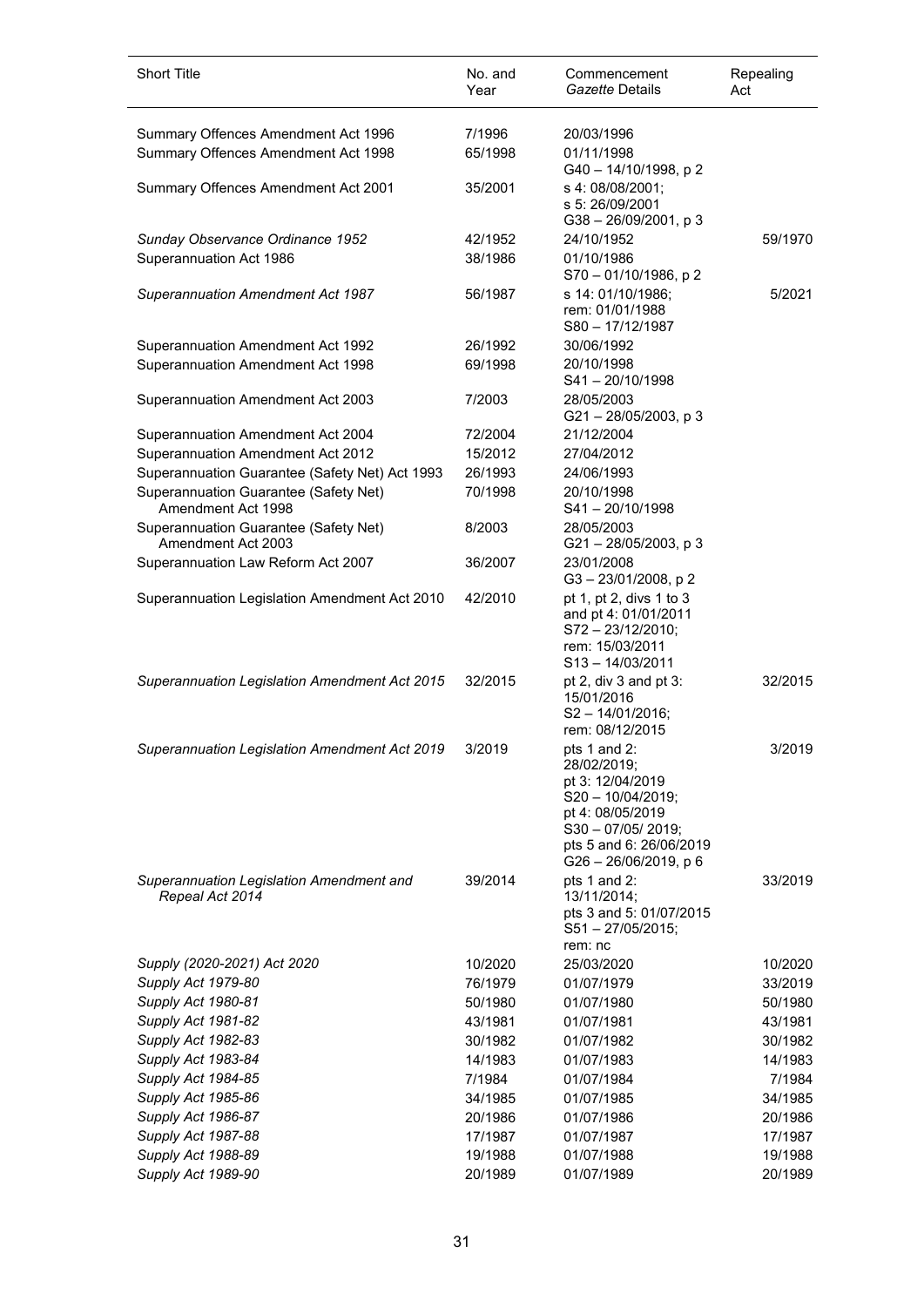| <b>Short Title</b>                                               | No. and<br>Year | Commencement<br>Gazette Details                                                         | Repealing<br>Act |
|------------------------------------------------------------------|-----------------|-----------------------------------------------------------------------------------------|------------------|
| Supply Act 1990-91                                               | 34/1990         | 01/07/1990                                                                              | 34/1990          |
| Supply Act 1991-92                                               | 26/1991         | 01/07/1991                                                                              | 26/1991          |
| Supply Act 1992-93                                               | 38/1992         | 01/07/1992                                                                              | 38/1992          |
| Supply Act 1993-94                                               | 21/1993         | 01/07/1993                                                                              | 21/1993          |
| Supply Act 1996-97                                               | 31/1996         | 01/07/1996                                                                              | 31/1996          |
| Supply Act 2002-2003                                             | 24/2002         | 01/07/2002                                                                              | 24/2002          |
| Supply Act 2005-2006                                             | 25/2005         | 30/06/2005                                                                              | 5/2021           |
| Supply of Services Ordinance (No. 2) 1962                        | 7/1963          | 23/01/1963                                                                              | 12/1983          |
| Supply of Services Ordinance 1952                                | 34/1952         | 10/06/1953<br>$22 - 10/06/1953$                                                         | 12/1983          |
| Supply of Services Ordinance 1958                                | 1/1958          | 31/07/1958<br>$34 - 30/07/1958$                                                         | 12/1983          |
| Supply of Services Ordinance 1962                                | 13/1962         | 08/09/1962                                                                              | 12/1983          |
| Supply of Services Ordinance 1965                                | 10/1965         | 19/05/1965<br>20 - 19/05/1965, p 79                                                     | 12/1983          |
| Supply of Services Ordinance 1972                                | 77/1972         | 19/12/1972                                                                              | 12/1983          |
| Supply of Services Ordinance 1978                                | 34/1978         | 01/07/1978                                                                              | 12/1983          |
| Supply Ordinance (No. 1) 1978-79                                 | 38/1978         | 01/07/1978                                                                              | 33/2019          |
| Supreme Court (Judges Long Leave Payments)<br>Act 1980           | 51/1980         | 02/04/1982<br>G13-02/04/1982, p4                                                        |                  |
| Supreme Court (Judges Long Leave Payments)<br>Amendment Act 1990 | 53/1990         | 15/10/1990                                                                              |                  |
| Supreme Court (Judges Pensions) Act 1980                         | 52/1980         | 02/04/1982<br>G13-02/04/1982, p4                                                        |                  |
| Supreme Court (Judges Pensions) Amendment<br>Act 1985            | 19/1985         | 03/07/1985<br>G26 - 03/07/1985, p 5                                                     |                  |
| Supreme Court (Judges Pensions) Amendment<br>Act 1998            | 68/1998         | 20/10/1998<br>$S41 - 20/10/1998$                                                        |                  |
| Supreme Court (Judges Pensions) Amendment<br>Act 1999            | 62/1999         | 14/12/1999                                                                              |                  |
| Supreme Court (Judges Pensions) Amendment<br>Act 2003            | 9/2003          | 28/05/2003<br>G21-28/05/2003, p3                                                        |                  |
| Supreme Court (Rules of Procedure) Act 1987                      | 37/1987         | 01/11/1987<br>$G43 - 28/10/1987$ ,<br>$pp 7 - 8$                                        |                  |
| Supreme Court Act 1979                                           | 109/1979        | ss 51 - 60: 12/03/1986<br>$S8 - 12/03/1986$ ;<br>rem: 01/10/1979<br>S18-28/09/1979, p 1 |                  |
| Supreme Court Act 1980                                           | 28/1980         | 28/03/1980<br>G13-23/03/1980, p 10                                                      | 5/2021           |
| Supreme Court Amendment (Associate Judges)<br>Act 2017           | 18/2017         | 22/11/2017<br>S84 - 21/11/2017, p 1                                                     | 18/2017          |
| Supreme Court Amendment (Mediation) Act 2010                     | 4/2010          | 14/04/2010<br>G15-14/04/2010, p4                                                        |                  |
| Supreme Court Amendment Act (No. 2) 1990                         | 52/1990         | 01/02/1991<br>S4-30/01/1991                                                             |                  |
| Supreme Court Amendment Act 1984                                 | 12/1984         | 12/07/1984                                                                              | 5/2021           |
| Supreme Court Amendment Act 1985                                 | 57/1985         | 01/03/1986<br>G7-19/02/1986, p 6                                                        | 5/2021           |
| Supreme Court Amendment Act 1986                                 | 19/1986         | 30/06/1986                                                                              |                  |
| Supreme Court Amendment Act 1988                                 | 32/1988         | 14/09/1988                                                                              | 5/2021           |
| Supreme Court Amendment Act 1990                                 | 9/1990          | 02/04/1990                                                                              |                  |
| Supreme Court Amendment Act 1991                                 | 68/1991         | 14/11/1991                                                                              |                  |
| Supreme Court Amendment Act 1993                                 | 40/1993         | 06/12/1993                                                                              |                  |
| Supreme Court Amendment Act 1996                                 | 36/1996         | 01/11/1996<br>G41-09/10/1996, p4                                                        |                  |
| Supreme Court Amendment Act 2013                                 | 10/2013         | 29/05/2013                                                                              |                  |